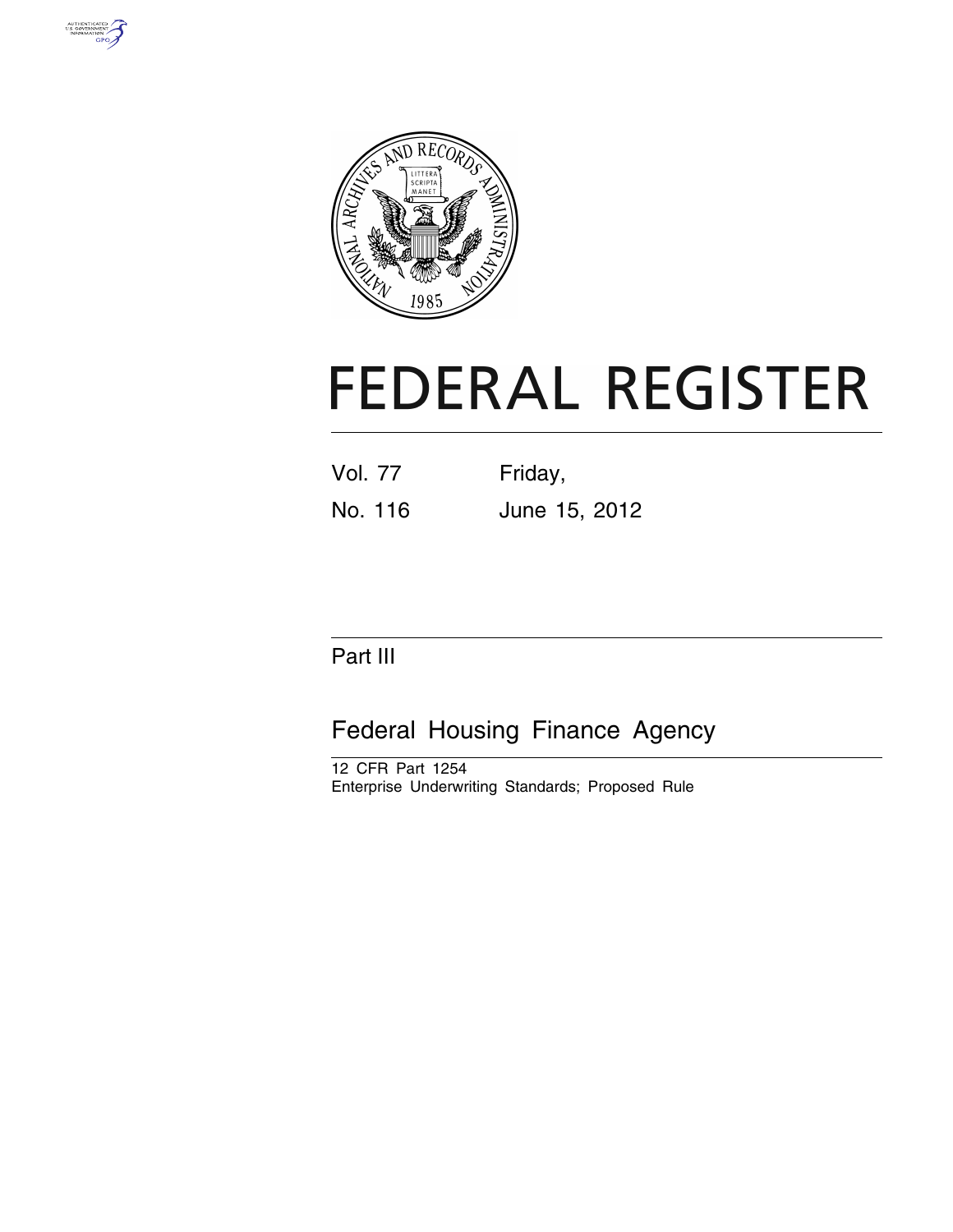# **FEDERAL HOUSING FINANCE AGENCY**

#### **12 CFR Part 1254**

**RIN 2590–AA53** 

# **Enterprise Underwriting Standards**

**AGENCY:** Federal Housing Finance Agency.

**ACTION:** Notice of proposed rulemaking; request for comments.

**SUMMARY:** The Federal Housing Finance Agency (''FHFA'') hereby issues this Notice of Proposed Rulemaking (NPR) concerning underwriting standards for the Federal National Mortgage Association (Fannie Mae), and the Federal Home Loan Mortgage Corporation (Freddie Mac), (together, the Enterprises) relating to mortgage assets affected by Property Assessed Clean Energy (''PACE'') programs.

The NPR reviews FHFA's statutory authority as the federal supervisory regulator of the Enterprises, reviews FHFA's statutory role and authority as the Conservator of each Enterprise, summarizes issues relating to PACE that are relevant to FHFA's supervision and direction of the Enterprises, summarizes comments received on subjects relating to PACE on which FHFA has considered alternative proposed rules, sets forth FHFA's responses to issues raised in the comments, presents the proposed rule and alternatives FHFA is considering, and invites comments from the public.

**DATES:** Written comments must be received on or before July 30, 2012. **ADDRESSES:** You may submit your comments, identified by regulatory information number (RIN) 2590–AA53, by any of the following methods:

• *Federal eRulemaking Portal: [http://](http://www.regulations.gov)  [www.regulations.gov:](http://www.regulations.gov)* Follow the instructions for submitting comments. If you submit your comment to the *Federal eRulemaking Portal,* please also send it by email to FHFA at *[RegComments@fhfa.gov](mailto:RegComments@fhfa.gov)* to ensure timely receipt by FHFA. Please include ''RIN 2590–AA53'' in the subject line of the message.

• *Email:* Comments to Alfred M. Pollard, General Counsel may be sent by email to *[RegComments@fhfa.gov.](mailto:RegComments@fhfa.gov)* Please include ''RIN 2590–AA53'' in the subject line of the message.

• *U.S. Mail, United Parcel Service, Federal Express, or Other Mail Service:*  The mailing address for comments is: Alfred M. Pollard, General Counsel, Attention: Comments/RIN 2590–AA53, Federal Housing Finance Agency, Eighth Floor, 400 Seventh Street SW., Washington, DC 20024.

• *Hand Delivered/Courier:* The hand delivery address is: Alfred M. Pollard, General Counsel, Attention: Comments/ RIN 2590–AA53, Federal Housing Finance Agency, Eighth Floor, 400 Seventh Street SW., Washington, DC 20024. The package should be logged at the Seventh Street entrance Guard Desk, First Floor, on business days between 9 a.m. and 5 p.m.

#### **FOR FURTHER INFORMATION CONTACT:**

Alfred M. Pollard, General Counsel, (202) 649–3050 (not a toll-free number), Federal Housing Finance Agency, Eighth Floor, 400 Seventh Street SW., Washington, DC 20024. The telephone number for the Telecommunications Device for the Hearing Impaired is (800) 877–8339.

#### **SUPPLEMENTARY INFORMATION:**

#### **Executive Summary**

The Federal Housing Finance Agency (''FHFA'') hereby issues this Notice of Proposed Rulemaking (NPR) concerning underwriting standards for the Federal National Mortgage Association (Fannie Mae), and the Federal Home Loan Mortgage Corporation (Freddie Mac), (together, the Enterprises) relating to mortgage assets affected by Property Assessed Clean Energy (''PACE'') programs.

FHFA is an independent federal agency created by the Housing and Economic Recovery Act of 2008 (HERA) to supervise and regulate the Enterprises and the twelve Federal Home Loan Banks (the ''Banks''). FHFA is the exclusive supervisory regulator of the Enterprises and the Banks. Both Enterprises presently are in conservatorship under the direction of FHFA as Conservator.

PACE programs involve local governments providing propertysecured financing to property owners for the purchase of energy-related homeimprovement projects. PACE programs have been encouraged by investment firms that intend to provide financing for local governments to support their lending programs. Homeowners repay the amount borrowed, with interest, over a period of years through ''contractual assessments'' secured by the property and added to the property tax bill. Repayment goes either to a county or other funding source or to pay principal and interest on bonds. Under most state statutory PACE programs enacted to date, the homeowner's obligation to repay the PACE loan becomes in substance a first lien on the property, thereby subordinating or 'priming" the mortgage holder's security interest in the property. On July 6, 2010, FHFA issued a Statement

concerning such first-lien PACE programs (the Statement), which directed the Enterprises and the Banks to take certain prudential actions to limit their exposure to financial risks associated with first-lien PACE programs. In a directive issued February 28, 2011 (the Directive), FHFA reiterated the direction provided to the Enterprises in the Statement and expressly directed the Enterprises not to purchase mortgages affected by first-lien PACE obligations.

Several parties brought legal challenges to the process by which FHFA issued the Statement and the Directive, as well as to their substance. The United States District Courts for the Northern District of Florida, the Southern District of New York, and the Eastern District of New York all dismissed lawsuits presenting such challenges. The United States District Court for the Northern District of California (the California District Court), however, allowed such a lawsuit to proceed and has issued a preliminary injunction ordering FHFA ''to proceed with the notice and comment process'' in adopting guidance concerning mortgages that are or could be affected by first-lien PACE programs. Specifically, the California District Court ordered FHFA to ''cause to be published in the **Federal Register** an Advance Notice of Proposed Rulemaking relating to the statement issued by FHFA on July 6, 2010, and the letter directive issued by FHFA on February 28, 2011, that deal with property assessed clean energy (PACE) programs.'' The California District Court further ordered that ''[i]n the Advance Notice of Proposed Rulemaking, FHFA shall seek comments on, among other things, whether conditions and restrictions relating to the regulated entities' dealing in mortgages on properties participating in PACE are necessary; and, if so, what specific conditions and/or restrictions may be appropriate.'' The California District Court also ordered that ''After considering any public comments received related to the Advance Notice of Proposed Rulemaking, \* \* \* FHFA shall cause to be published in the **Federal Register** a Notice of Proposed Rulemaking setting forth FHFA's proposed rule relating to PACE programs.'' The California District Court neither invalidated nor required FHFA to withdraw the Statement or the Directive, both of which remain in effect.

In response to and in compliance with the California District Court's order, FHFA sought comment through an Advanced Notice of Proposed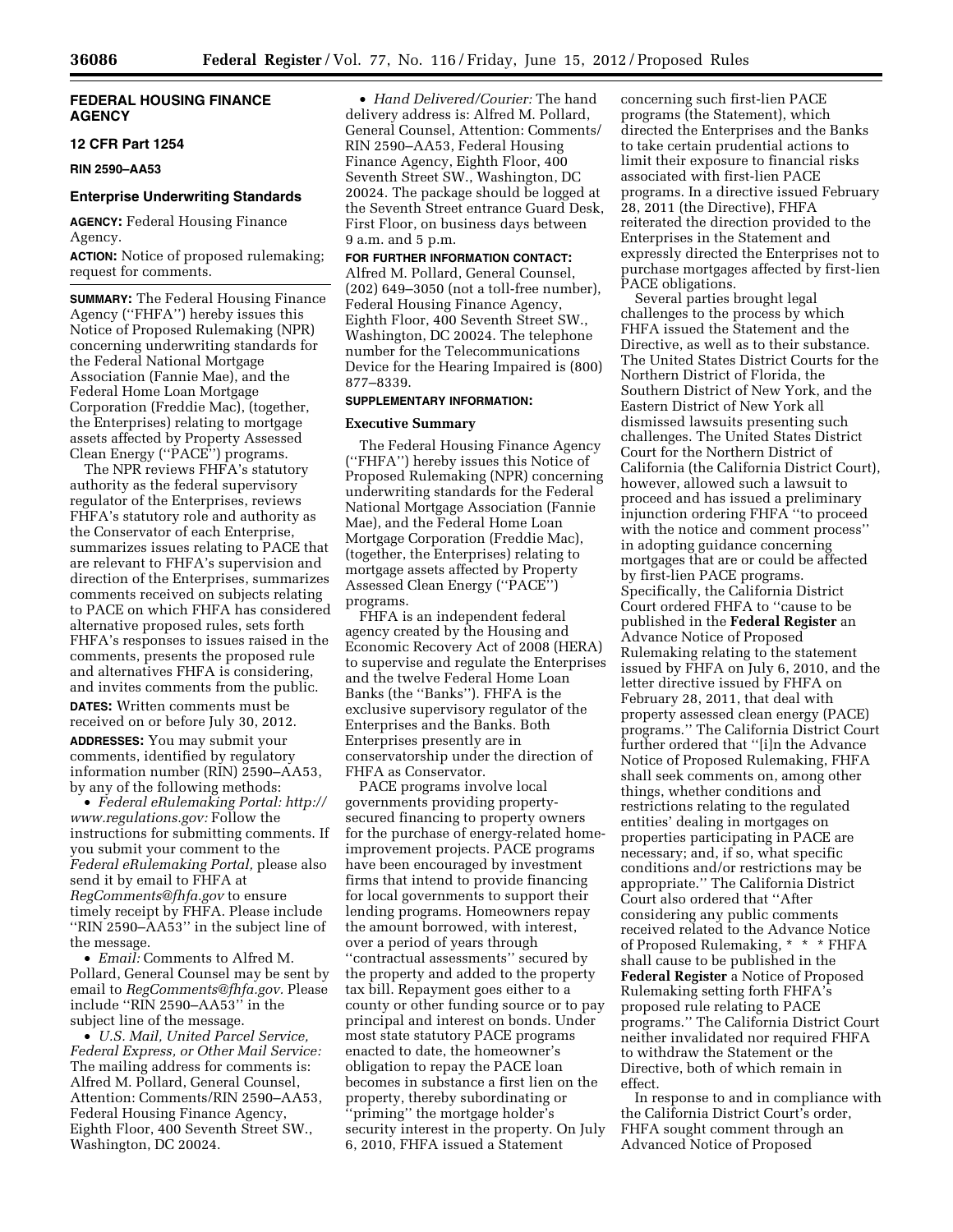Rulemaking, published in the **Federal Register** at 77 FR 3958 (January 26, 2012), on whether the restrictions and conditions set forth in the July 6, 2010 Statement and the February 28, 2011 Directive should be maintained, changed or eliminated, and whether other restrictions or conditions should be imposed. FHFA has appealed the California District Court's order to the U.S. Court of Appeals for the Ninth Circuit (the Ninth Circuit). Inasmuch as the California District Court's order remains in effect pending the outcome of the appeal, FHFA is proceeding with the publication of this NPR pursuant to and in compliance with that order. The Ninth Circuit has stayed, pending the outcome of FHFA's appeal, the portion of the California District Court's Order requiring publication of a final rule. FHFA will withdraw this NPR should FHFA prevail on its appeal and will, in that situation, continue to address the financial risks FHFA believes PACE programs pose to safety and soundness as it deems appropriate.

The NPR reviews FHFA's statutory authority as the federal supervisory regulator of the Enterprises, reviews FHFA's statutory role and authority as the Conservator of each Enterprise, summarizes issues relating to PACE that are relevant to FHFA's supervision and direction of the Enterprises, summarizes comments received on subjects relating to PACE on which FHFA has considered alternative proposed rules, sets forth FHFA's responses to issues raised in the comments, presents the proposed rule and alternatives FHFA is considering, and invites comments from the public.

#### **I. Comments**

Pursuant to the Preliminary Injunction, FHFA invites comments on all aspects of this NPR. Copies of all comments will be posted without change, including any personal information you provide, such as your name and address, on the FHFA Web site at *[https://www.fhfa.gov.](https://www.fhfa.gov)* In addition, copies of all comments received will be available for examination by the public on business days between the hours of 10 a.m. and 3 p.m. at the Federal Housing Finance Agency, Eighth Floor, 400 Seventh Street SW., Washington, DC 20024. To make an appointment to inspect comments, please call the Office of General Counsel at (202) 649–3804.

#### **II. Background**

# *A. FHFA's Statutory Role and Authority as Regulator*

FHFA is an independent federal agency created by HERA to supervise and regulate the Enterprises and the

Banks. 12 U.S.C. 4501 *et seq.* Congress established FHFA in the wake of a national crisis in the housing market. A key purpose of HERA was to create a single federal regulator with all the authority necessary to oversee Fannie Mae, Freddie Mac, and the Banks. 12 U.S.C. 4511(b)(2).

The Enterprises operate in the secondary mortgage market. Accordingly, they do not directly lend funds to home purchasers, but instead buy mortgage loans from original lenders, thereby providing funds those entities can use to make additional loans. The Enterprises hold in their own portfolios a fraction of the mortgage loans they purchase. The Enterprises also securitize a substantial fraction of the mortgage loans they purchase, packaging them into pools and selling interests in the pools as mortgagebacked securities. Traditionally, the Enterprises guarantee nearly all of the mortgage loans they securitize. Together, the Enterprises own or guarantee more than \$5 trillion in residential mortgages.

FHFA's ''Director shall have general regulatory authority over each [Enterprise] \* \* \*, and shall exercise such general regulatory authority \* \* \* to ensure that the purposes of this Act, the authorizing statutes, and any other applicable law are carried out.'' 12 U.S.C. 4511(b)(2). As regulator, FHFA is charged with ensuring that the Enterprises operate in a ''safe and sound manner.'' 12 U.S.C. 4513(a). FHFA is statutorily authorized ''to exercise such incidental powers as may be necessary or appropriate to fulfill the duties and responsibilities of the Director in the supervision and regulation'' of the Enterprises. 12 U.S.C. 4513(a)(2). FHFA's Director is authorized to ''issue any regulations or guidelines or orders as necessary to carry out the duties of the Director \* \* \*.'' *Id.* 4526(a). FHFA's regulations are subject to notice-andcomment rulemaking under the Administrative Procedure Act.

#### *B. FHFA's Statutory Role and Authority as Conservator*

HERA also authorizes the Director of FHFA to "appoint the Agency as conservator or receiver for a regulated entity \* \* \* for the purpose of reorganizing, rehabilitating or winding up [its] affairs.'' *Id.* 4617(a)(1), (2). On September 6, 2008, FHFA placed Fannie Mae and Freddie Mac into conservatorships. FHFA thus ''immediately succeed[ed] to all rights, titles, powers, and privileges of the shareholders, directors, and officers of the [Enterprises].'' *Id.* 4617(b)(2)(B).

In its role as Conservator, FHFA may take any action ''necessary to put the regulated entity into sound and solvent condition'' or ''appropriate to carry on the business of the regulated entity and preserve and conserve the assets and property of the regulated entity.'' *Id.*  4617(b)(2)(D). The Conservator also may ''take over the assets of and operate the regulated entity in the name of the regulated entity,'' ''perform all functions of the entity'' consistent with the Conservator's appointment, and ''preserve and conserve the assets and property of the regulated entity.'' *Id.*  4617(b)(2)(A), (B). The Conservator may take any authorized action ''which the Agency determines is in the best interests of the regulated entity or the Agency.'' *Id.* 4617(b)(2)(J). ''The authority of the Director to take actions [as Conservator] shall not in any way limit the general supervisory and regulatory authority granted'' by HERA. 12 U.S.C. 4511(c).

HERA also provided for assistance by the U.S. Department of the Treasury in the event that financial aid was needed by an Enterprise. On September 7, 2008, the Treasury Department executed Senior Preferred Stock Agreements (SPSAs) to provide such assistance following the imposition of conservatorships by FHFA. A purpose of the agreements was to maintain the Enterprises at a level above the statutory level of ''critically undercapitalized,'' which would trigger receivership and remove the Enterprises from providing market services as was the purpose of the conservatorships. In effect, the Enterprises maintain nominal positive net worth through the infusion of taxpayer funds by the Treasury Department; losses the Enterprises incur increase the draws they make under the SPSAs and the concomitant burden on taxpayers.

# *C. Issues Relating to PACE Programs Relevant to FHFA's Supervision and Direction of the Enterprises*

PACE programs provide a means of financing certain kinds of homeimprovement projects. Specifically, PACE programs generally permit local governments to provide financing to property owners for the purchase of energy-related home-improvement projects, such as solar panels, insulation, energy-efficient windows, and other technologies. Homeowners agree to repay the amount borrowed, with interest, over a period of years through ''contractual assessments'' paid to the municipality and often added to their property tax bill. Over the last three years, more than 25 states have enacted legislation authorizing local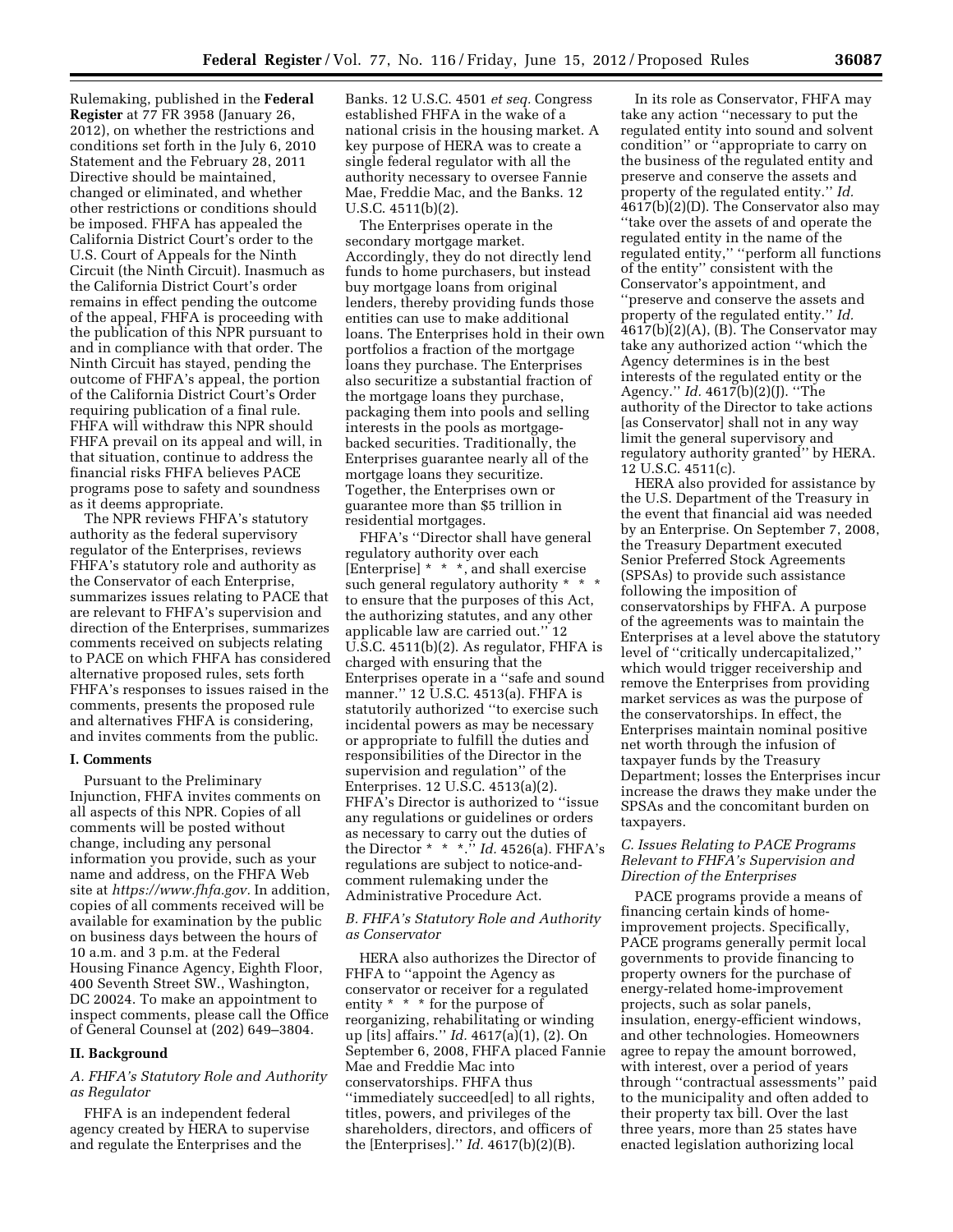governments to set up PACE-type programs. Such legislation generally leaves most program implementation and standards to local governmental bodies and, but for a few instances, provides no uniform requirements, standards, or enforcement mechanisms.

In most, but not all, states that have implemented PACE programs, the liens that result from PACE program loans have priority over mortgages, including pre-existing first mortgages.<sup>1</sup> In such programs, the PACE lender ''steps ahead'' of the mortgage holder (*e.g.,* a Bank, Fannie Mae, or Freddie Mac) in priority of its claim against the collateral, and such liens ''run'' with the property. As a result, a mortgagee foreclosing on a property subject to a PACE lien must pay off any accumulated unpaid PACE assessments (*i.e.,* past-due payments) and remains responsible for the principal and interest payments that are not yet due (*i.e.,* future payments) on the PACE obligation. Likewise, if a home is sold before the homeowner repays the PACE loan, the purchaser of the home assumes the obligation to pay the remainder. The mortgage holder is also at risk in the event of foreclosure for any diminution in the value of the property caused by the outstanding lien or the retrofit project, which may or may not be attractive to potential purchasers. Also, the homeowner's assumption of this new obligation may itself increase the risk that the homeowner will become delinquent or default on other financial obligations, including any mortgage obligations.2

Funding for PACE programs may come from local funds, grants, bond financing, or such other device as is available to a county or municipality. PACE programs generally anticipate that private-sector capital would flow through the local government to the homeowner-borrower (or the homeowner-borrower's contractors). While PACE programs may vary in the particular mechanisms they use to raise capital, in many instances private investors would provide capital by purchasing bonds secured by the payments that homeowner-borrowers make on their PACE obligations. From

the capital provider's perspective, a critical advantage of channeling the funding through a local government, rather than lending directly to the homeowner-borrower or channeling the funds through a private enterprise, is that the local government utilizes the property-tax assessment system as the vehicle for repayment. Because of the ''lien-priming'' feature of most PACE programs authorized to date, the capital provider effectively ''steps ahead'' of all other private land-secured lenders (including mortgage lenders) in priority, thereby minimizing the financial risk to the capital provider while downgrading the priority and ultimate collectability of first and second mortgages, and of any other property-secured financial obligation.

Proponents of first-lien PACE programs have analogized the obligations to repay PACE loans to traditional tax assessments. However, unlike traditional tax assessments, PACE loans are voluntary and have other features not typical of tax assessments—homeowners opt in, submit applications, and contract with the city or county's PACE program to obtain the loan and repay it. Each participating property owner controls the use of the funds, selects the contractor who will perform the energy retrofit, owns the energy retrofit fixtures, and bears the cost of repairing the fixtures should they become inoperable, including during the time the PACE loan remains outstanding. PACE program loans are repaid and end on a set term determined for the specific PACE assessment. In contrast, the duration for or the number of installments for many other assessments for municipal improvements for a locality or a special assessment district are not specific to the affected parcel or property but are instead aggregated across all affected properties based on the structure of the bond or other financing vehicle. Further, each locality sets its own terms and requirements for homeowner and project eligibility for PACE loans; no national standards exist, nor, in many instances, are all standards uniform even for programs within the same state. Nothing in existing PACE programs requires that local governments adopt and implement nationally uniform financial underwriting standards, such as minimum total loan-to-value ratios that take into account either: (i) Total debt or other liens on the property; or (ii) the possibility of subsequent declines in the value of the property. Many PACE programs also fail to employ standard personal creditworthiness requirements,

such as limits on credit scores or total debt-to-income ratio, although some include narrower requirements, such as that the homeowner-borrower be current on the mortgage and property taxes and not have a recent bankruptcy history.

Some local PACE programs communicate to homeowners that incurring a PACE obligation may violate the terms of their mortgage documents.3 Similarly, some cities and counties provide forms that participants can use to obtain the lender's consent or acknowledgment prior to participation.4 State laws may or may not be specific on whether such loans must be recorded.

The first state statutes authorizing PACE programs were enacted in 2008. As PACE programs were being considered by more states, FHFA began to evaluate the potential impact of these programs on the asset portfolios of FHFA-regulated entities. On June 18, 2009, FHFA issued a letter and background paper raising concerns about first-lien PACE programs. To better understand the risks presented by PACE programs to lenders and the Enterprises as well as borrowers, FHFA met over the next year with PACE stakeholders, other federal agencies, and state and local authorities around the country.

On May 5, 2010, in response to continuing questions and concerns about PACE programs, Fannie Mae and Freddie Mac issued advisories (Advisories) to lenders and servicers of mortgages owned or guaranteed by the Enterprises.5 The May 5, 2010 Advisories referred to Fannie Mae's and Freddie Mac's jointly developed master uniform security instruments (USIs), which prohibit liens senior to that of the mortgage.<sup>6</sup>

5Fannie Mae Lender Letter LL–2010–06 (May 5, 2010), *available at [https://www.efanniemae.com/sf/](https://www.efanniemae.com/sf/guides/ssg/annltrs/pdf/2010/ll1006.pdf)  [guides/ssg/annltrs/pdf/2010/ll1006.pdf;](https://www.efanniemae.com/sf/guides/ssg/annltrs/pdf/2010/ll1006.pdf)* Freddie Mac Industry Letter (May 5, 2010), *available at [http://www.freddiemac.com/sell/guide/bulletins/](http://www.freddiemac.com/sell/guide/bulletins/pdf/iltr050510.pdf) [pdf/iltr050510.pdf.](http://www.freddiemac.com/sell/guide/bulletins/pdf/iltr050510.pdf)* 

<sup>6</sup>The relevant provision appears in Section 4. *See, e.g.,* Freddie Mac Form 3005, California Deed of Trust, *available at [http://www.freddiemac.com/](http://www.freddiemac.com/uniform/doc/3005-CaliforniaDeedofTrust.doc)  [uniform/doc/3005-CaliforniaDeedofTrust.doc;](http://www.freddiemac.com/uniform/doc/3005-CaliforniaDeedofTrust.doc)*  Fannie Mae Form 3005, California Deed of Trust, *available athttps://www.efanniemae.com/sf/ formsdocs/documents/secinstruments/doc/ 3005w.doc.* 

<sup>&</sup>lt;sup>1</sup> In at least four states—Maine, New Hampshire, Oklahoma, and Vermont—legislation provides that the PACE lien does not subordinate a first mortgage on the subject property. FHFA understands that under legislation now pending in Connecticut, PACE programs in that state also would not subordinate first mortgages.

<sup>2</sup> In many PACE programs, the allowable amount of a loan is based on assessed property value and may not consider the borrower's ability to repay. States have considered permitting loan levels of 10% to 40% of the assessed value of the underlying property.

<sup>3</sup>*See, e.g.,* Yucaipa Loan Application at 2–3, 10, *[http://www.yucaipa.org/cityPrograms/EIP/](http://www.yucaipa.org/cityPrograms/EIP/PDF_Files/Application.pdf) PDF*\_*[Files/Application.pdf](http://www.yucaipa.org/cityPrograms/EIP/PDF_Files/Application.pdf)* (last visited Jan. 12, 2012); Sonoma Application at 2, *[http://](http://www.sonomacountyenergy.org/lower.php?url=reference-forms-new&catid=603) [www.sonomacountyenergy.org/](http://www.sonomacountyenergy.org/lower.php?url=reference-forms-new&catid=603)  [lower.php?url=reference-forms-new&catid=603](http://www.sonomacountyenergy.org/lower.php?url=reference-forms-new&catid=603)*  (document at ''Application'' link) (last visited Jan. 12, 2012).

<sup>4</sup>Sonoma Lender Acknowledgement, *[http://](http://www.sonomacountyenergy.org/lower.php?url=reference-forms-new&catid=606) [www.sonomacountyenergy.org/](http://www.sonomacountyenergy.org/lower.php?url=reference-forms-new&catid=606)  [lower.php?url=reference-forms-new&catid=606](http://www.sonomacountyenergy.org/lower.php?url=reference-forms-new&catid=606)* (pp. 4–7 of document at ''Lender Info and Acknowledgement'' link) (last visited Jan. 12, 2012).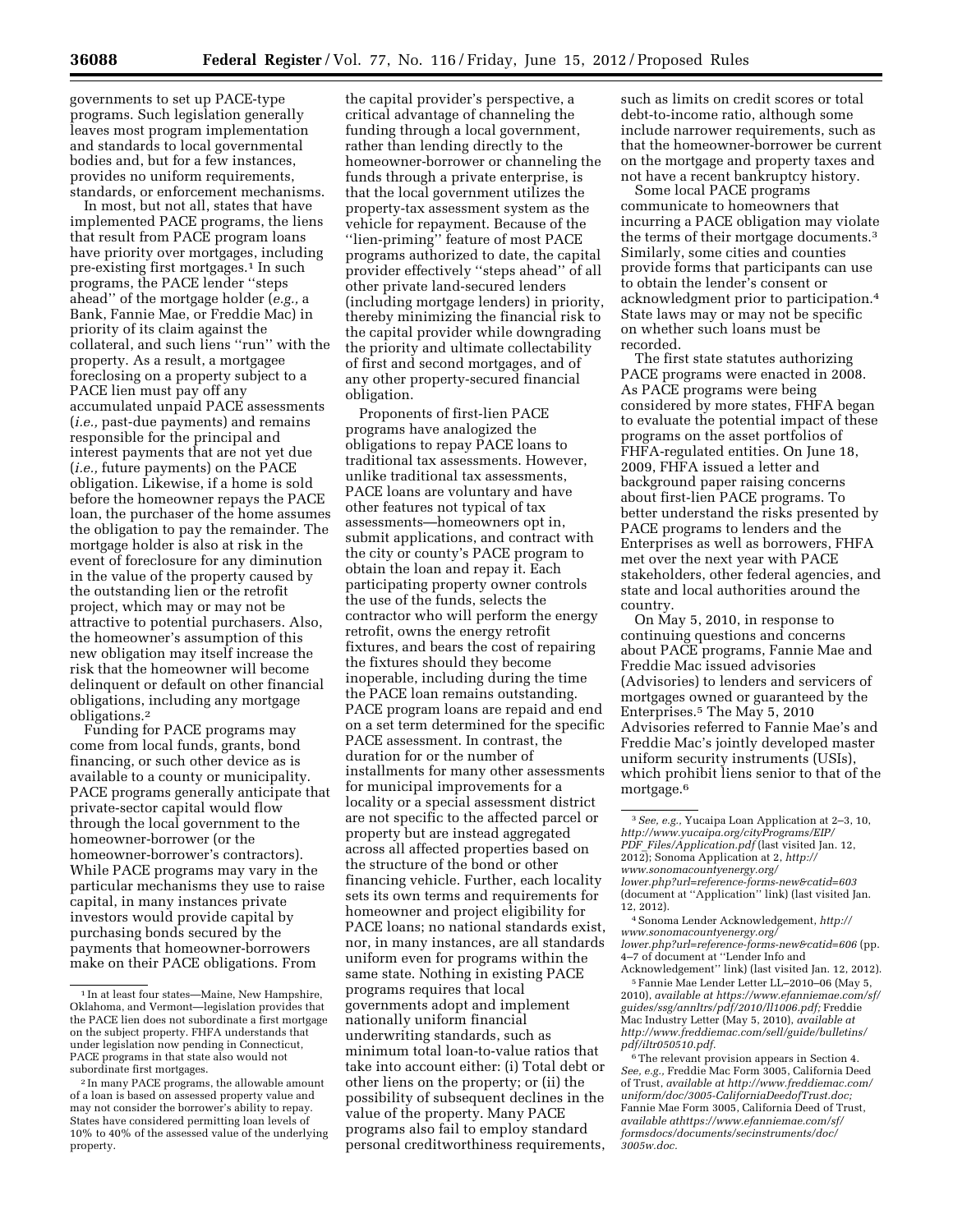Shortly after the Advisories were issued, FHFA received a number of inquiries seeking FHFA's position.7 On July 6, 2010, FHFA issued the Statement, which provided:

[T]he Federal Housing Finance Agency (FHFA) has determined that certain energy retrofit lending programs present significant safety and soundness concerns that must be addressed by Fannie Mae, Freddie Mac and the Federal Home Loan Banks. \* \* \*

First liens established by PACE loans are unlike routine tax assessments and pose unusual and difficult risk management challenges for lenders, servicers and mortgage securities investors. \* \* \*

They present significant risk to lenders and secondary market entities, may alter valuations for mortgage-backed securities and are not essential for successful programs to spur energy conservation.8

The Statement directed that the Advisories ''remain in effect'' and that the Enterprises ''should undertake prudential actions to protect their operations,'' including: (i) Adjusting loan-to-value ratios; (ii) ensuring that loan covenants require approval/ consent for any PACE loans; (iii) tightening borrower debt-to-income ratios; and (iv) ensuring that mortgages on properties with PACE liens satisfy all applicable federal and state lending regulations. However, FHFA directed these actions on a prospective basis only, directing in the Statement that any prohibition against such liens in the Enterprises' USIs be waived as to PACE obligations already in existence as of July 6, 2010.

On February 28, 2011, following additional inquiries from the public, PACE supporters, and PACE opponents, the Conservator issued a Directive stating the Agency's view that PACE liens ''present significant risks to certain assets and property of the Enterprises mortgages and mortgage-related assets and pose unusual and difficult risk management challenges.'' FHFA thus directed the Enterprises to ''continue to refrain from purchasing mortgage loans secured by properties with outstanding first-lien PACE obligations.'' *Id.* 

# **III. Summary of Responses to the Advance Notice of Proposed Rulemaking**

## *A. Volume and General Nature of Comments*

In response to the Advance Notice of Proposed Rulemaking of January 2012

(the ''ANPR'') issued pursuant to the Preliminary Injunction, FHFA received a large number of comments. Some 33,000 comments were short, one- or two- page, organized-response submissions, usually termed ''form letters.'' Some additional 400 comments came in the form of substantive response letters that fell into several categories that are described herein. Samples of the form letters and several hundred other comments were posted to FHFA's Web site.9 FHFA notes that the majority of comments did not respond directly to the questions presented in the ANPR, a number responded directly to only a few questions, and only a few responded to all the questions.

## 1. Organized-Response Form Letters

The 33,000 organized-response form letters fell into five categories of comments, samples of which were posted to the FHFA Web site. Generally, these comments included support for PACE programs, noting their contribution to energy efficiency, environmental benefits, job creation, and other economic or climate benefits. The comments called for FHFA to withdraw its July 2010 directive. Others included assertions that PACE programs represent assessments, like those made by local governments for years, that they are not loans, and that these assessments pose ''minimal'' risks to lenders, investors, and homeowners. Some cited guidelines from the Council on Environmental Quality (CEQ),<sup>10</sup> the U.S. Department of Energy (DOE),<sup>11</sup> and legislation proposed in Congress regarding PACE programs (most frequently to legislation pending in the U.S. House of Representatives as H.R. 2599, the ''PACE Assessment Protection Act of 2011''). These comments contained little supporting information or results of any testing or data, and were generally limited to information from certain homeowners of their experiences with PACE programs or expressions of general support for such programs. The comments in the 'prepared input'' responses almost uniformly called on FHFA to change its position to permit the Enterprises to

purchase such loans encumbered by PACE loans that created liens with priority over first mortgages.

# 2. Substantive Responses

The roughly 400 substantive responses (*i.e.,* submissions other than form letters) took various approaches. Most but not all expressed support for PACE programs. Some expressed only limited or qualified support for PACE programs, and a few expressed opposition to or reservations about firstlien PACE programs.

#### *B. Specific Issues Raised in Comments*

1. Financial Risks First-Lien PACE Programs Pose to Mortgage Holders and Other Interested Parties

Many commenters addressed the extent of incremental financial risk firstlien PACE programs pose to mortgage holders and other interested parties; some such submissions included direct responses to Questions 2 and 3 of the ANPR. PACE proponents generally asserted that first-lien PACE programs pose little, if any, incremental financial risk to mortgage holders. Examples of such submissions include the following:

• Letters submitted by Rep. Nan Hayworth and several other members of Congress, and by Sen. Michael Bennet and several other U.S. Senators each asserted that ''PACE assessments present minimal risks to lenders.''

• The Town of Babylon, NY reiterated that it had previously communicated to FHFA its view that: ''If you revisit and reevaluate the potential of ELTAPs {PACE obligations}, we believe you'll find they will enhance the value of participating homes and, in fact, reinforce, rather than 'impair', the first mortgages. In reality, these programs will help homeowners stay in their houses by reducing their utility bills while providing a hedge against rising energy costs in the future. Consider that if 5% of houses whose mortgages are guaranteed by Fannie Mae and Freddie Mac were retrofitted through Green Homes programs, the dollar amount would add up, approximately, to an infinitesimal 0.3% of the total guaranteed by Fannie and Freddie.''

• Sonoma County, CA asserted that ''There is no demonstrable risk to the Enterprises from the existing PACE programs; instead, it appears that the Enterprises are enjoying increased security on loans they own because of the added value of the improvements (over \$45 million in Sonoma County); with de minimus exposure to risk on any individual project.'' The County also asserted that ''Participants in the PACE program have low tax

<sup>7</sup>Letter from Edmund G. Brown, Jr. to Edward DeMarco (May 17, 2010); Letter from Edmund G. Brown, Jr. to Edward DeMarco (June 22, 2010). These letters are available for inspection upon request at FHFA.

<sup>8</sup>FHFA Statement on Certain Energy Retrofit Loan Programs (July 6, 2010), *available at [http://](http://www.fhfa.gov/webfiles/15884/PACESTMT7610.pdf) [www.fhfa.gov/webfiles/15884/PACESTMT7610.pdf.](http://www.fhfa.gov/webfiles/15884/PACESTMT7610.pdf)* 

<sup>9</sup>The comments can be viewed at *[http://](http://www.fhfa.gov/Default.aspx?Page=89)  [www.fhfa.gov/Default.aspx?Page=89](http://www.fhfa.gov/Default.aspx?Page=89)* (1/26/2012 ''Mortgage Assets Affected by (Property Assessed Clean Energy) PACE Programs'' link).

<sup>10</sup>Council on Environmental Quality, Middle Class Task Force, Recovery Through Retrofit (October 2009), *available at [http://](http://www.whitehouse.gov/assets/documents/Recovery_Through_Retrofit_Final_Report.pdf) [www.whitehouse.gov/assets/documents/](http://www.whitehouse.gov/assets/documents/Recovery_Through_Retrofit_Final_Report.pdf) Recovery*\_*Through*\_*Retrofit*\_*Final*\_*[Report.pdf.](http://www.whitehouse.gov/assets/documents/Recovery_Through_Retrofit_Final_Report.pdf)* 

<sup>11</sup> Department of Energy, Guidelines for Pilot PACE Financing Programs (May 7, 2010) (hereinafter, ''DOE Guidelines''), *available at [http://www1.eere.energy.gov/wip/pdfs/](http://www1.eere.energy.gov/wip/pdfs/arra_guidelines_for_pilot_pace_programs.pdf)  arra*\_*guidelines*\_*for*\_*pilot*\_*pace*\_*[programs.pdf.](http://www1.eere.energy.gov/wip/pdfs/arra_guidelines_for_pilot_pace_programs.pdf)*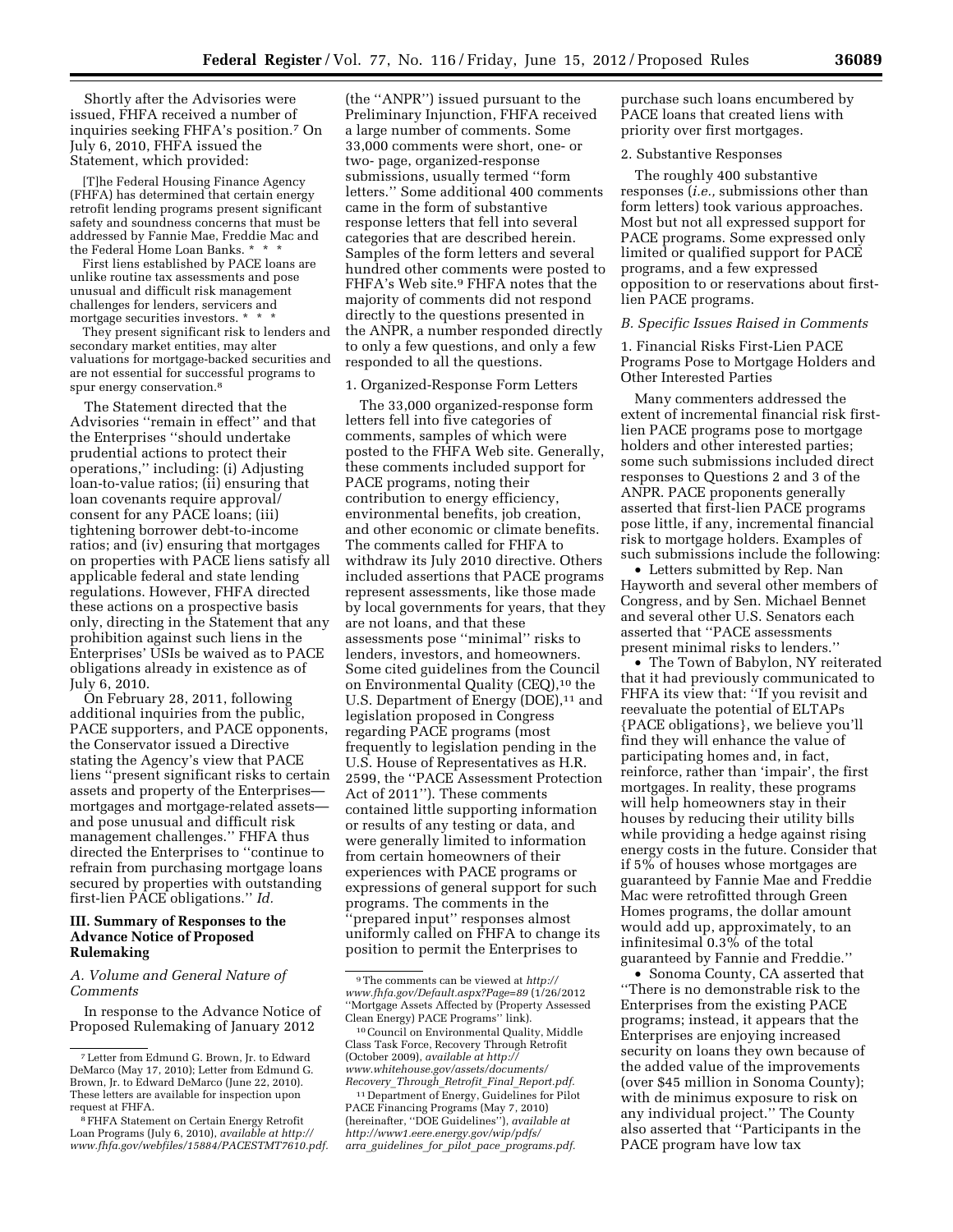delinquency rates and low mortgage default rates. The PACE improvements add extra value, and thus extra security, to the mortgage.'' The County further asserted that it ''does not believe PACE assessments impose any additional risk on mortgage holders or investors in mortgage-backed securities. In fact, the total value of improvements, compared to the risk of possible default or delinquency, almost certainly leaves such investors better protected over all.''

• The Natural Resources Defense Council asserted that ''Even if we assume, against the weight of existing evidence, that the existence of a PACE lien on a property does create an incremental risk to mortgage holders, it can be shown that this risk is de minimis. If a property owner whose home is valued at \$300,000 with a \$250,000 mortgage is seeking \$20,000 in PACE financing, at an interest rate of 7% and a 20-year assessment period, the annual PACE assessment would be \$1,960. In the event of foreclosure, under the law of California and most states, and under the DOE Guidelines, only the amount of the PACE payment in arrears would be due and take priority over the first mortgage. Thus, if the owner had failed to pay their property taxes for a year, only \$1,960 would be owed, and the new owner would be responsible for the remaining stream of assessments. Assuming an extremely high foreclosure rate of 10% across the Enterprises' portfolio of mortgages on properties with PACE financings and one year of delinquency on the assessment, the risk of loss to existing lenders from PACE liens would average \$196 per home across the portfolio of PACE-financed properties. Assuming a more reasonable foreclosure rate of 5%, the risk to existing lenders from PACE liens across the PACEfinanced portfolio would average less than \$100 per home.''

• The Great Lakes Environmental Law Center asserted that ''The lienpriming feature of first-lien PACE obligations lowers the financial risks borne by holders of mortgages affected by PACE obligations or investors in mortgage-backed securities based on such mortgages. \* \* \* PACE reduces Fannie Mae and Freddie Mac's exposure to risk and loss by encouraging private, market driven solutions for our nation's mortgage industry.''

• The Office of the Mayor of the City of New York noted that funding alternatives to PACE programs, such as utility bill financing, do not work because of high customer turnover and that PACE programs avoid this problem as the obligation runs with the land. The comment urged FHFA to adopt

reasonable underwriting standards. The comment stated that, contrary to FHFA's statement that PACE liens lack ''traditional community benefits associated with taxing initiatives,'' PACE liens do provide community benefits such as improved air quality and aiding in the fight against climate change. Further, the letter noted that PACE default rates are ''vanishingly small<sup>"</sup>

• The City of Palm Desert, CA asserted that ''The lien-priming feature of first-lien PACE obligations does not adversely affect the financial risks borne by holders of mortgages affected by PACE obligations or investors in mortgage-backed securities if appropriate underwriting standards and program designs are implemented. Indeed, given proper PACE program design, the financial risks borne by such mortgage holders may actually be decreased.''

• Placer County, CA asserted that ''[T]he installation of PACE improvements is anticipated to reduce property owners' utility costs (offsetting the contractual assessment installments), increases their property's value, and allows them to hedge themselves against rising fuel prices.'' The County also stated that ''the FHFA [should] adopt a rule to the effect that if a PACE program complies with the White House's policy framework and the Department of Energy's best practice guidelines, then the Enterprises \* \* \* may purchase or insure a mortgage loan secured by a property that is encumbered by a PACE lien. \* \* \*". The letter noted that PACE programs present no greater risks than other assessments: ''The County has levied taxes and assessments to achieve important public purposes, such as the construction of schools, the installation of water and sanitary sewer systems and the undergrounding of public utilities, for more than 100 years. \* \* \* PACE is a safe and sound financing mechanism for energy retrofitting the country's existing building stock.''

• Leon County, FL asserted that ''PACE programs increase property values, [and] they essentially provide an 'extra layer' of scrutiny on the borrower and the improvements proposed, because most programs, including LEAP, require positive cash flow. In short, PACE programs like LEAP will not authorize financing, and thus establish priority liens, on risky properties or property owners.'' The County further stated that its PACE program ''has minimized the financial risk to the holder of any mortgage interest because the specific types of information in the audit are prescribed

to assure the estimated utility savings are known and the return on investment is fully disclosed to the applicant.''

• The Environmental Defense Fund asserted that ''PACE will simultaneously mitigate other, more significant risks'' such as energy price increases, ''to yield a net decline in the chance of mortgage default.''

Many such submissions provided little if any analysis to support such assertions, while others proffered discussion of some or all of the subjects noted below in paragraphs (a) through (e).

Other commenters asserted that firstlien PACE programs would pose material incremental financial risk to mortgage holders. For example,

• Freddie Mac asserted that ''The priority lien feature of many PACE programs has the impact of transferring the risk of loss, without compensation or underwriting controls, from the PACE lender to the mortgage lenders and investors who have neither priced for, nor accepted the risk \* \* \*. In virtually all cases, our recovery in the event of a default would be lower than if the PACE loan did not have a priority lien. Potential losses to Freddie Mac could be substantial and would include payment of the outstanding loan amount, expenses associated with the possible extension of the foreclosure process, and the impact of the encumbrance on the resale value of the property.''

• Fannie Mae asserted that ''There are significant risks associated with PACE Programs because of the potential to increase the frequency and severity of credit losses to Fannie Mae (or any other mortgage loan investor), as well as other possible adverse consequences for borrowers. The most significant risks derive from the lien priority of PACE loans, potential increases in loss severity as a result of PACE loans, and increases in credit risk because of the limited assessment of a borrower's ability to repay a PACE loan.''

• The Federal Home Loan Bank of NY asserted that ''The automatic priority lien status typically granted to PACE lending undermines not only the FHLBNY member-lenders' lien priority but also therefore, the FHLBNY's preestablished lien priority which presents a key disruption to well-established first mortgage home lending.''

• The Joint Trade Association (American Bankers Association *et al.*) asserted that ''The lien-priming feature of first-lien PACE obligations greatly increases the credit exposure of mortgage-backed securities, to mortgage investors, taxpayers, and mortgage markets themselves. Mortgage investors rely on their lien position. Losing it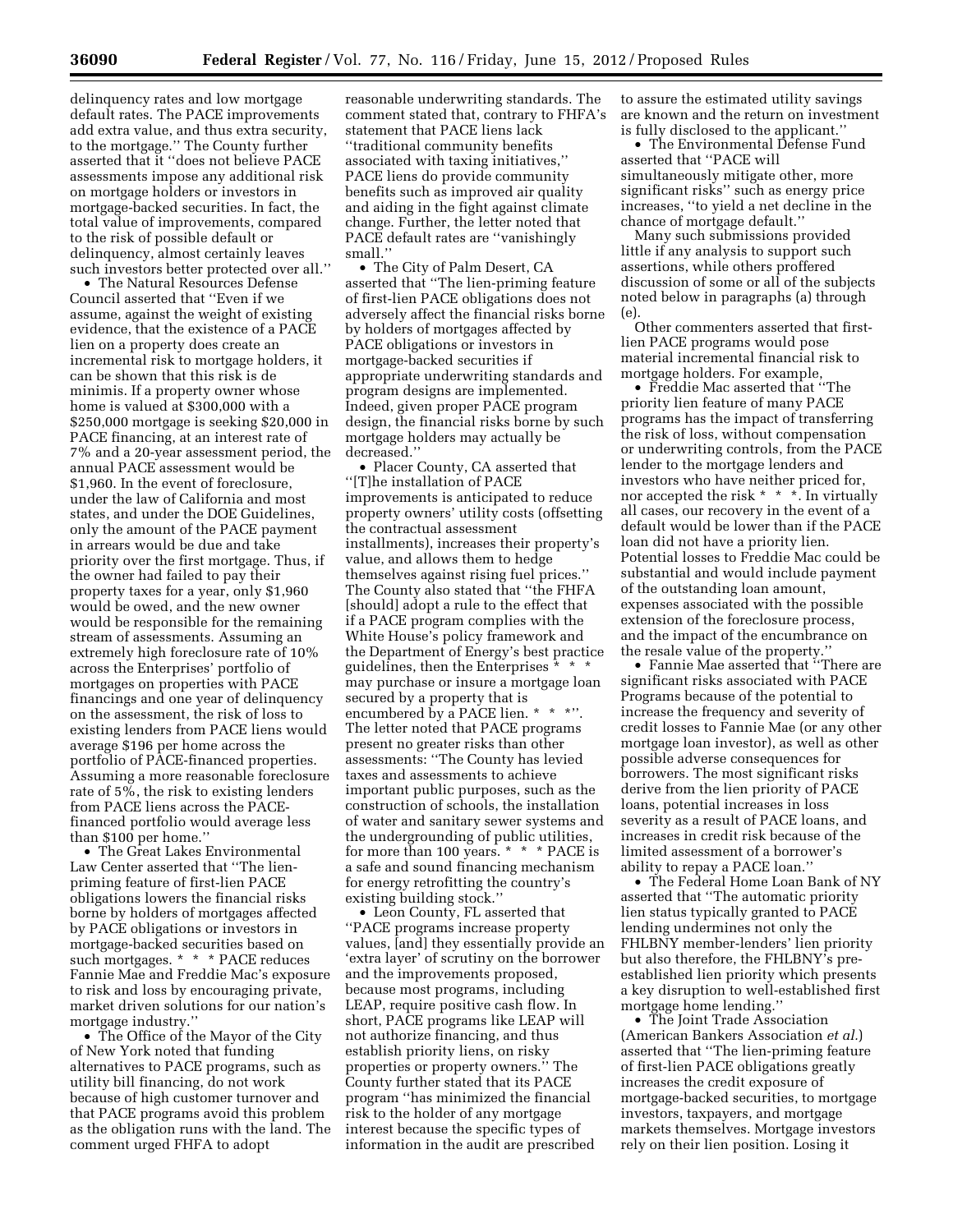unknowingly, in exchange for nothing, substantially harms the value of mortgage investments. The GSEs so dominate the mortgage market today that losses from super-lien loans would be heavily concentrated in two GSEs.''

• The National Association of Realtors asserted that ''The presence or potential presence of a PACE loan, taking the first lien position ahead of the mortgage, invariably leads to the devaluation of the mortgage as a secured asset.''

• The National Association of Home Builders (NAHB) noted that first lien PACE programs would alter ''the valuations for mortgage-backed securities by increasing the severity of loss to the mortgage lender in the event a mortgage goes to foreclosure and the lender is obligated to pay past-due amounts outstanding on the PACE lien.''

• The National Multi Housing Counsel and National Apartment Association comment stated, ''First lien matters are fundamental and must be addressed if Property Assessed Clean Energy (PACE) programs are to move forward. As our industry relies on nonrecourse loans subject to property cashflow, protecting the lien holder interest is critical to maintaining cost-effective liquidity in the market. Any cloud on the lien through debt or local tax provisions that jeopardize the first lien could have material implications on a broad basis.''

• SchoolsFirst Federal Credit Union stated that ''The concern which we have with PACE relates to the lien-priming feature which typically attaches to these programs. In the event of foreclosure, this lien-priming could have a significant adverse impact on the holder of the first mortgage on the secured property. This is particularly true in the current market.'' The Credit Union further stated that ''short of obtaining a blanket insurance policy to insure against this risk (and assuming that one is available) we can think of no other protections short of retiring the lien  $*$  \* ''

• The Federal Home Loan Bank of Indianapolis noted that alteration of lien priority ''after the fact could have an adverse impact on the valuation of the Bank's collateral in jurisdictions with PACE programs, forcing the Bank to apply loan market value adjustments \* \* \*.''

a. Effects of PACE–Funded Projects on the Value of the Underlying Property

Many commenters asserted that PACE-funded projects would add value to the underlying property, and suggested that such incremental value would protect mortgage holders. Such

comments generally did not, however, assert that the purported increase in property value would exceed the amount of the PACE obligation. For example,

• Renewable Funding asserted that ''Numerous studies show that energy efficiency and renewable energy improvements increase a home's value.'' Renewable Funding's submission asserts that ''An April 2011 study of 72,000 homes conducted by the Lawrence Berkeley National Laboratory \* \* \* showed an average \$17,000 sales price premium for homes with solar P[hoto]V[oltaic] systems,'' and ''Another 2011 study published in the Journal of Sustainable Real Estate of homes with Energy Star ratings showed purchase prices to be nearly \$9.00 higher per square foot for energy efficient homes.''

• Placer County, CA asserted that ''Efficiency and comfort generated from PACE improvements increase property value. A study by Earth Advantage Institute concluded that new homes certified for energy efficiency sold for 8% more than non-certified new homes, and existing homes with energy certification sold for 30% more during the period May 2010–April 2011. (*See*  Commenter's Exhibit 1, *Banks may overlook value of energy efficiency, Harney, August 26, 2011, Tampa Bay Times.*).'' The County also asserted that ''There is wide recognition that the cost savings and comfort from PACE-type improvements adds value to property. A recent survey (*See* Commenter's Exhibit 1) of reliable sources identifies increased value related to PACE-type improvements. This survey did not find any instance of decreased value caused by PACE-type improvements.''

• Sonoma County, CA stated that it ''is not aware of *any* evidence that energy efficiency and renewable energy improvements cause a decline in property value'' and asserted that several ''studies support the conclusion that these improvements add value to property.''

• The Board of County Commissions for Leon County, Florida asserted that ''The overwhelming weight of the data reflects that energy efficiency and renewable energy improvements reduce homeowners' energy costs and increase property values. The State of Florida long has recognized the increase in property values caused by the installation of renewable energy projects.''

• Chris Fowle, a member of Environmental Entrepreneurs asserted that ''PACE can further reduce risk to existing lenders by improving the value of their properties. Numerous studies show that energy efficiency and

renewable energy improvements increase a home's value. For example, an April 2011 study of 72,000 homes by the Lawrence Berkeley National Laboratory showed that homes with solar PV systems had an average \$17,000 sales price premium.''

• California State Senator Fran Pavley and California Assembly member Jared Huffman asserted that, with energy efficiency retrofits, ''[p]roperty values go up, strengthening owners' financial position and increasing the value of a lender's collateral.''

• The City of Palm Desert, CA asserted that ''Studies have shown that energy efficiency and renewable energy measures increase a home's value. For instance, a 2011 statistical study published in the *Journal of Sustainable Real Estate* of homes with ENERGY STAR ratings showed purchase prices to be \$8.66 higher per square foot than non-ENERGY STAR homes in the study area. An April 2011 statistical study of 72,000 California homes by the Lawrence Berkeley National Laboratory concludes that there is strong evidence that homes with photovoltaic (PV) systems in California have sold for a premium over comparable homes without PV systems, corresponding to a premium of approximately \$17,000 for a 3,100 watt PV system.  $*$   $*$   $*$ "

• The Sierra Club asserted that ''Clean energy improvements often provide substantial increase in resale value to homes, thus lessening risk to homeowners.''

Other commenters questioned the net effect of PACE projects and liens on the value of the collateral available to protect mortgage holders. For example:

• Freddie Mac asserted that ''we are not aware of reliable evidence supporting a conclusion that energy efficiency improvements increase property values in an amount equal to the cost of the improvement. Rather, our experience with other home improvements suggests that any increase in property values is likely to be substantially less than such cost, meaning that homeowners who take on PACE loans are likely to increase the ratio of their indebtedness relative to the value of their properties.''

• The Joint Trade Association asserted that ''PACE loans decrease the value of the property by encumbering it with a lien. Non-equity forms of financing do not do so. \* \* \* The cost of home improvements, energy-related or otherwise, are very often not reflected in the property's market value.'' The Association stated that in some states the ten percent fee permitted to localities for administering a PACE loan is subtracted from the financed amount,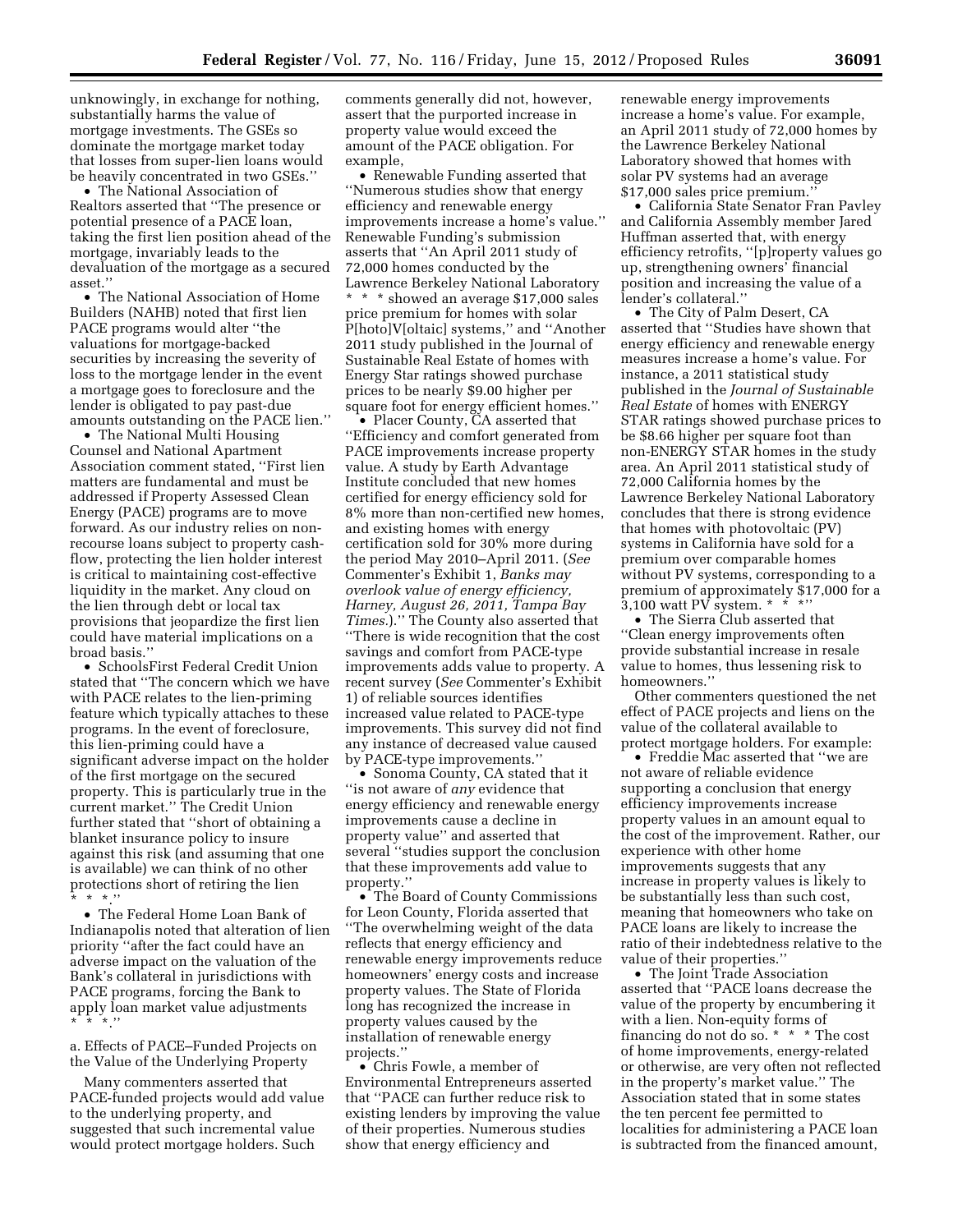potentially making the ''entire retrofit purchase a net financial loss to homeowners.'' The letter challenged an assertion by PACE supporters that home values increase ''\$20 for each \$1 in annual energy savings.'' The source of the statement was attributed to a 1998 study, conducted at a time when home costs were much greater; the comment considered the study, given current market conditions, to be obsolete.

Additional commenters asserted that market conditions and data limitations have made it difficult or impossible to determine the net effect of PACEfinanced projects on the underlying property. For example:

• The U.S. Department of Energy noted that FHFA had expressed concern about ''The potential impact of PACE on residential property values.'' DOE then asserted that ''there is insufficient data and analysis available to provide conclusive answers.''

• Representatives of Malachite, LLC and Thompson Hine LLP asserted that ''Single-family home values remain in too great a state of flux to perform 'apples-to-apples' valuations of retrofitted versus non-retrofitted buildings,'' and ''additional research is necessary to more accurately determine the effect of energy-efficiency and green features on home values across a variety of markets and residential price points.''

• The National Association of Realtors asserted that ''Many markets are still determining what, if any, value green features add to real property,'' and that ''it is unclear at best whether the resulting improvements add enough value to compensate for the additional risks.''

b. Cash-Flow Effects of PACE-Funded Projects

Many commenters asserted that PACE programs are cost-effective and, if they are administered with the proper standards, a homeowner's PACE obligations would be offset by cost savings leading to increased free cash flow over the life of the project, thereby purportedly enhancing the borrower's ability to repay financial obligations and reducing the financial risk to mortgage holders. Such comments included responses to Questions 1, 2, 3, and 4 set forth in the ANPR. Examples of these comments include the following:

• Sonoma County, CA asserted that it ''strongly encourages applicants to engage a trained auditor to evaluate the most economic, cost-effective measures that can be taken to achieve the property owner's desired energy savings. Properly sized projects result in no additional annual cost to the property

owner, and overall should achieve cost savings.''

• Placer County, CA asserted that: ''The installation of PACE improvements is anticipated to reduce property owners' utility costs (offsetting the contractual assessment installments), increases their property's value, and allows them to hedge themselves against rising fuel prices.''

• Boulder County, CO asserted that ''Savings: Because energy efficiency and renewable energy improvements reduce homeowners' energy bills, they are inherently safe investments for homeowners and lenders. \* \* \* Cost Effective: Projects must pay for themselves by having a savings-toinvestment ratio greater than one (SIR >1).''

• Renovate America stated ''homeowners already spend the equivalent of 25% of their mortgage payments on utility bills. With the PACE lien, at least to start, the payments should generally be offset by utility bill savings, so there is little or no increase in their overall expenses. Over time, the savings should increase as the utility rates increase, and the PACE lien has the potential to increase the homeowner's income or cash flow, not the reverse.''

Most such comments were not accompanied by supporting data, but instead relied upon the assumption that PACE-funded projects that are anticipated to provide cash-flow benefits will actually deliver those benefits.

Some comments recognized that the actual cash-flow effects of PACE-funded projects depend upon future contingencies.

• Leon County, FL stated that ''As energy prices are expected to rise for the foreseeable future, the difference between the cost of improvements and energy savings should widen positively. At the extremes, while a dramatic reduction in energy prices might negatively affect the cost/benefit analysis for energy efficient product purchases, a dramatic reduction in energy prices likely would make it easier for homeowners to afford mortgage payments through increased cash on hand and an improving economy. On the other hand, a dramatic increase in energy prices, which is more plausible than a dramatic reduction, would place a premium on energy efficient products and homes.''

• The City of Palm Desert, CA asserted that ''This strong upward trend'' in energy prices ''indicates that the risk of changes in energy prices adversely affecting the projected savings-to-investment ratio is relatively low. If anything, this data indicates that the energy prices are likely to change in a way that positively affects the projected savings-to-investment ration, therefore positively affecting the borrower's cash revenues and the safety and soundness of a mortgage loan.''

Other commenters questioned whether PACE can generate savings sufficient to make the retrofit costeffective. Examples of these comments include the following:

• The Joint Trade Association asserted that ''Any disclosures about future utility costs are conjecture and are unreliable. It would be more appropriate and more accurate to disclose that any future savings are unknown. If a PACE loan does not produce the savings hoped for, the result is an increased risk of default on the PACE loan, the mortgage, or both because of the increased CLTV, a strong predictor of mortgage default.''

• The Joint Trade Association also asserted that ''PACE loan programs do not require that the loan proceeds be used in a cost-effective manner. \* \* \* The amount of energy savings from one piece of equipment varies from building to building. The cost of electricity varies by location and sometimes by time of day. The cost of fuel can vary seasonally. The amount of electricity that air conditioners use varies by indoor and outdoor temperatures, and it varies during rainfall. A solar panel in sunny regions will produce different savings than one in cloudy areas, or in a location near tall buildings or trees. Its sun exposure varies by the angle at which it is installed. Whether an individual retrofit would be costeffective would require an engineering analysis, but PACE programs do not require engineering analyses.''

• The National Association of Realtors asserted that ''The energy efficiency and renewable energy investments are designed to 'pay for themselves,' which is to say that the homeowner's utility bill goes down by more than their property tax bill goes up. However, it is difficult to measure the benefits of these improvements because the way an owner uses energy in a home may change over time, depending on variables such as weather and family composition and whether or not the energy efficiency retrofit has become technologically outdated, or was ever as efficient as it was supposed to be.''

c. Effect of Non-Acceleration of PACE Obligations Upon Default or Foreclosure

Many commenters asserted that the fact that PACE obligations do not accelerate upon default or in foreclosure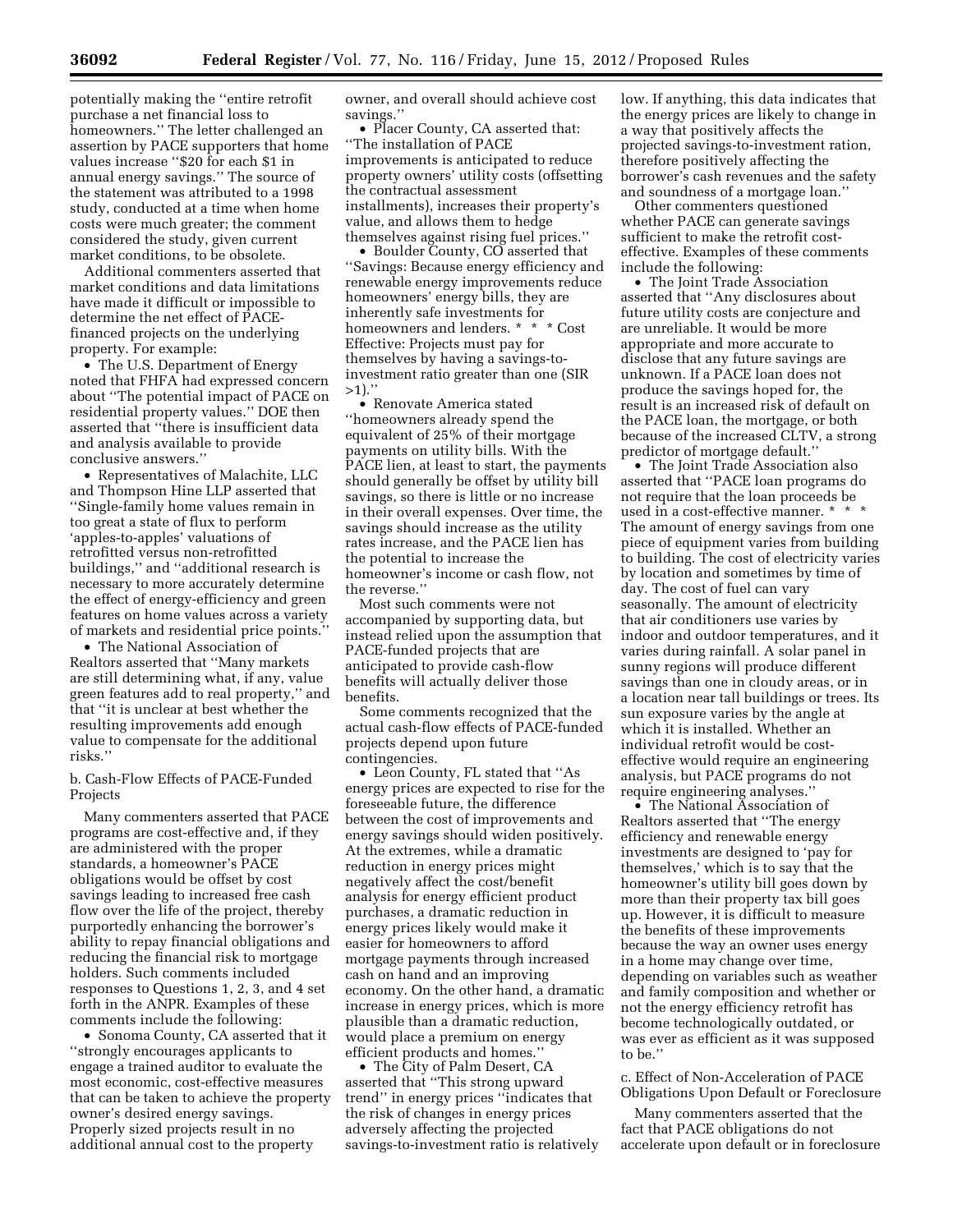mitigates or eliminates any financial risk first-lien PACE programs would otherwise pose to mortgage holders. The economic reasoning advanced in such comments was generally that because the obligation is assumed by the successor owner, even in a foreclosure the mortgage holder will only be liable for the past-due payments, not the entire obligation. Such comments included responses to Questions 1 and 4 set forth in the ANPR. Examples of these comments include the following:

• Boulder County asserted that ''Non-Acceleration'' was a positive feature of PACE because ''Future, unpaid PACE assessments remain with a property upon sale or other transfer to a new owner, protecting lenders from total extinguishment of unsecured debt or home equity lines in defaults when a home is worth less than its outstanding mortgage balance.''

• Connecticut Fund for the Environment asserted that ''the nonacceleration design of PACE assessments means that in the unlikely case of a default only the amount past due would have seniority on the mortgage. The outstanding balance would remain with the property to be paid in due course.''

• City of Palm Desert, CA asserted that ''In California, payment of PACE assessments may not be accelerated by the local government if there is a delinquency in the payment of the assessment, similar [to] treatment of other property taxes in California. We believe non-acceleration of PACE assessments is [an] important condition for the protection of homeowners, mortgage lenders, and governmentsponsored enterprises. Non-acceleration is an important mortgage holder protection because liability for the assessment in foreclosure is limited to any amount in arrears at the time; the total outstanding assessed amount is not due in full, therefore greatly mitigating the effect of the 'lien-priming' feature of the PACE assessment upon mortgage lenders and subsequent investors in mortgage interest.''

• Placer County, CA asserted that ''The County's PACE program also incorporates other safeguards. For example, California law does not permit acceleration of the unpaid principal amount of a contractual assessment; in the event of delinquencies in the payment of contractual assessment installments, the County is authorized to initiate judicial foreclosure of delinquent installments only (plus penalties and interest). This safeguard makes it more affordable for private lienholders to protect their liens in the

event the County forecloses delinquent contractual assessment installments.''

• Sonoma County, CA asserted that ''most state laws, including California law, do not allow a local government to accelerate the amount due on an assessment in the event of a delinquency. Only the unpaid, overdue amount would be due. Lenders can protect their interest by paying this amount \* \* \*.''

• The Natural Resources Defense Council explains that its calculations purporting to establish ''de minimis'' risk are based on the premise that ''[i]n the event of foreclosure, under the law of California and most states, and under the DOE Guidelines, only the amount of the PACE payment in arrears would be due and take priority over the first mortgage. Thus, if the owner had failed to pay their property taxes for a year, only \$1,960 would be owed, and the new owner would be responsible for the remaining stream of assessments.''

• Florida PACE Funding Agency asserted that it ''does not believe that the PACE assessments in Florida will increase any financial risk to the holder of the mortgage or investors in mortgage backed securities. \* \* \* Since the PACE assessments are not subject to acceleration (unlike many loans) the mortgage holder or investors in mortgage backed securities would look at each year's assessment amount, not the total principal of the assessment.''

• Jonathan Kevles asserted that ''The requirement for non-acceleration of the PACE bond payment in the event of foreclosure makes the downside of foreclosure to mortgage holders negligible.''

Other commenters asserted that the fact that PACE obligations do not accelerate upon default or in foreclosure does not insulate the mortgage holder from risk. Such comments included responses to Question 6 set forth in the ANPR. Examples of these comments include the following:

• The Appraisal Institute asserted that ''From a valuation perspective, it is important to understand whether a seller paid assessment influenced the sales price. The appraiser would have to look at the sales price and decide if the buyer assuming the loan affected the price paid by the buyer. The appraiser must ask whether the buyer paid a higher price because the seller paid off the loan amount. In the converse situation where the buyer assumes responsibility for the assessment, the appraiser would ask, did the buyer pay less because the buyer assumed the loan? \* \* \* This is likely a form of sales or seller concession, and if so, recognized appraisal methodology

would deduct this concession dollar for dollar under a 'cash equivalency' basis, or if the market suggests the amount is less than market based on a paired sales analysis, the market-derived adjustment would be applied.''

• Fannie Mae asserted that ''PACE loans would increase the severity of Fannie Mae's losses in the event of foreclosure on the mortgage loan. Subsequent owners of PACEencumbered properties are liable for continuing payments on the PACE loan. In selling real estate owned (REO), Fannie Mae will need to: (i) Cure any arrearages on the PACE loan and keep it current to convey clear and marketable title to a purchaser; and (ii) in Fannie Mae's opinion, pay off the entire amount of the PACE loan to attract purchasers, given the number of properties on the market which are not encumbered by PACE loans.''

• The Joint Trade Association asserted that ''If a homeowner were to sell the property before the PACE lien is extinguished, the property value would be reduced accordingly, so the homeowner would realize less on the sale \* \* \*. [PACE advocates] also argue[ ] that the PACE lien would be largely immaterial to the GSEs, even in a mortgage foreclosure, because PACE loans do not accelerate upon default. This ignores the fact that the property would retain an unsatisfied PACE lien that diminishes the property value. That diminished value would be a cost to the GSE.''

• The NAHB asserted that ''A home buyer who wants to purchase a home with a PACE first lien is at a disadvantage \* \* \*. Potentially, the home cannot be sold or the sales price might be reduced by the amount necessary to pay off the PACE lien.''

d. Underwriting Standards for PACE Programs

Many commenters asserted that underwriting standards for PACE programs would mitigate or eliminate any financial risk first-lien PACE programs would otherwise pose to mortgage holders. Such comments included responses to Questions 14, 15, and 16 set forth in the ANPR.

• Placer County, CA asserted that ''The FHFA undervalues the measures built into the County's PACE program to protect private lienholders. The FHFA is inappropriately discounting the safeguards built into the County's PACE program. As explained above, the County's underwriting criteria are designed to protect the entire range of County constituents.''

• Sonoma County, CA asserted that ''Like every other PACE program,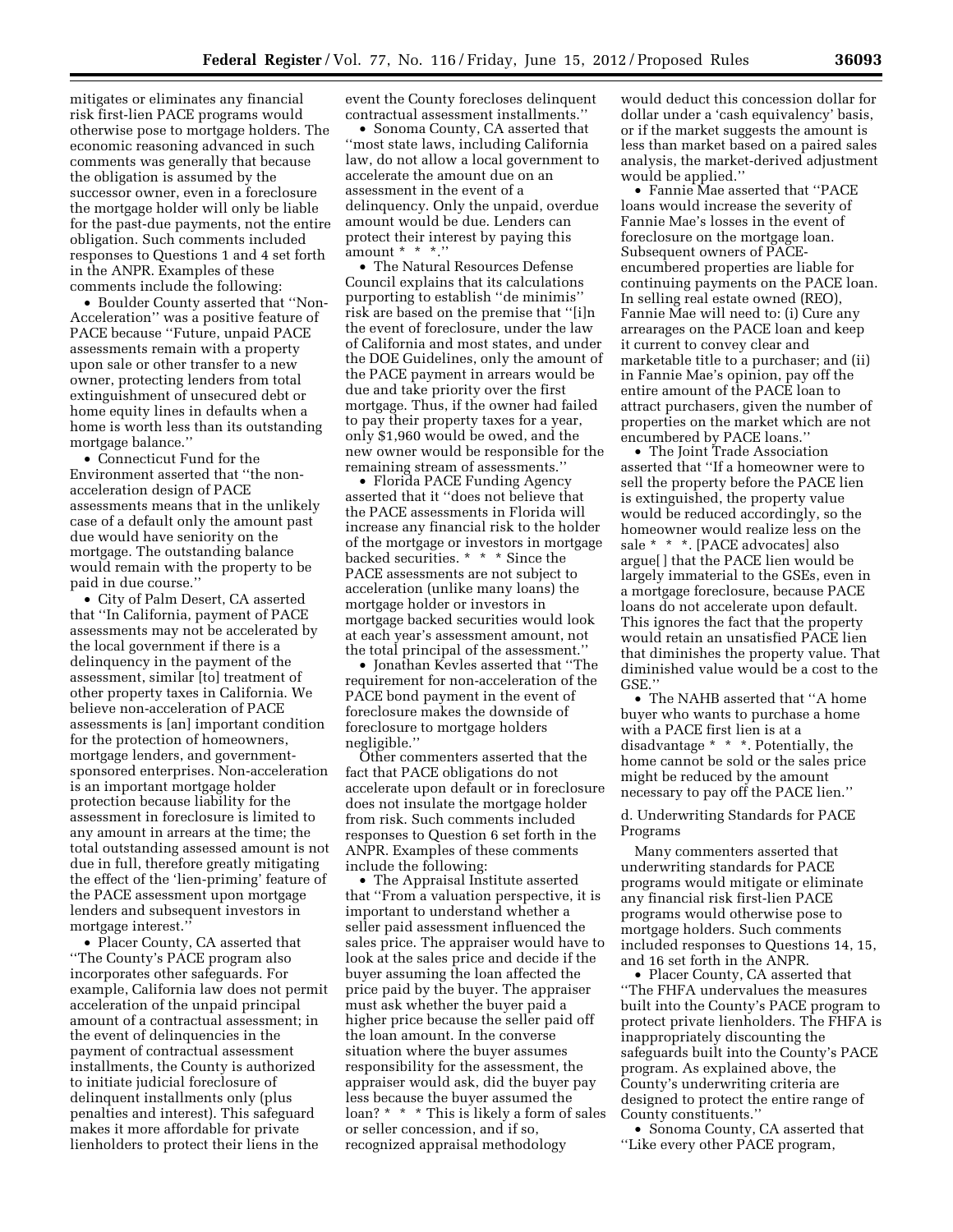Sonoma County has adopted a set of conditions and restrictions for eligibility for PACE programs. These restrictions and conditions appear to work well, and in our view adequately protect the interest of mortgage lenders.''

• The Florida PACE Funding Agency, an interlocal agreement between Flagler County and City of Kissimmee, cites no impact from PACE programs on the regulated entities, cites the legislative history of Florida's PACE statute, notes the ''prequalification'' standards that mirror the core ''consumer'' protections noted by other PACE supporters—no delinquent taxes, no involuntary liens, and no default notice and current on debt—and that lending is limited to 20% of the ''just value'' of the property, an appraised value that is reportedly less than fair market value. Property owners must provide holders or mortgage servicers 30 days prior notice of entering ''into a financing agreement.'' The Agency appended several studies on the attractiveness of energy-efficient properties, with many improvements as part of deferred property maintenance that reduces the impact of a PACE financing, as work would be required in any event. The Agency asserted that its guidelines for entering into a financing agreement is undertaken in a protected environment, noting that Florida's approach ''unlike the enabling legislation in most (if not all) of the other states which authorize PACE type programs, deliberately undertook the adoption of a statutory regimen designed to protect property owners, local governments and mortgage lenders.'' As to alternative programs, the comment letter advances that government grants can be a viable alternative, but that such programs are either not available or not available on a sustainable basis.

• The letters from Senators Bennet, Chris Coons, Jeff Merkley and Mark Udall indicated that while PACE assessments are not loans, and ''reasonable safety and soundness standards can be developed that both encourage widespread use of PACE, but also maintain the security of home mortgage lenders.''

Many such comments suggested that FHFA should adopt certain existing guidance as standards (often Guidelines published by the U.S. Department of Energy or set forth in H.R. 2599) or participate in initiatives with the government and private sector to develop appropriate standards.

• The City of Palm Desert, CA directed FHFA to ''the DOE Guidelines and H.R. 2599, for the factors recommended for eligible PACE financing.''

• Leon County, FL asserted that ''PACE program 'best practices' have been developed that ensure stability and manage risk for both governments and mortgage lenders concerning PACE programs. These best practices include: White House Policies, Department of Energy's ongoing Guidelines for Home Energy Professionals project establishing strong national standards for retrofit work, and efforts by states and local governments to develop their own best practices during PACE program implementation.''

• The Sierra Club asserted that ''DOE issued guidelines for PACE programs on May 7th, 2010 after meeting with Fannie Mae, Freddie Mac, financial regulators and PACE stakeholders. Further standards can be incorporated from H.R. 2599, the PACE Assessment Protection Act of 2011 from the current Congress.''

• The Solar Energy Industries Association indicated support for the DOE and White House guidelines for PACE as well as H.R. 2599. The comment adds that improvements to PACE programs could be made by allowing them to include ''pre-paid purchase agreements'' and leasing programs. For solar energy leasing, SEIA indicated that ''The system owner may be able to provide solar energy for less than it would cost the homeowner to purchase a system outright, thereby needing a lesser PACE lien.'' Both prepaid purchase agreements and leases ''leave[] the homeowner with no additional costs to pay [for] monitoring, maintenance, and insurance of the system, as these elements are included within a PPA or lease contract.''

• PACE*Now* stated that FHFA ''fails to note that no such 'uniform national standards' exist for any other type of municipal assessment project and ignores the extensive efforts among PACE proponents, the White House, and the U.S. Department of Energy (among others) to do exactly that.'' PACE*Now*  then proceeds to endorse standards set forth in H.R. 2599 that would establish certain standards, indicating that ''The risks of lenders and homeowners are clearly intertwined, and PACE programs have and can be designed to mitigate them.'' Similarly, the U.S. Department of Energy notes in a cover letter to its comment letter that it urges FHFA to work with the Department and others to ''ensure that pilot PACE programs are implemented with appropriate safeguards as outlined in the DOE Guidelines for Pilot PACE Financing Programs.''

• The DOE urged FHFA to work with the Department and others to ''ensure that pilot PACE programs are implemented with appropriate

safeguards as outlined in the DOE *Guidelines for Pilot PACE Financing Programs.''* 

• The Great Lakes Environmental Law Center asserted that ''if federal level conditions and restrictions should be found necessary, the Department of Energy (DOE) has already outlined ten PACE program design best practice guidelines in 2010 that minimize the risk to all parties.''

Other comments suggested specific underwriting criteria that the commenter asserted would be appropriate.

• The City of Palm Desert, CA asserted that ''One important underwriting standard we believe should be included in a national set of underwriting standards is an expected savings-to-investment ratio greater than one. Calculated as estimated savings on the borrower's cash flow due to the energy improvement, divided by the amount financed through the PACE assessment, a projected savings-toinvestment ratio of greater than one increases the projected income of the borrower and places a mortgage lender in a more secure position than without the PACE participation.'' The City also asserted that ''In some respects, a projected savings-to-investment ratio for a PACE improvement, while not constituting a guarantee of results, may be more predictable than a borrower's continued level of income over the term of a mortgage,'' and that ''There are very minimal costs attendant to requiring PACE programs to include the protections of a savings-to-investment ratio of greater than one, a maximum term of the PACE assessment not exceeding the reasonably expected useful life of the financed energy improvements, non-acceleration of the PACE assessment, eligibility criteria for improvements that are climate-specific, and a minimum equity requirement such as the 15% requirement in H.R. 2599.''

Some comments asserted that common PACE program underwriting standards may not take into account common indicia of good credit or ability to repay the obligation out of income.

• A joint letter from the National Consumer Law Center and the Consumer Federation of America asserted that PACE underwriting to exclude bankruptcy was inadequate and PACE programs ''are usually not engaging in full underwriting nor assessing the homeowner's actual ability to pay.'' The letter notes that ''PACE proposals would require that estimated energy savings equal or exceed the monthly PACE obligations, but these are estimates only.''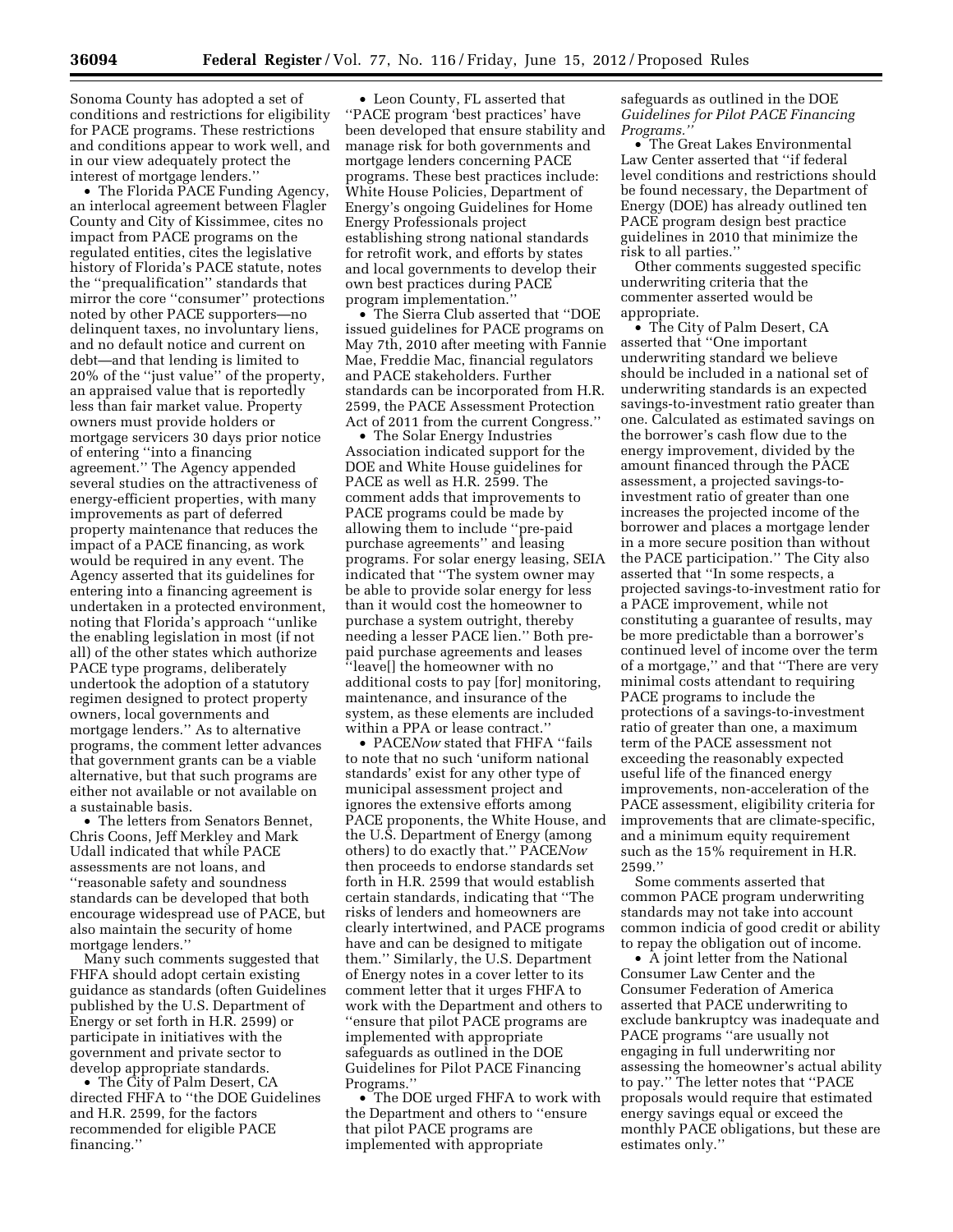e. Empirical Data Relating to Financial Risk

Many commenters suggested that existing data and metrics support PACE programs, while others asserted that the absence of reliable metrics and data supports the need to implement PACE programs, including as pilot programs.

Submissions by PACE proponents often asserted that the default experience of existing PACE programs suggests that first-lien PACE programs do not materially increase the financial risks borne by mortgage holders. For example:

• Sen. Leahy, Sen. Sanders, and Congressman Welch asserted that ''a study by the American Council for an Energy-Efficient Economy demonstrated that default rates by participants in energy efficiency finance programs are 'extremely low.' ''

• Sonoma County, CA asserted that ''Actual experience of existing programs does not support FHFA's assumption of added risk. Rather, Sonoma County's experience demonstrates that properties enrolled in PACE programs have fewer tax and mortgage delinquencies than the general public \* \* \* The County took the initiative to review any changes in the mortgage status of properties with PACE assessments. Of the 1,459 assessments placed on properties in Sonoma County, only 16 properties showed recorded documents demonstrating uncured mortgage defaults, an average of 1.1%. During the same timeframe (2009 through 2011), the average mortgage delinquency rate in Sonoma County varied from 8% to over 10%. As compared, then, the default rate of properties with a PACE assessment was much lower in comparison with overall properties.'' The County also asserted that ''given the very low tax delinquency rate and mortgage default rate on PACE properties, the County does not believe PACE assessments impose any additional risk on mortgage holders or investors in mortgage-backed securities. In fact, the total value of improvements, compared to the risk of possible default or delinquency, almost certainly leaves such investors better protected over all.''

• City of New York, Office of the Mayor asserted that ''The value of PACE-financed energy installations (less than \$9,000 on average, or some 10% of the value of a typical underlying property) relative to residential mortgage debt levels also illustrates the very small risk posed by PACE programs to the senior lien status enjoyed by GSEs and other mortgage lenders. As was noted in the comments of others received in this proceeding, the

American Council for an Energy-Efficient Economy conducted a study that demonstrates that default rates by PACE program participants are 'extremely low.' ''

• Jordan Institute asserted that ''Early evidence suggests that there is a very low risk of default for PACE assessments. Since many of New Hampshire's loan programs are in their infancy, it is difficult to obtain true default rate numbers. However, anecdotal evidence in New Hampshire indicates that default rates for energy loans in general are low or non-existent. People's United Bank has a current default rate of 0% for their commercial loan program. Additionally, a study conducted for the New Hampshire legislature showed that neighboring state energy loan programs had default rates much lower than the typical unsecured default rate of 3.5% and concluded that the data shows that, 'the perception that energy loans carry an unacceptable level of risk is incorrect.' ''

• The Natural Resources Defense Council asserted that ''Early data from existing PACE programs appears to support the proposition that energy improvements made through a PACE program will improve the position of the first-mortgage holder. PACE administrators from residential PACE programs in Babylon, New York, Palm Desert, California, Sonoma, California, and Boulder, Colorado, report that of 2,723 properties with PACE liens there have been 24 known defaults, translating to a default rate of 0.88%. In comparison, the national percentage of mortgage loans in foreclosure at the end of the fourth quarter 2011 was 4.38%.''

• Placer County, CA stated that ''A survey of reliable sources (*See*  Commenter's Exhibit 1) indicates that there is no evidence to suggest that PACE programs are greater risks than other types of assessments.''

• Leon County, FL asserted that ''In a recent study, the American Council for an Energy-Efficient Economy ('ACEEE') found that energy efficiency financing programs 'have one of the lowest default rates of any loan program.' The ACEEE study analyzed 24 different loan programs and found default rates ranging from zero to three percent, which it noted 'compares very favorably with residential mortgage default rates of 5.67 percent.' ''

Other submissions made reference to studies of mortgage default rates on properties with energy-efficient characteristics that may or may not have been financed through a PACE program.

• Placer County, CA stated that ''According to a report by the Institute for Market Transformation *Removing* 

*Impediments to Energy Efficiency from Mortgage Underwriting and Appraisal Policy,* 'Mortgages on Energy Star homes have an 11% lower default and delinquency rate than do comparable mortgages on other homes.' ''

However, some submissions recognized that the lack of a substantial track record for first-lien PACE programs limits the amount of reliable data available.

• The U.S. Department of Energy stated that ''Because there is insufficient data and analysis available to provide conclusive answers, DOE seeks FHFA cooperation to facilitate work with government-sponsored entities in the housing sector that would inform answers with appropriate data analysis.'' DOE further asserted that ''Insufficient data and analysis is available to validate a view that implementation of PACE programs would increase financial risk to mortgage lenders or that it would decrease financial risk to mortgage lenders.''

• The Environmental Defense Fund, in its comment letter, indicated that analytic standards are absent for PACE programs and suggested that FHFA's analysis ''may be hamstrung as a consequence of the lack of analytic standards for projecting, ensuring, and measuring/verifying the anticipated and realized energy savings in residential PACE programs nationwide.'' The comment continued, ''Our experience has led us to identify the lack of uniform, accepted methods as a crucial barrier to such financing by banks in several other sectors, including large commercial buildings and multifamily residential buildings.'' The Fund then explored its efforts in support of an Investor Confidence Project to develop specifications for baseline energy use and other measuring devices and ''a more uniform approach to project engineering [which] can be expected to generate more comparable data, facilitating the actuarial-level analysis that the Agency and other interested parties will want to perform \* \* \*. We recommend the promulgation of best practices for M&V [measurement and verification].'' The Fund calls on FHFA to use its powers to ''advance the understanding of energy and climate risks as well as the value and cost of mitigation measures \* \* \*''

• The Town of Babylon, NY asserted that: ''FHFA has pointed out that over two dozen states have passed PACE enabling legislation. No note was taken, however, that but a handful of PACE programs have gone operational. This consequence is due primarily to various statements issued by Fannie Mae and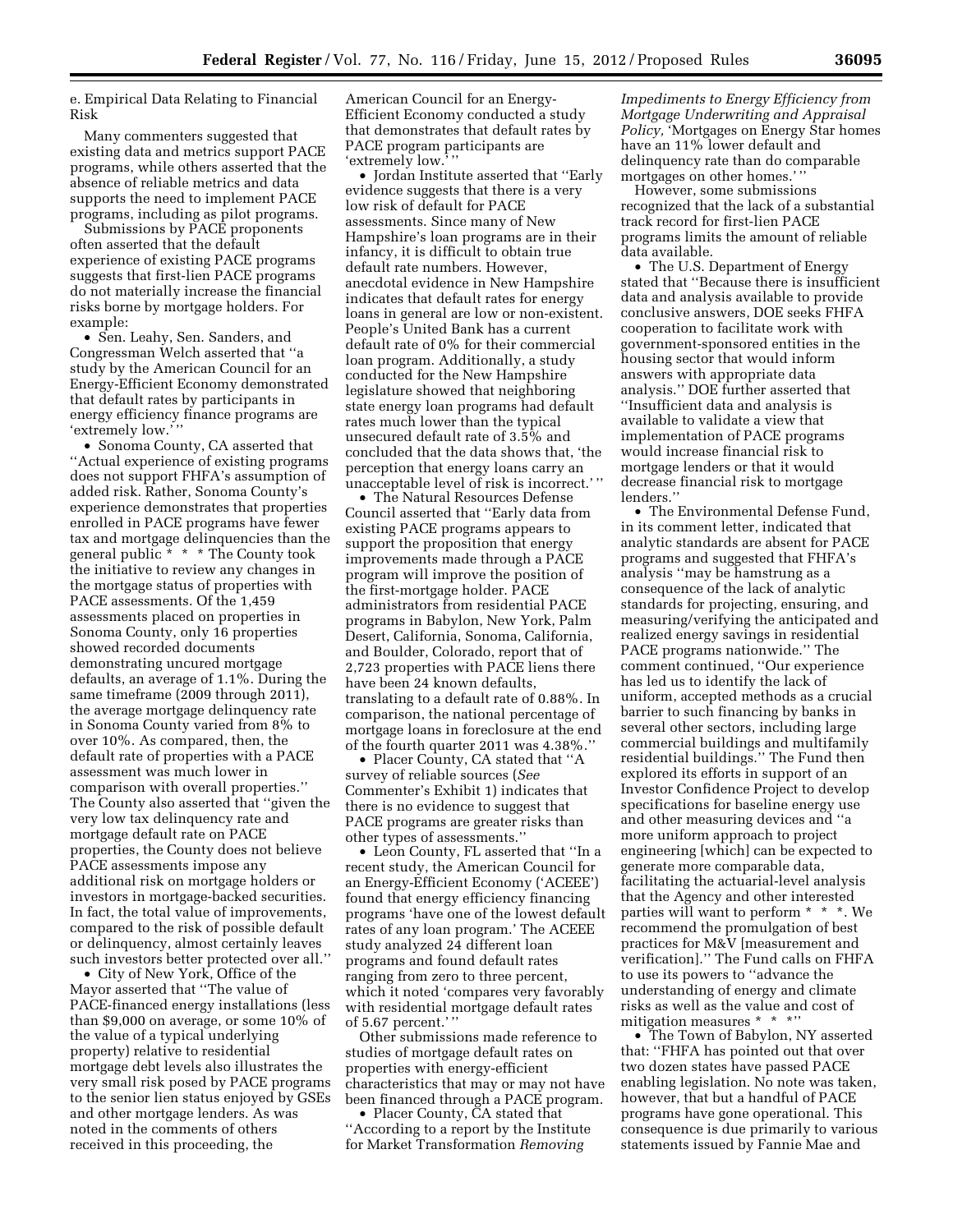Freddie Mac in May of 2010 followed by warnings issued by FHFA and OCC on July 6, 2010. Therein lies the Catch-22; FHFA requires a caliber of credible data that can only be forthcoming from clinical trials which it has, effectively, prohibited.''

2. PACE Programs and the Market for Financing Energy-Related Home-Improvement Projects

Many commenters asserted that PACE programs address a market failure by overcoming barriers to financing costeffective projects, most frequently citing the high up-front costs of energyefficiency improvement and the possibility that a homeowner would move before the payback period of such a project was complete as barriers that PACE would overcome. Such comments included responses to Questions 5, 6, 7, and 8 set forth in the ANPR. Examples of these comments include the following:

• The California Attorney General asserted that California's legislature, in authorizing PACE programs, had found that ''The upfront cost of making residential, commercial, industrial, or other real property more energy efficient prevents many property owners from making those improvements.''

• The Natural Resources Defense Council asserted that ''Compared to other available energy efficiency and renewable energy financing mechanisms, PACE is attractive to homeowners because it provides for 100% of the upfront costs for home energy improvements and PACE liens are transferable to subsequent owners in the event of sale or transfer of the property.'' The Council stated ''In contrast to 'home equity' financing or traditional asset-backed debt, PACE financings provide full upfront costs for the energy improvements and, by design, in the event of sale or transfer of the property, the remaining balance on the PACE lien can be transferred to subsequent owners or paid off in full. This will be attractive to some property owners who would otherwise be concerned that they would be responsible for paying off the full PACE lien when subsequent owners will be the beneficiaries of the energy improvements. Moreover, equity and traditional debt both require some financial outlay from property owners (such as down payments), but neither of those options nor are necessarily or automatically transferable to subsequent owners.''

• Sonoma County, CA asserted that ''Although \* \* \* there are energy mortgage products available, they do not appear to have captured any significant

market segment. Thus in the current market there appears to be a stark choice: If PACE programs can proceed, energy improvement projects can be done.''

• Leon County, FL asserted that ''Without access to private capital, there will be limited funding for efficiency retrofits \* \* \* The single family residential sector is not restricted by a lack of financial products. Numerous unsecured second[-] and first-lien products are available to finance energy efficiency improvements. However, the sector is restricted by: (1) High interest rates associated with the financing; and (2) the fact that many of these financing products are cumbersome and difficult to access.'' The County also asserted that ''Because of the extended payback periods of many energy efficiency retrofits and because many energy efficiency lending products come with lending terms of less than 10 years, it is difficult or impossible to offer borrowers positive cash flow (in which periodic energy savings exceed debt service payments) as soon as they install their retrofits. As a result, a homeowner rarely will purchase an energy efficiency retrofit based only on energy savings. Long loan terms and low interest rates are the 'answer,' which PACE programs provide.''

• Boulder County, CO asserted that ''Many residents are unwilling to take on debt for energy efficiency upgrades because the benefits of the investment do not follow them if they decide to sell in the future. Unlike traditional financing, PACE-financed improvements have the notable advantage that the assessment stays with the property upon sale \* \* \*. This overcomes one of the strongest traditional barriers to implementing energy efficiency and renewable energy projects in American homes today.''

• Alliance to Save Energy *et al.*  asserted that ''The primary lien provides further assurance to investors and is a much safer investment than an unsecured loan, allowing for lower interest rates and better access to secondary markets; most other financing programs require subsidization to get to workable financial terms. As the financing is tied to the property, rather than to the property owner, the owner can consider payback periods that may be longer than his or her tenure at the property.''

• Renewable Funding LLC asserted that ''PACE is uniquely attractive as a financing tool because it solves the two big problems that have prevented wide scale adoption of energy efficiency and renewable energy retrofit projects: [1] Upfront Cost: PACE financing

eliminates the high upfront cost of energy efficiency and renewable energy upgrades and provides attractive longterm financing that makes projects cost effective much sooner. [2] Transfer on Sale: Because the average homeowner moves every 5–7 years, many are reluctant to invest in large energy upgrades unless they are certain they will remain in their home. Because PACE, like other municipal assessments, stays with the property upon sale, the new owner will assume the assessment payments if the property is sold.''

• National Association of Realtors asserted that ''PACE is an innovative approach that helps to resolve on[e] [of] the major obstacles to market-wide spread of energy efficiency improvements—*i.e.,* the split incentives market failure: Owners opt not to invest because they are afraid they won't be able to recoup the full investment if they are planning to sell the property. By having access to financing that conveys with the sale of the property, there is a potential to improve the energy efficiency of homes.''

• The Sierra Club asserted that PACE reduces ''uncertainty for a homeowner that does not know how long they will remain in their home.''

Other commenters asserted that there are alternatives to first-lien PACE programs in the existing marketplace for credit-worthy borrowers to finance costeffective projects.

• The Joint Trade Association comment noted that ''For homeowners with the means to finance an energy retrofit project without a PACE loan, the alternative financing likely would have a lower cost and much more flexibility, such as a shorter term and the ability to prepay the loan. A shorter term and the ability to prepay the loan would both reduce its cost. This flexibility would also permit the homeowner to sell the property without diminishing the sales price to reflect the outstanding PACE loan \* \* \*. PACE loans, then, are directed at those who cannot qualify for non-PACE financing. These are the borrowers for whom PACE loans would be the most dangerous.'' The comment also noted that alternative financing would likely have lower costs, more flexibility in loan term periods and lower risk to homeowners; the comment cited alternatives such as the Section 203(k) insured home improvement loan from the Federal Housing Administration and other energy efficient mortgage products. The comment criticized any PACE program that prohibited pre-payments as running contrary to the spirit of Dodd-Frank Act limitation on pre-payment penalties.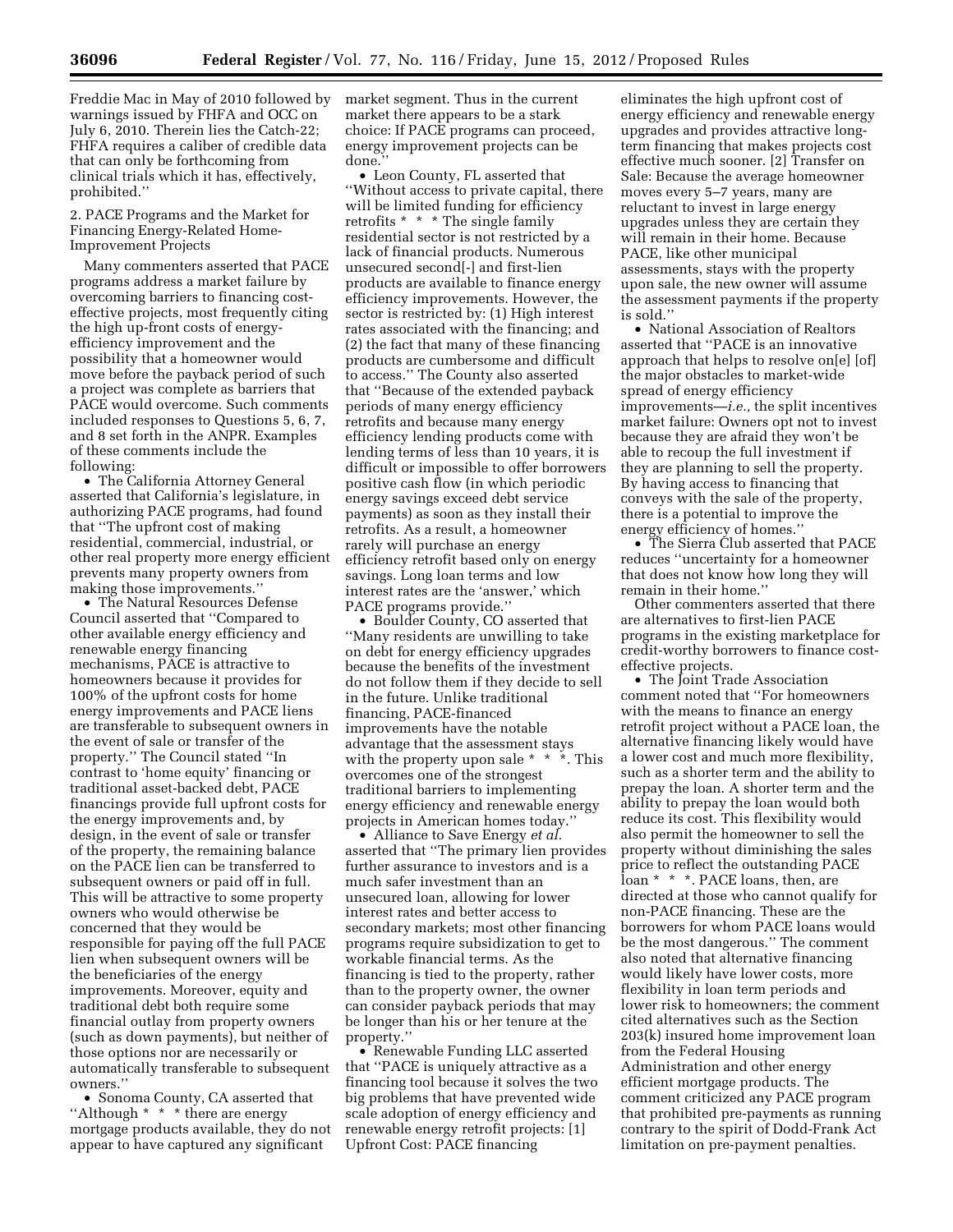• A joint letter from the National Consumer Law Center and the Consumer Federation of America asserted that PACE loan rates were not that competitive and a survey found that ''many homeowners with equity in their homes would likely have been able to borrow against their home equity at lower rates.'' The comment also stated ''Homeowners who could take out a PACE loan may also have other routes for borrowing funds which do not raise the same concerns as PACE loans do.'' Finally, the comment stated, ''we are concerned that state and local governments will be unequal to the task of monitoring the sales tactics and behavior of the many contractors who will no doubt be attracted by the availability of PACE financing \*  $\,^{\ast}$ With PACE loans having a senior position, [consumer] ownership of their homes could be jeopardized.''

# 3. Legal Attributes of PACE Assessments

Many commenters asserted that PACE assessments reflect a legally proper use of state taxing authority.

• Boulder County, CO asserted that ''Other special districts allow property owners to act voluntarily and individually to adopt municipally financed improvements to their property that are repaid with assessments. PACE special assessment districts are not significantly distinguishable from special assessment districts in other contexts, including special assessment districts designed to fund septic systems, sewer systems, sidewalks, lighting, parks, open space acquisitions, business improvements, seismic improvements, fire safety improvements, and even sports arenas. Such special districts have been in existence since 1736, and are typically created at the voluntary request of property owners who vote to allow their local governments to finance improvements that serve a public purpose, such as energy efficiency improvements. \* \* \* All special assessments collected for special improvement districts are secured by liens which are senior to the first mortgage, and therefore FHFA's characterization of PACE as having a 'lien-priming' feature is misleading.''

• Alliance to Save Energy et al. asserted that ''While the FHFA frequently has referred to PACE assessments as 'loans,' they are, in fact, property assessments. Much of the rationale offered against PACE financing could be applied to a range of traditional property tax assessments upon which municipalities depend for critical infrastructure projects. As such, the precedent set by the FHFA's

rejection of the PACE financing model raises serious concerns for other landsecured financing, *e.g.* for municipal sewer upgrades or seismic strengthening, which have a long history in the United States and have been consistently upheld by courts.''

• Placer County, CA asserted that ''The County's PACE program involves assessments of the type that have been lawful in California and in use in the County since the 1800s. \* \* \* Chapter 29 authorizes the use of these assessments to finance the installation of renewable energy, energy efficiency and water efficiency improvements \* \* \* on private property. The County PACE program simply represents the County's exercise of its long-held and used tax and assessment power for a public purpose. \* \* \* The FHFA's response is unprecedented. The County has levied taxes and assessments to achieve important public purposes, such as the construction of schools, the installation of water and sanitary sewer systems and the undergrounding of public utilities, for more than 100 years. The FHFA's response to the County's exercise of its taxing power, as evidenced by the Statements and the Advance Notice of Proposed Rulemaking, is an unprecedented interference with the County's exercise of its taxing power to achieve valid and important public purposes.''

• Sonoma County, CA asserted ''FHFA's objection to PACE programs begins with the assumption that PACE assessments are different than 'traditional' assessments. This assumption is incorrect.'' The County also stated ''FHFA contends that PACE assessments are different because a property owner voluntarily joins the program and agrees to install the energy improvements. This is no different from many existing assessment statutes. Generally, initiation of assessment proceedings requires a petition by some percentage of affected property owners.'' The County advanced that ''FHFA contends [PACE] financing is a loan, therefore requiring treatment and evaluation as a loan, with focus on the creditworthiness of the borrower. However, as a matter of law, the PACE transaction is an assessment, not a loan. It is a land-based and land-secured transaction.''

• Leon County, FL asserted ''The authorization for these land-secured assessments and the creation of districts to effectuate those purposes is a function of state law. State legislatures have the power to create tax liens and determine their priority relative to that of other types of liens and property interests, even if the tax lien was created

after other property interests came into existence. Under Florida law, a local government is expressly authorized to levy assessments for 'qualifying improvements,' including energy efficiency and related improvements. There is longstanding precedent in federal and state law regarding a local government's authority to levy non ad valorem or special assessments. Recasting these assessments as 'loans' runs counter to these long-established principles of law protecting local governments' rights to create PACE programs.''

Several of the comments asserted that the voluntary nature of a PACE transaction does not distinguish PACE assessments from other, more traditional assessments.

• The Natural Resources Defense Council noted that ''As of 2007, there were more than 37,000 special assessment districts in the United States. For decades, municipalities have utilized these districts to create financing mechanisms for voluntary improvements to private property that serve a public purpose.'' The NRDC stated that ''Given this long-standing existence of special assessment districts which mirror the intent and structure of PACE, the legality of PACE programs rests on firm legal and historical precedent. FHFA's effort to single out PACE programs for disapproval, alone out of all the other special assessment programs that exist across the country, is illogical and unsupportable.''

• The Sierra Club asserted that ''The ability to opt-in [is] not a distinguishing feature of land secured municipal finance. Many past programs have allowed participation according to preference, without requiring it to gain full benefit.''

• Vote Solar asserted that ''In 1988, the City of Torrance, California, created a special assessment district which allowed private property owners to voluntarily apply to receive funding for seismic retrofits on their buildings. Assessments were made only against parcels for which the property owner applied to become a part of the district, and the property owners individually contracted for the projects.'' The commenter also asserted that ''Under the Massachusetts 'Community Septic Management Plan,' the purpose of which is to prevent water pollution, property owners can voluntarily undertake upgrades to their septic systems and receive financing from the local government, and assessments, secured by a property lien, are placed on the participating owners' parcels. And since 2001 in Hamburg Township, Michigan, property owners can apply to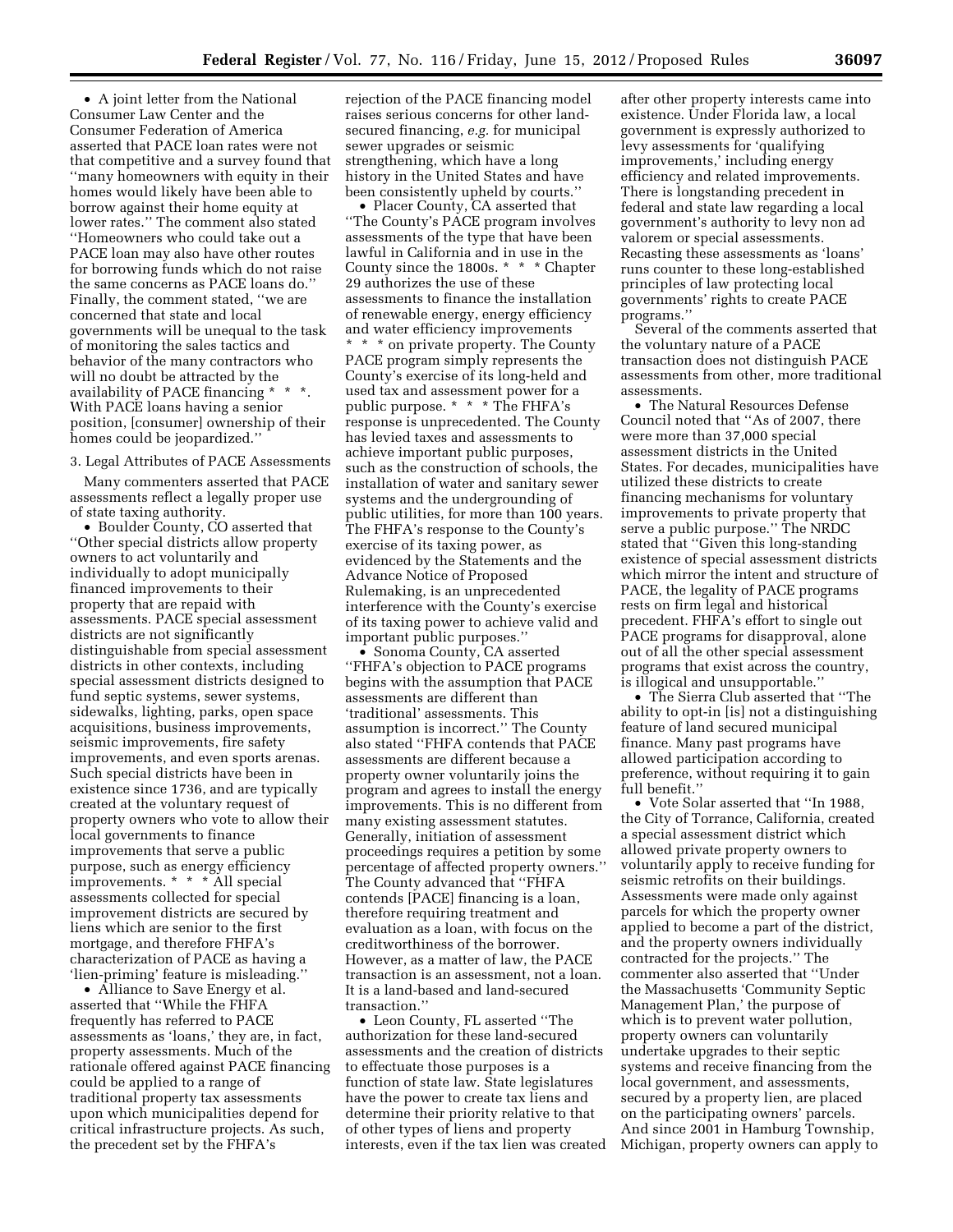receive financing for the cost of connecting to the local sewer system by agreeing to participate in a 'Contract Special Assessment District.' ''

• Renewable Funding asserted that ''recent examples include voluntary programs for septic upgrades in Virginia and seismic strengthening for homes in California.''

Other commenters found the voluntary nature of PACE assessments to be a distinguishing feature.

• The Real Estate Roundtable asserted that ''As a voluntary program to finance retrofits of private buildings, PACE is unlike other common forms of tax assessment financing.''

Additional commenters asserted that first-lien PACE programs present challenges to the legal structures and processes associated with residential property transfers.

• The American Land Title Association (ALTA) asserted that the ''priority priming feature of PACE loans introduces a new level of risk above and beyond the scope of the standard title insurance policy.'' ALTA noted that PACE statutes are unclear on the recording of PACE obligations in local property records and that loans or refinancing may be delayed as searches would have to be undertaken to find indication of whether a PACE loan had been placed upon the property.

• Further, ALTA noted that ''Without establishing standards for determining title to property, PACE loans run the risk of significant losses due to fraud. In addition to harming PACE participants, it also damages the accuracy of local property records, and results in increased cost of underwriting, claims, escrow services and compliance for the land title industry.

• ALTA also raised the issue of whether the Real Estate Settlement Procedures Act should apply to PACE financing as pursuant to 12 U.S.C.  $2602(1)$ (B)(ii) any assistance by the federal government to a PACE program, including federal tax benefits for the interest paid by the borrower or interest earned by an investor on a bond backed by PACE loans may require compliance with RESPA because such benefits would make the PACE financing a ''federally related mortgage loan.''

• The National Association of Realtors asserted that ''Because these PACE loans runs with the property and not with the property owner, the information on the tax assessment about the loan will need to be explained for each new buyer. If we assume that the average home is sold every five years, and the average length of the PACE loan is 20 years, then the Realtor will be responsible for explaining this special

tax assessment an average of four times over the life of the loan. Once the prospective buyer learns about this new cost to purchasing the home, this information may cause delays in the completion of the transaction or even a cancellation.''

4. Public Policy Implications of PACE Programs

a. Environmental Implications of PACE Programs

Many commenters asserted that PACE programs are environmentally beneficial.

• Citizens Climate Lobby advanced that ''There are significant environmental impacts that must be fully evaluated and mitigated for the project rule making. FHFA's rule to prohibit PACE programs nationwide results in measureable and significant air pollution emissions that impact human health and the environment. Blocking the PACE Program nationwide has resulted in significant losses in otherwise saved energy efficiency. The significant air pollution emissions discriminately impact poorer communities of color living closer to the energy combustion sources nationwide. In the alternative of not prohibiting PACE programs measurable GHG emissions reductions would have been realized and climate change mitigated. This is a critical concern because there is scientific support showing that we closely approach a tipping point to unredeemable destruction.

• Placer County, CA stated that ''The California Legislature and the County believe that PACE will accelerate the installation of PACE improvements and, as a result, accelerate the environmental benefits achieved by PACE improvements. Many of our constituents, including contractors who install PACE improvements and have been frustrated by the absence of affordable financing for PACE improvements, share this expectation.''

• Center for Biological Diversity noted that ''PACE programs are critical tools in addressing climate change because energy related home improvements reduce greenhouse gas emissions. Reduction of greenhouse gas emissions protects biological diversity, the environment, and human health and welfare.''

• Ygrene Energy Fund asserted that with respect to ''recent weather disasters,'' ''hurricane and tidal surges,'' ''heat waves and associated fires,'' and ''long term public health issues,'' ''PACE programs can reduce the occurrence of such tragedies and loss by providing a means for making homes

more energy efficient from something as simple as better insulation and modern heating units. This directly furthers the stated FHFA goal of maintaining or increasing both asset value and actual property protection.''

• Decent Energy Incorporated noted that the environmental impact of energy efficiency measures should be identical without regard to the financing mechanism, except where lower cost financing permits a homeowner to expand the number of improvements. The commenter supported energy audits performed by auditors certified by the Building Performance Institute and present prospective financial information on the performance of renewable energy systems. He cited the absence of strong protections for homeowners with respect to home improvement projects, which PACE might address. Finally the commenter noted the value of using the National Renewable Energy Lab BESTEST–EX, an energy analysis tool, developed for DOE.

Other commenters asserted that environmental effects flow from the underlying projects, not the method of finance.

• The Joint Trade Association comment letter challenged whether financing methods have anything to do with environmental benefits. Other financing methods might prove ''more advantageous'' for homeowners and the environment.

b. Implications of PACE Programs on Energy Security and Independence

Many commenters asserted that PACE programs support goals relating to United States energy security and independence.

• Metropolitan Washington Council of Governors asserts that ''PACE is an essential state and local public policy tool that promises to conserve natural resources, increase energy security, reduce the health and environmental impacts of energy consumption, stabilize residential energy spending, and promote economic growth in our communities.'' The Council continues, urging FHFA ''to reconsider your position on PACE programs to enable use of this innovative municipal financing tool, thereby encouraging homeowners to increase our nation's energy independence and clean energy generation.''

• Board of Supervisors, County of Santa Clara, CA asserts that ''PACE financing \* \* \* is a means to grow the green economy that now drives the economic expansion of other countries, to promote energy efficiency and independence, and to redirect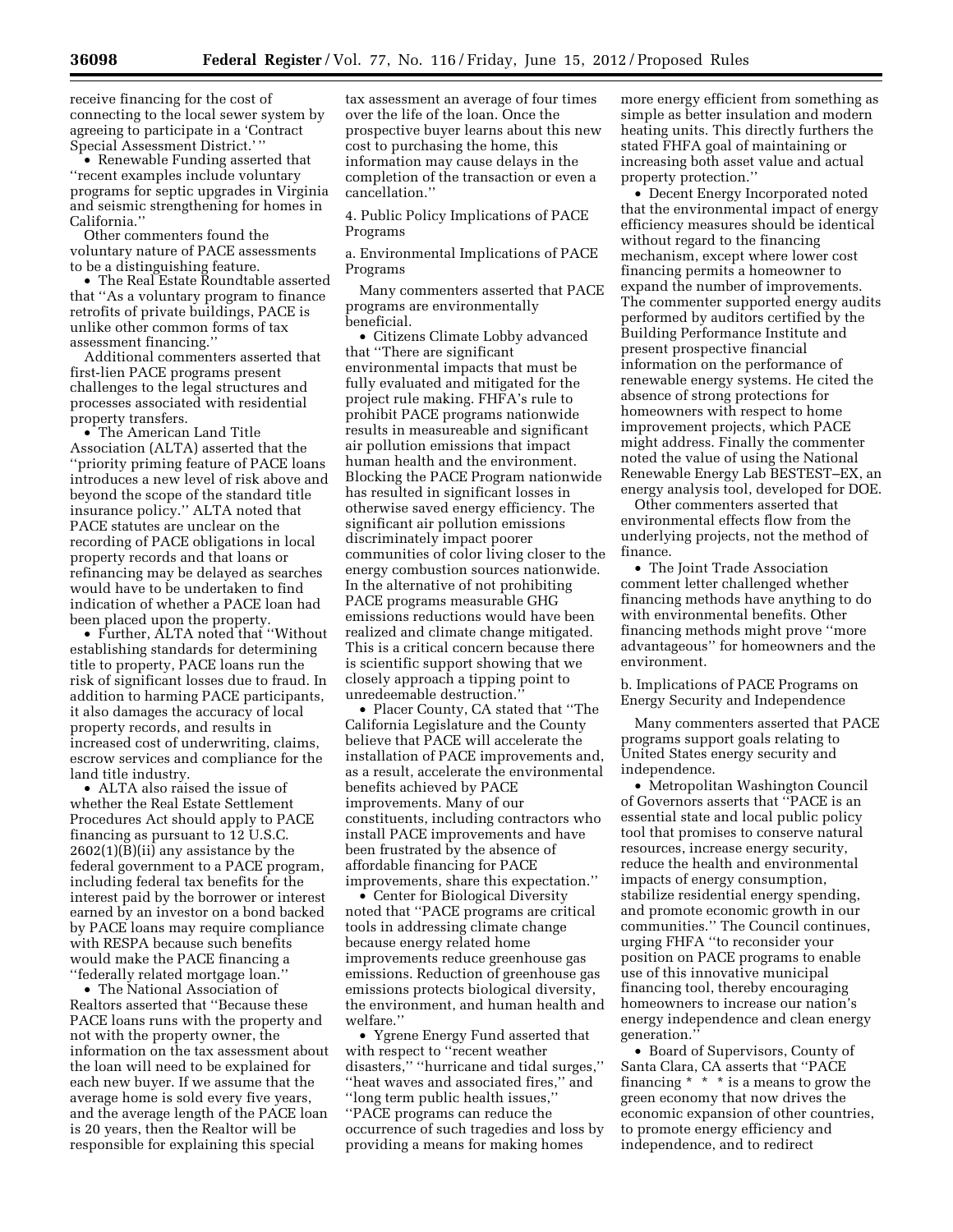unnecessary energy expenditures to the pressing needs of families.''

• Renewable Funding LLC asserted that ''PACE also helps achieve important state and local government energy policy goals that may include: \* \* \* [1] Energy independence from foreign sources; [2] Energy security for states by limiting reliance on inter-state energy transfers and strain on distribution systems; [3] Avoided costs of building new power plants; [4] Lower demand on the energy grid \* \* \*.''

c. Macroeconomic Implications and Effects of PACE Programs

Many commenters asserted that PACE programs would bring macroeconomic benefits such as increased domestic employment generally and/or employment in specific sectors such as 'green jobs."

• Boulder County, CO asserted that Boulder's ClimateSmart Program ''generated green-collar jobs and stimulated the local and state economy. Nearly \$6 million of the total money distributed in 2009 funded energy efficiency upgrades and almost \$4 million went to renewable energy projects, all of which boosted the local economy and provided job opportunities for more than 290 installers, contractors and vendors. In addition, 75% of the ClimateSmart Program bonds were sold locally, providing excellent local green investment opportunities. Finally, given that a vast majority of the work was completed by the local workforce, we believe that recirculation of project dollars within our community has occurred, producing a positive economic ripple effect. In contrast, approximately 75 cents on the dollar currently leaves the Boulder County community when residents and businesses pay their utility bills.''

• Boulder County, CO asserted that ''according to a May 2011 Department of Energy study, the Boulder County ClimateSmart Program created more than 290 jobs, generated more than \$20 million in overall economic activity, and reduced consumers' energy use by more than \$125,000 in the first year alone. In developing a rule that serves the public interest, the FHFA should weigh perceived risks associated with this lending model against the proven economic benefits that may reduce default rates.''

• Renewable Funding LLC noted that ''A national study conducted by Portland-based economics consulting firm EcoNorthwest concluded that if \$1 million were spent on PACE improvements in each of four American cities, it would generate \$10 million in

gross economic output; \$1 million in combined Federal, state and local tax revenue; and 60 jobs. A simple extrapolation from this study shows that if just 1% of America's 75 million homeowners completed a typical PACE project, it would create more than 226,000 jobs, generate more than \$4 billion in Federal, state and local tax revenue and stimulate more than \$42 billion in new economic activity.''

• CA Energy Efficiency Industry Council: ''If PACE is fully implemented, tens of thousands of much-needed green jobs will be created, and the financial health of our residential mortgage portfolio will be improved.''

• The National Resources Defense Council noted that it ''recognizes that retrofitting our existing building stock can be a key driver of economic recovery in the United States through the proliferation of green jobs and by saving property owners (including NRDC's members) thousands of dollars annually on energy bills.''

• The Sierra Club asserted that ''PACE programs can potentially provide significant economic benefits to communities \* \* \* [and] [l]ocal government can implement these programs through long-accepted land secured municipal finance districts.

#### **IV. FHFA's Response to Issues Raised in the Comments**

FHFA appreciates the time and effort of the commenters in preparing the submissions, and has considered the comments carefully. The many perspectives and varied information offered in the comments have assisted FHFA in its consideration, pursuant to the Preliminary Injunction, of whether the restrictions and conditions set forth in the July 6, 2010 Statement and the February 28, 2011 Directive should be maintained, changed or eliminated, and whether other restrictions or conditions should be imposed. FHFA's views and judgments as to the principal substantive issues raised in the comments are set forth below.

# *A. Risks PACE Programs Pose to Mortgage Holders and Other Interested Parties*

FHFA's supervisory judgment continues to be that first-lien PACE programs would materially increase the financial risks borne by mortgage holders such as the Enterprises.

1. Effects of PACE-Funded Projects on the Value of the Underlying Property

Having reviewed the comments, FHFA is of the opinion that first-lien PACE programs allocate additional risk to mortgage holders such as the

Enterprises because it is uncertain whether PACE-funded projects add value to the underlying property that is commensurate to the amount of the senior property-secured PACE obligation and that could be realized in a sale (including a sale resulting from a foreclosure). Because of the lien-priming attribute of first-lien PACE programs, if the dollar amount of a first-lien PACE obligation exceeds the amount which the PACE-funded projects increases the value of the underlying property, the collateral has been impaired, which causes the mortgage holder to bear increased financial risk.

Many commenters asserted that PACE-funded improvements increase the value of the underlying property. Several such comments cited studies suggesting that the presence of energyefficient features or improvements correlates positively with property value as reflected in sales price data. *See, e.g.,*  Vote Solar submission at 6–7 & nn. 20– 22. However, these studies did not directly compare the purported value increment with the cost of the underlying project, and, therefore, these studies do not directly address the question of the net (rather than gross) valuation effects of such projects. FHFA considers net valuation effects (*i.e.,* the increment in the value of the property less the amount of the additional obligation) to be of far greater relevance to the issue of the financial risk posed to mortgage holders.

Having reviewed the cited studies, FHFA's judgment is that the available information does not reliably indicate that PACE-funded projects will generally increase the value of the underlying property by an amount commensurate with their cost. As Freddie Mac stated in its submission, ''We are not aware of reliable evidence supporting a conclusion that energy efficiency improvements increase property values in an amount equal to the cost of the improvement. Rather, our experience with other home improvements suggests that any increase in property value is likely to be substantially less than such cost, meaning that homeowners who take on PACE loans are likely to increase their ratio of indebtedness relative to the value of their properties.'' Freddie Mac submission at 4.

A publicly available cost-versus-value report illustrates the point. *See*  Remodeling/NAR Cost-vs.-Value Survey 2011–12.12 That report indicates that

<sup>12</sup>*Available at [http://www.remodeling.hw.net/](http://www.remodeling.hw.net/2011/costvsvalue/national.aspx) [2011/costvsvalue/national.aspx](http://www.remodeling.hw.net/2011/costvsvalue/national.aspx)* (last visited June 11, 2012).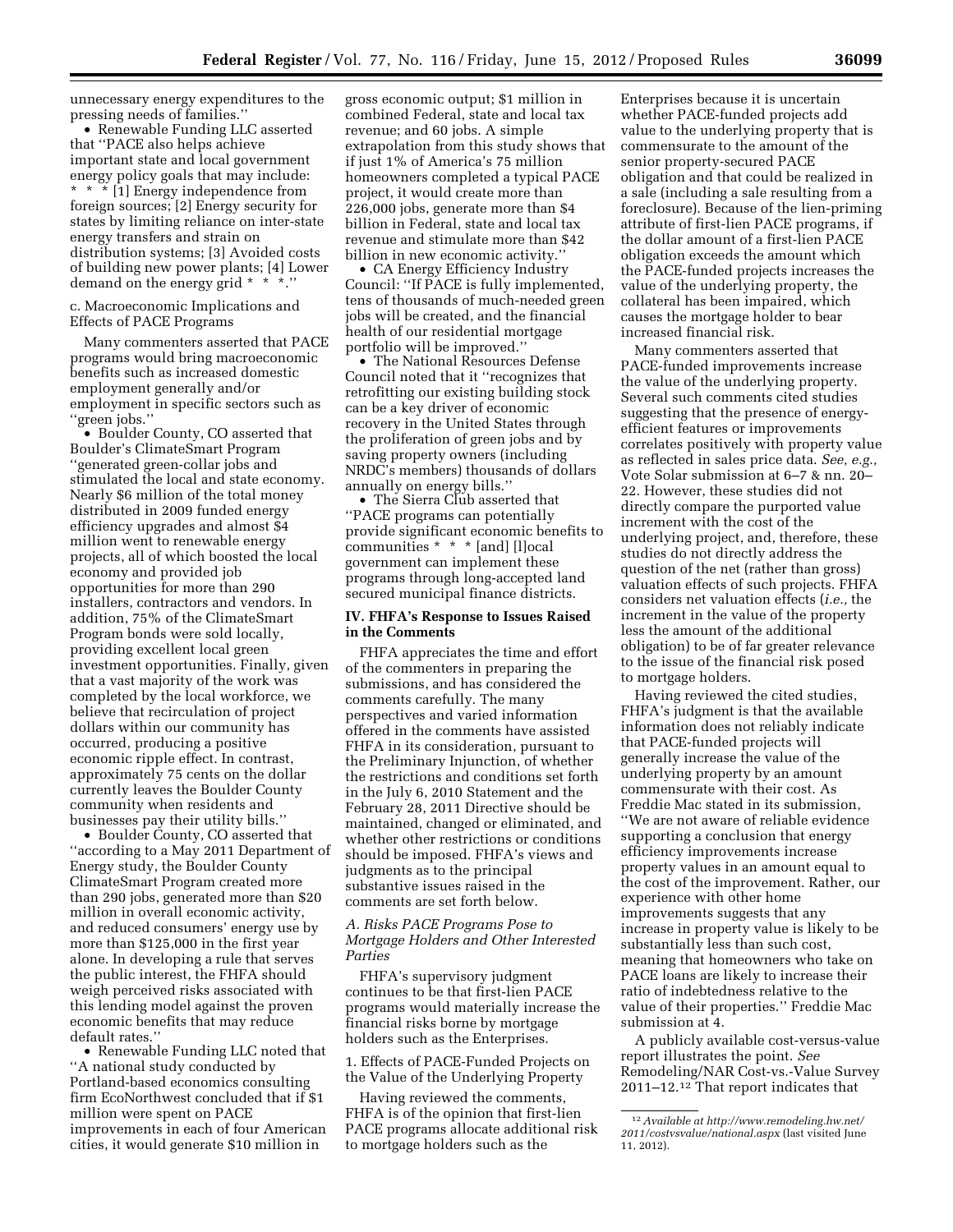window-replacement projects—which are approved for financing under many PACE programs—typically add less than 70% of the cost of the project to the value of the property. *Id.* More specifically, the survey reports that, as a national average for 2011, mid-range wood window-replacement projects cost about \$12,200 while adding only about \$8,300 of value to the property. *Id.* A PACE-financed window-replacement project with those cost and value effects would diminish the amount of property value securing the mortgage by about \$3,900—the difference between the \$12,200 cost and the \$8,300 increment to value.

Moreover, FHFA's judgment is that PACE-funded projects create financial risk and uncertainty for mortgage holders because the future value of the project depends on an array of events and conditions that cannot be predicted reliably. In part, this is because the principal channel by which PACE projects could affect property value is by reducing the homeowner's utility expense. The amount of any such reduction depends, in large part, on the level of energy prices over the life of the project. Energy prices are variable and unpredictable, and therefore any forward-looking estimate of utility-cost savings is inherently speculative. *See*  NRDC, PACE*Now,* Renewable Funding, LLC, and The Vote Solar Initiative, *PACE Programs White Paper* (May 3, 2010) at 18 (noting that because ''the PACE assessment remains fixed,'' cashflow ''benefits'' to homeowners depend upon movements in the ''cost of energy'').13 Further, whether the retrofit equipment is effective, is maintained by the homeowner or is covered by hazard insurance are important factors in the valuation of an improvement. Accordingly, the effect a PACE-financed project might have on property values is likely to be similarly variable and speculative. Additional discussion of the cash-flow effects of PACE-funded projects appears *infra* in section IV.A.2.

In addition, the effect a PACEfinanced project will have over time on the value of the underlying property also depends on the preferences of potential home purchasers, which can change over time. Indeed, prominent PACE advocates have publicly acknowledged ''uncertainty as to whether property buyers will pay more for efficiency improved properties.'' *See*  PACE Finance Summary Sheet at 1.14

Many PACE-financed projects, such as solar panels or replacement windows, have a relatively long engineering life, and technological advances or changing aesthetic preferences will likely affect their desirability to potential homebuyers. If such features fall out of favor or become obsolete, any positive contribution to property value could dissipate, and indeed the presence of such features could reduce the value of the property. As the Joint Trade Association explained, ''Early in the life of a PACE loan, the technology used in a retrofit application may become obsolete, but the PACE loan would remain because it is not prepayable. As technology advances, consumers' preferences will change. A solar panel that seemed attractive at first but that became obsolete will hurt property liquidity and value, both because the property has an undesirable and obsolete solar panel, and because the PACE lien would still be outstanding.'' For example, many buyers do not want solar systems or other expensive energy improvements because the assumed savings may not materialize, and they may have concerns about the aesthetics, maintenance requirements, or technology that may become outdated or fall in price. The cost of solar systems has come down substantially in recent years; if prices continue to fall, a homeowner that locked-in a higher cost system would have difficulty getting a buyer to assume that higher balance assessment, without a pricing concession.

Many commenters also assert that the fact that PACE obligations do not accelerate upon default mitigates the risk to mortgage holders, since only the past due amounts rather than the entire obligation would become immediately due in foreclosure. *See supra* Section III.B.1.c (summarizing comments). FHFA believes that such comments are based on flawed economic analysis; whether PACE obligations are accelerated in a foreclosure is, in FHFA's judgment, of limited economic irrelevance. Upon any transfer of a property to which a PACE obligation has attached, the new owner assumes the continuing obligation to pay the PACE assessments as they come due. Accordingly, the new owner—*i.e.,* the purchaser in a foreclosure sale—will reduce the amount he or she bids for a given property to account for his or her assumption of the continuing obligation to pay PACE assessments. A rational purchaser will treat the PACE obligation as a component of their cost, and will reduce their cash bid correspondingly. Because the cash paid by the new owner

is the source of all funds the mortgage holder will realize upon foreclosure, the reduction in purchase price corresponding to the PACE debt will be borne entirely by the foreclosing mortgage holder, not by the new owner.

# 2. Cash-Flow Effects of PACE-Funded Projects

FHFA believes first-lien PACE programs allocate risk to mortgage holders such as the Enterprises because it is uncertain whether PACE-funded projects increase the borrower's free cash flow. If the borrower's free cash flow does not increase, then (all else equal) his or her ability to service financial obligations including the mortgage and the PACE obligation does not increase. Some solar systems or geothermal systems with life cycle periods that may exceed the term of a loan, which PACE advocates favorably cite, may require intervening replacement of system elements and repairs; these further highlight the need for a free cash flow analysis that is positive for homeowners. Having reviewed the comments and the sources cited therein, FHFA's judgment is that the available information does not reliably indicate PACE-funded projects will generally increase the borrower's ability to repay his or her financial obligations, including mortgage loans.

*First,* estimating utility cost savings is inherently uncertain due to the variability and unpredictability of energy prices, as PACE advocates have previously acknowledged to FHFA. *See*  Memo from Tannenbaum to PACE Federal Regulatory Executives (June 8, 2010) at 4.15 Indeed, the May 7, 2010 DOE Guidelines (which many commenters urge FHFA to adopt) concede that computing the ''Savingsto-Investment Ratio,'' or ''SIR,'' which is meant to determine whether ''projects \* \* \* 'pay for themselves' \* \* \* over the life of the assessment, depends upon assumptions about future energy prices.'' DOE Guidelines for Pilot PACE Financing Programs (May 7, 2010) at 2 & n.4. Many commenters asserted that energy retrofits will be economic and will not fail to produce benefits due to rising energy costs, but no guarantee exists that energy costs will increase; even a period of energy price stability or moderation could significantly affect the value of an energy retrofit. *See, e.g.,*  Comments of the Joint Trade Associations (asserting that ''The price of natural gas has fallen since the advent of extracting it from shale rock,'' and that energy prices ''can depend on

<sup>13</sup>*Available at [http://pacenow.org/documents/](http://pacenow.org/documents/PACE%20White%20Paper%20May%203%20update.pdf) [PACE%20White%20Paper%20May%203%20](http://pacenow.org/documents/PACE%20White%20Paper%20May%203%20update.pdf) [update.pdf.](http://pacenow.org/documents/PACE%20White%20Paper%20May%203%20update.pdf)* 

<sup>14</sup>*Available at [http://pacenow.org/documents/](http://pacenow.org/documents/PACE%20Summary%20Description%20for%20Legislators.pdf) [PACE%20Summary%20Description%20](http://pacenow.org/documents/PACE%20Summary%20Description%20for%20Legislators.pdf) [for%20Legislators.pdf](http://pacenow.org/documents/PACE%20Summary%20Description%20for%20Legislators.pdf)* (last visited June 11, 2012).

<sup>15</sup>This document is available for inspection upon request at FHFA.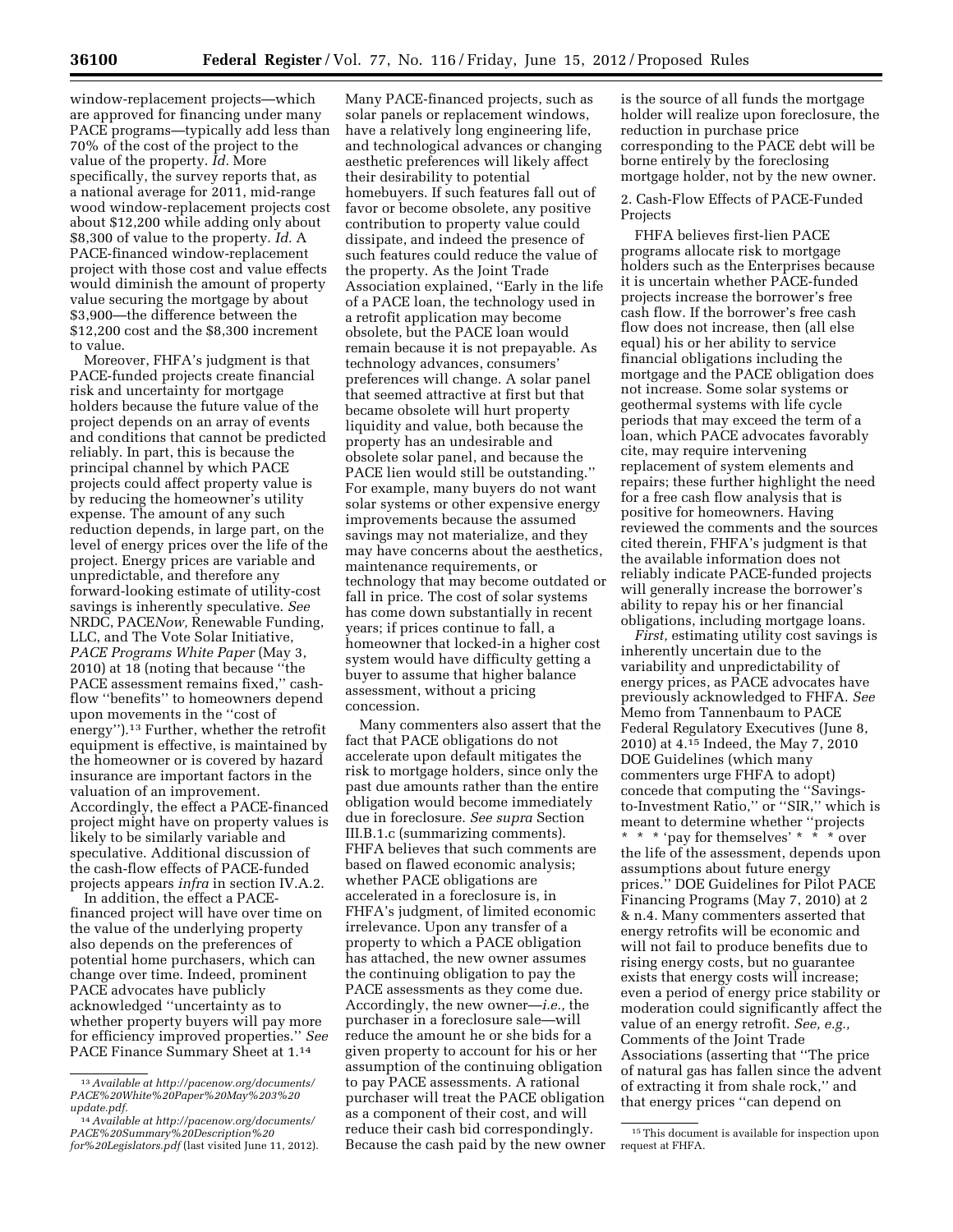international and domestic politics and technology advances''); Decent Energy (acknowledging that the ''direction and magnitude of energy prices are uncertain''); Great Lakes Environmental Law Center (acknowledging that energy costs are ''highly volatile'').

*Second,* accurately estimating in advance the energy savings that would result from a particular PACE project at a particular property is difficult because of design and construction features of the existing property that may not be apparent until the retrofit project is undertaken. As the United States Department of Energy explained in a publicly available document:

It is extremely difficult (and potentially expensive) to guarantee the forecasted level of savings for residential efficiency projects \* \* \*. You can encourage quality retrofits by requiring specialized training for contractors and having an aggressive quality assurance program that checks the work. However, there is a tradeoff between ensuring quality and ensuring affordability. If work is faulty (not performing as designed), contractors need to be either fix their work or face consequences (such as ineligibility to participate in the program). $16$ 

Similarly, as the University of California's Renewable and Appropriate Energy Laboratory, which favors PACE, explained in a publicly available document, ''Homeowners and businesses may not trust that the improvements will save them money or have the other benefits claimed.'' *See*  Univ. of Cal. Renewable and Appropriate Energy Laboratory, Guide to Energy Efficiency and Renewable Energy Financing Districts at 6 (Sept. 2009).17 *See also, e.g.,* comments of the Joint Trade Associations (''disclosures about future utility costs are conjecture and are unreliable''); National Association of Realtors (''it is difficult to measure the benefits of these improvements because the way an owner uses energy in a home may change over time, depending on variables such as weather and family composition and whether or not the energy efficiency retrofit has become technologically outdated, or was ever as efficient as it was supposed to be'').

*Third,* some homeowners may choose to consume rather than monetize energy efficiency gains, as by adjusting their thermostat to realize efficiency gains as comfort rather than as monetary savings. As the U.S. Department of Energy explained in a publicly available

document, ''There is great variation in how occupants respond to a retrofit (some may turn up the heat for example), and behavior is a large factor especially in residential energy use.'' 18 Similarly, as the National Association of Realtors noted more generally, ''the way an owner uses energy in a home may change over time.'' Hence, the possibility that PACE-financed projects—even projects as to which the savings-to-investment ratio as computed at the planning stage exceeds one—will reduce rather than enhance the homeowner's free cash flow and consequent ability to repay his or her existing obligations cannot be disregarded. Reducing the homeowner's ability to repay his or her existing obligations plainly increases default risk and thereby reduces the value of those obligations—which include mortgages to their holders.

*Fourth,* PACE advocates have publicly acknowledged that it may take several years before projected cash-flow effects turn positive. For example, the City of Palm Desert California published a flyer promoting its PACE program, which included a ''How Does It Actually Work?'' section setting forth an example involving installation of ''a 3.1 kW photovoltaic system for a net cost of \$20,000.'' According to that document, ''The monthly loan cost of \$160 exceeds the initial monthly utility savings of \$120.'' Palm Desert adds that ''However, by the seventh year, savings exceed costs.'' Palm Desert, ''A Pathway to Energy Independence.'' 19 In FHFA's judgment, undertaking first-lien PACE financed projects expected to have negative cash-flow effects for the first several years in hopes that they will generate positive cash-flow effects thereafter will not reliably enhance homeowner ability to pay financial obligations including mortgage loans.

Comment letters favorable to PACE programs cited economic and other benefits with recent studies. Many such comments cited studies purporting to summarize benefits of solar systems. One of the weaknesses of the cited studies was whether they compared the cost-effectiveness of solar to that of other sources of energy. Despite the rapid fall in the price for solar panels since 2008 (due to lower raw material costs, large-scale production in Asia and excess supply), solar is still more expensive than electricity produced from coal, oil, natural gas, nuclear, or

wind. The studies did not take into account the substantial government subsidies for new solar installations. Tax incentives and other subsidies are generally necessary for solar to be affordable for homeowners. The main federal subsidy covers 30 percent of the total solar installation costs. Other subsidies from the states and local governments can increase the total subsidy to more than 50 percent. Thus, the true benefit of an energy retrofit involving solar may omit certain key factors that may or may not remain in place. The studies generally did not compare PACE financing of solar systems to alternative methods of financing, such as cash payments or leasing. Financing alternatives have varying cost structures, and may include administrative costs, finance charges, and maintenance charges as part of the package. In addition, any cost analysis of solar must account for the particular energy dynamics for the specific solar installation. The benefits to be realized are site specific (roof orientation and pitch, tree shading, sun hours), and region specific (electricity costs vary greatly throughout the country, as well as the state or local subsidy levels); general or typical performance metrics may not be applicable for a given property.

Commenters advance that the Savings to Investment Ratio (SIR) is the most relevant measure for comparing the costs and benefits of PACE-funded projects, but SIR is an assumptiondriven estimate that, in FHFA's judgment, does not adequately reflect changes that a PACE-funded project may cause in the borrower's ability to repay financial obligations, especially in early periods after the project installation. For any financing, the ability of a homeowner to repay clearly is an established approach that has been found to be the most appropriate safeguard. Further discussion relating to SIR is presented below in Section IV.A.3.

# 3. Underwriting Standards for PACE Programs

Many comments favorable to PACE programs asserted that the existence of appropriate underwriting guidance or guidelines for PACE programs would serve to protect homeowners and lenders, reducing the risk of default or loss. Three primary documents were referenced—the Council on Environmental Quality: Middle Class Task Force ''Recovery Through Retrofit'' (October 2009) [CEQ]; the Department of Energy, Guidelines for Pilot PACE Financing Programs (May 7, 2010) [DOE Guidelines]; and, H.R. 2599, the PACE

<sup>16</sup>U.S. Department of Energy, Q&A from the November 18[, 2009] Energy Financing Webinar, *available at [http://www1.eere.energy.gov/wip/](http://www1.eere.energy.gov/wip/solutioncenter/pdfs/pace_webinar_qa_111809.pdf) [solutioncenter/pdfs/pace](http://www1.eere.energy.gov/wip/solutioncenter/pdfs/pace_webinar_qa_111809.pdf)*\_*webinar*\_*qa*\_*111809.pdf.* 

<sup>17</sup>*Available at [http://rael.berkeley.edu/sites/](http://rael.berkeley.edu/sites/default/files/old-site-files/berkeleysolar/HowTo.pdf) [default/files/old-site-files/berkeleysolar/HowTo.pdf.](http://rael.berkeley.edu/sites/default/files/old-site-files/berkeleysolar/HowTo.pdf)* 

<sup>18</sup>U.S. Department of Energy, Q&A from the November 18[, 2009] Energy Financing Webinar, *available at [http://www1.eere.energy.gov/wip/](http://www1.eere.energy.gov/wip/solutioncenter/pdfs/pace_webinar_qa_111809.pdf) [solutioncenter/pdfs/pace](http://www1.eere.energy.gov/wip/solutioncenter/pdfs/pace_webinar_qa_111809.pdf)*\_*webinar*\_*qa*\_*111809.pdf.* 19*Available at [http://rael.berkeley.edu/files/](http://rael.berkeley.edu/files/berkeleysolar/PalmDesertBrochure.pdf)* 

*[berkeleysolar/PalmDesertBrochure.pdf.](http://rael.berkeley.edu/files/berkeleysolar/PalmDesertBrochure.pdf)*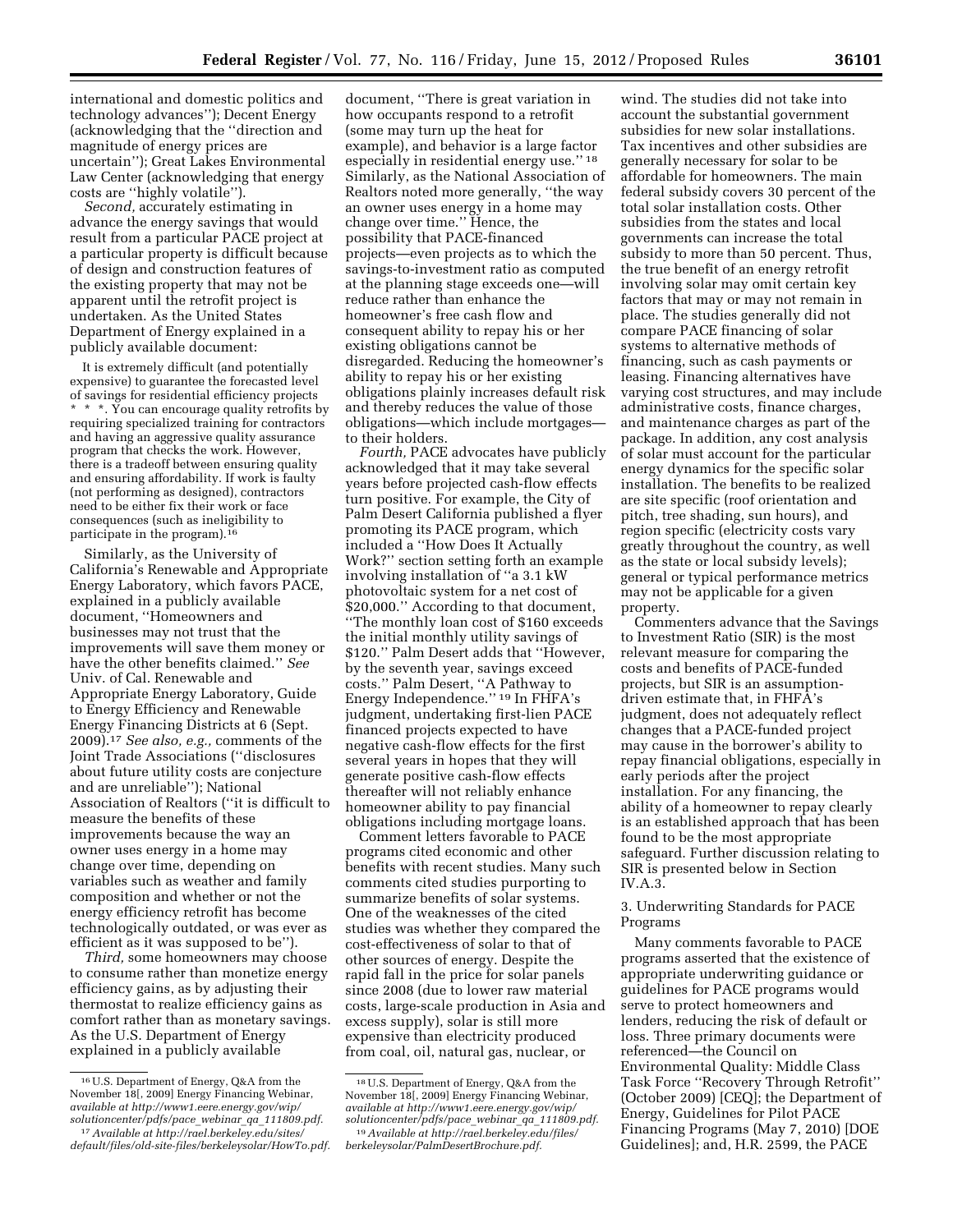Assessment Protection Act of 2011 [H.R. 2559]. FHFA believes that these documents show that the underwriting standards PACE advocates propose are complex, incomplete, and impractical to implement, and that they would not adequately protect mortgage holders such as the Enterprises from financial risk.

For example, H.R. 2599 includes dozens of sections and subsections purporting to create standards for acceptable PACE projects, many of which involve complex calculations based on unstated assumptions and unspecified methodologies. One of the principal standards that H.R. 2599 would impose is that ''The total energy and water cost savings realized by the property owner and the property owner's successors during the useful lives of the improvements, as determined by [a mandatory] audit or feasibility study, \* \* \* are expected to exceed the total cost to the property owner and the property owner's successors of the PACE assessment.'' But no methodology for actually computing the costs and savings is provided.

Such calculations would not, in FHFA's judgment, be simple or straightforward. As with any calculation of financial effects over time, simply summing up projected nominal costs and benefits without discounting to reflect the timing of their realization would be improper—a dollar of incremental income realized at a point some years in the future does not completely offset a dollar of incremental cost incurred today. For that reason, assumptions as to applicable discounts rates are significant and could be determinative—especially given that it may take a period of several years for benefits to exceed costs. Given the uncertainty associated with important elements of calculating the costs and benefits of PACE-funded projects (such as uncertainty as to the course of future energy prices, the costs of maintaining and repairing equipment, and the pace of advances in energy-efficiency technology), an effective standard incorporating financial metrics must be based on reasonable and accepted financial methodologies for computing those metrics. In FHFA's judgment, neither H.R. 2599 nor any of the comments suggesting that FHFA adopt its substance provided sufficient guidance concerning the appropriate discount rates or rates to be applied in the calculation (or suggested a sufficient methodology for determining such rates).

In addition, H.R. 2599 proposed that standards should deny loans to

homeowners where property taxes are not current, where recent bankruptcy filings have occurred, or where the homeowner is not current on all mortgage debt. This definition of the ability-to-repay is not that of normal credit extension, but a reflection of the standard already employed by certain PACE programs. In FHFA's judgment, these criteria do not adequately address the significant ability-to-repay element of normal credit underwriting, a critical element cited in the 2010 Dodd Frank Wall Street Reform and Consumer Protection Act. Moreover, H.R. 2599 permits PACE loans to include expenses of homeowners such as undertaking mandated energy audits; this, in addition to administrative fees of up to ten percent of the loan amount, further lowers the amount of the energy improvement that may be purchased or requires a higher PACE loan, adding more exposure of lenders to financial risks in a subsequent sale of the property. Finally, H.R. 2599 endorses a cap of ten percent of the estimated value of the property, which (in the absence of a complementary ability-to-repay standard) is collateral based lending. The subprime crisis of recent has demonstrated such lending to present different, and in FHFA's judgment, greater risks than lending based on ability to repay supplemented by the protection of adequate collateral.

Similarly, the DOE Guidelines (attached to DOE's submission and referenced by numerous commenters) set forth a formula for computing the Savings-to-Investment Ratio (SIR), and suggest that PACE programs should adopt an underwriting standard that SIR be ''greater than one.'' DOE's definition of SIR incorporates an ''appropriate discount rate,'' but offers no guidance for determining what such a rate would be.20 Moreover, DOE's definition of SIR permits ''quantifiable environmental and health benefits that can be monetized'' to be treated as ''savings'' for purposes of the calculation. The Guidelines do not define ''quantifiable environmental and health benefits that can be monetized,'' nor do they explain whether such benefits must have a real, rather than a potential or theoretical, effect on the borrower's actual cashflows in order to be factored into the calculation. Accordingly, FHFA perceives uncertainty as to whether even those PACE projects that meet the DOE-recommended standard of SIR

greater than one can reliably be expected to have an actual, positive effect on the borrower's net cash flow. The DOE Guidelines also specify that ''SIR should be calculated for [an] entire package of investments, not individual measures.'' 21 The Guidelines thereby suggest that projects with a SIR of less than one would nevertheless be eligible for PACE funding if they were ''package[d]'' with other projects at the same property that have a SIR sufficiently greater than one. *Id.* In FHFA's view, this undermines the utility of SIR as an underwriting criterion.

Without a reasonable, reliable, and consistent methodology for making the calculations that purport to determine whether proposed projects are financially sound (including a reasonable and reliable method for determining the applicable metrics and discount rate), a standard based on the purported financial soundness of PACEfunded projects would not, in FHFA's judgment, adequately protect the Enterprises from financial risk.

The DOE Guidelines illustrate other underwriting issues of concern to FHFA. *First,* the document provides ''best practice guidelines'' only; they have no force of law and are not backed by any supervisory or enforcement mechanism. States and localities may choose to adopt some, all, or none of the guidelines. Accordingly, the DOE guidance itself does not propose uniform, national standards.

*Second,* although the DOE Guidelines purport to incorporate ''Property Owner Ability to Pay'' into their ''Underwriting Best Practices,'' FHFA is concerned that the suggested practices almost entirely disregard ability-to-repay as a meaningful criterion. The only three ''precautions'' the DOE Guidelines recommend as a means of ensuring ''ability to pay'' are (1) ''[SIR] greater than one,'' (2) ''Property owner is current on property taxes and has not been late more than once in the past 3 years, or since the purchase of the house if less than three years,'' and (3) ''Property owner has not filed for or declared bankruptcy for seven years.'' DOE Guidelines at 6–7. As explained above, the DOE SIR calculation depends upon unstated assumptions, implements an unspecified methodology, and may treat items that have no actual effect on cash-flow as if they were real cash savings. Given the uncertainty that even PACE-funded projects with SIR greater than one will be cash-flow positive immediately upon implementation, or even for years thereafter, FHFA is

<sup>20</sup>The formula is ''SIR = [Estimated savings over the life of the assessment, discounted back to present value using an appropriate discount rate] divided by [Amount financed through PACE assessment]." DOE Guidelines (May 7, 2010) at 2. <sup>21</sup> DOE Guidelines at 3.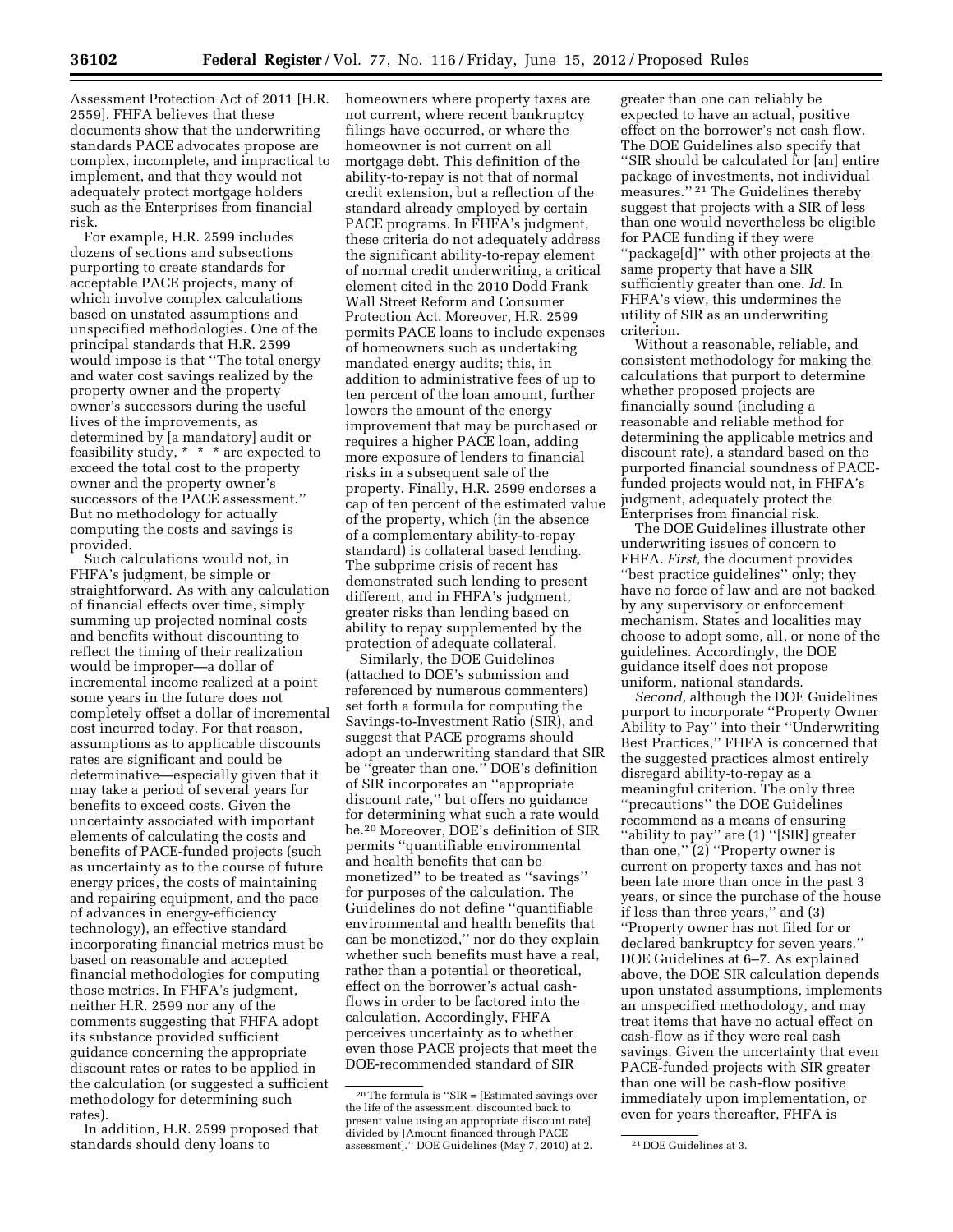concerned that the DOE SIR criterion may not adequately reflect the immediate, real-world consequences of PACE-funded projects on borrowers' ability to repay their financial obligations, including their mortgage loans. To the same effect, while being current on property taxes and having a clean bankruptcy history provide some limited evidence of a borrower's ability to pay, FHFA is concerned that they are not sufficient to adequately protect mortgage holders from material increases in financial risk. As noted, many PACE commenters favorable to the program, while citing current ''standards, actually advocate additional standards be set forth by FHFA in any rulemaking. The omission by PACE advocates of such common credit metrics as debt-to-income ratios and credit scores from their proposed underwriting standards suggests to FHFA that PACE programs are relying principally on the value of the collateral and their prime lien position, rather than on the borrower's ability to service its debt obligations out of income, as assurance of repayment. In FHFA's judgment, this reflects collateral-based lending that could tend to increase the financial risk borne by subordinate creditors such as mortgage holders. Indeed, the promotional materials for Boulder County, Colorado's PACE program state that ''You may be a good candidate for a ClimateSmart Loan Program loan if you: Are not likely to qualify for a lower-interest loan through a private lender (*e.g.* home equity loan) due to less-than-excellent credit. \* \* \*'' 22

*Third,* the DOE Guidelines specify that ''Estimated property value should be in excess of property owner's public and private debt on the property, including mortgages, home equity lines of credit (HELOCs), and the addition of the PACE assessment, to ensure that property owners have sufficient equity to support the PACE assessment.'' 23 This appears to permit the imposition of PACE liens that would leave the property owner with only nominal equity in the property. As recent experience has shown, circumstances in which homeowners have little or no equity in the property can be extremely risky for mortgage holders; FHFA does not believe that an underwriting criterion that allows a PACE project to reduce a homeowner's equity in the property to essentially zero provides

adequate protection to mortgage holders.

The Council on Environmental Quality (''CEQ'') document indicates that the first priority of the CEQ was improving access for consumers to ''straightforward and reliable information on home energy retrofits \* \* \*.'' CEQ then noted, ''Homeowners face high upfront costs and many are concerned that they will be prevented from recouping the value of their investment if they choose to sell their home. The upfront costs of home retrofit projects are often beyond the average homeowner's budget.'' The report then cites favorably municipal energy financing costs added to a property tax bill with ''payment generally lower than utility bill savings.'' This presupposes that such savings will be greater than increased property tax bills. But, of note, the CEQ continues and states ''Federal Departments and Agencies will work in partnership with state and local governments to establish standardized underwriting criteria and safeguards to protect consumers and minimize financial risks to the homeowners and mortgage lenders. Additionally, CEQ noted the need to "\* \* \* advance a standard home energy performance measure and more uniform underwriting procedures; develop procedures for more accurate home energy appraisals; and streamline the energy audit process.'' FHFA is unaware that any of these conditions attendant to the CEQ endorsement of municipal financing programs has been met. Regarding PACE, the report notes that ''DOE will be funding model PACE projects, which will incorporate the new principles for PACE program design \* \* \* [and this f]unding will encourage pilots of PACE programs, with more developed homeowner and lender protections than have been provided to date.'' Again, the pilot and model projects, that do not impose risk on lenders, have not been developed, nor have the protections that were called for by CEQ been addressed.

23 DOE Guidelines at 6. 24 DOE Guidelines at 3. Mortgage products lacking in metrics, Many commenters suggested that FHFA promulgate underwriting standards. In FHFA's judgment, such comments confirm the current absence of adequate consumer protection, program and contract requirements, energy product, contractor qualifications and performance requirements and the absence of uniformity of such standards and of an enforcement or compliance mechanisms. In FHFA's judgment, these circumstances would cause first-lien PACE programs to pose significant financial risk to the Enterprises.

market performance and safeguards are routinely rejected for purchase by the Enterprises. Even the majority of PACE supporters endorse additional homeowner protections.

Moreover, FHFA considers such suggestions impractical for several reasons. *First,* FHFA notes the absence of many of the proposed standards, which commenters suggest could be developed by other regulators or standard-setting organizations. Many of the comments propose varying standards on a wide variety of subjects outside FHFA's field of expertise. For example the DOE Guidelines—which many commenters advocate FHFA should adopt—propose that PACE programs ''limit eligibility [for funding] to those measures with welldocumented energy and dollar savings for a given climate zone.'' 24 However, FHFA as a financial institution regulator is not in a position to evaluate and reevaluate whether a given type of retrofit will consistently produce cost savings ''for a given climate zone,'' particularly in light of the fact that PACE programs have proliferated across the country. Moreover, as many commenters acknowledge, there is insufficient data to support reliable conclusions about the valuation and cash-flow effects of energy-retrofit projects. *See, e.g.,* comments of the Joint Trade Associations (''disclosures about future utility costs are conjecture and are unreliable''); National Association of Realtors (''it is difficult to measure the benefits of these improvements because the way an owner uses energy in a home may change over time, depending on variables such as weather and family composition and whether or not the energy efficiency retrofit has become technologically outdated, or was ever as efficient as it was supposed to be''). In the absence of such data FHFA would be challenged to formulate standards that will reliably protect the safety and soundness of the Enterprises' mortgage asset portfolios. *Second,* FHFA believes that many of the metrics underlying proposed standards depend upon assumptions and are of unproven reliability. For example, many commenters propose standards relating to the cash-flow effects of projects, but they do not provide a reliable methodology for projecting the determinants of such effects, such as future energy prices and homeowner behavioral changes. *Third,* FHFA does not establish standards for PACE programs. FHFA regulates the Enterprises and the Federal Home Loan Banks; PACE programs are established

<sup>22</sup>ClimateSmart Loan Program Eligibility FAQs, *available at [http://climatesmartloanprogram.org/](http://climatesmartloanprogram.org/eligibility.htm) [eligibility.htm](http://climatesmartloanprogram.org/eligibility.htm) (last visited June 2, 2012).*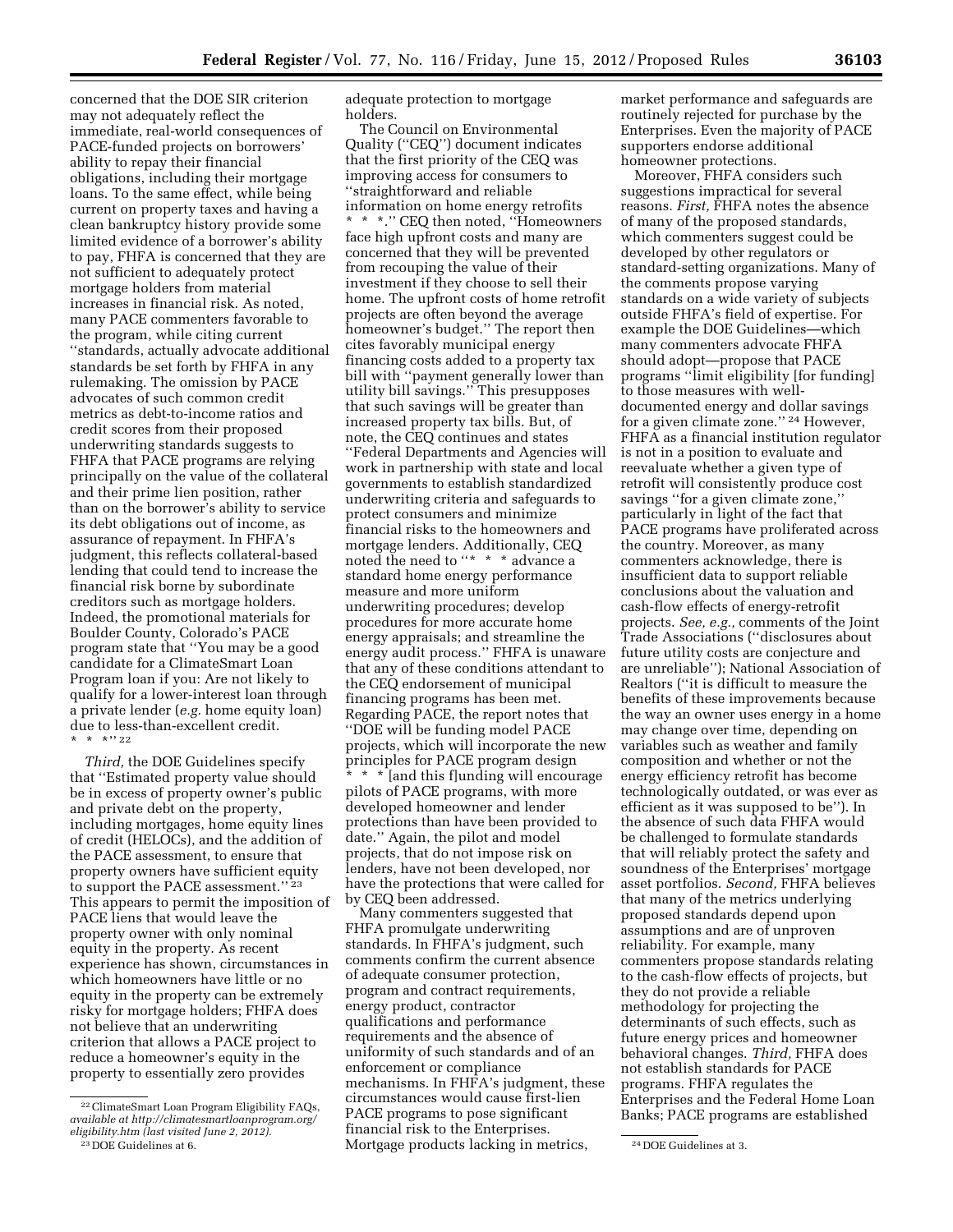with few standards and these are left to localities, in most cases, either to create or to enlarge. *Fourth,* FHFA believes that even if such standards could be devised, implemented, and applied, mortgage holders such as the Enterprises would still bear significant financial risk associated with future contingencies such as unexpected movements in energy prices, advances in energy-efficiency technology, and changes in the aesthetic and practical preferences of potential homebuyers.

4. Empirical Data Relating to Financial Risk

Many comments provide their own findings or conclusions about PACE, but without adequate data or support. The support that is provided in many cases is of a general nature addressing the benefits of energy retrofitting and energy savings. However, there was often no causal link established between the purported savings and the use of PACE as a financing vehicle. Most studies presented are estimations, not reports of actual findings.

As with any product or program brought to the Enterprises, proponents offer product descriptions, including safeguards, financing features, target markets, risk management procedures, prior experience in managing projects, test marketing or pilot programs, return on capital and profitability metrics and other details. Comment letters reflected an absence of such information even three years after the promulgation of PACE statutes. Commenters provided no data on the resale performance of PACE properties, and the sample size of the data repeatedly cited is likely too small to draw reliable conclusions in any event. Moreover, an analysis of resales in one area of the country may not reliably indicate resale performance in another area, since customer acceptance may vary greatly depending upon the penetration rate of solar or other types of retrofit projects within an area. The absence of such data would normally be a basis for rejection of a product or program by the Enterprises.

Many commenters pointed to highlevel summaries of default data relating to PACE programs as support for their contention that PACE programs do not materially increase the risk borne by mortgage holders. FHFA finds the summaries of default data proffered in the comments generally unhelpful. As an initial matter, underlying data and definitions generally were not provided, leaving FHFA unable to determine such basic matters as whether the referenced ''defaults'' refer to non-payment of PACE assessments, other property tax obligations, or mortgage obligations. Nor is it apparent what criteria were used to define a default, *e.g.,* whether default requires a 30-day delinquency, a 90-day delinquency, some fixed number of missed payments, some fixed or relative amount of non-payment, or other indicia of default.

Moreover, serious methodological problems permeate the analysis of default data reflected in the comments. For example, the sample size was very small, with only a small number of defaults among the PACE homes during the limited term period, rendering the statistical reliability of the analysis doubtful. Further, PACE homes were likely subject to certain additional underwriting requirements, skewing the comparison, yet the summary presentations provided in the comments generally did not address this issue. It is likely that the PACE borrowers had a lower risk profile than the non-PACE borrowers, and that the projected energy savings did not factor materially into the lower default rate. PACE loans are also relatively new, so they have not been as affected by the economic downturn as the more seasoned non-PACE loans. A robust analysis would have matched the PACE sample to a group of non-PACE homes in the area having a similar set of risk attributes (*e.g.* LTV ratio, credit score, DTI ratio, product type, loan age, home value, borrower income, etc.). In the absence of such an analysis, FHFA cannot agree that the default experience of PACE jurisdictions provides sufficient support to the views of PACE supporters.

Most supporters of PACE that addressed default rates cited data provided by Sonoma County and the cities of Boulder and Palm Desert. PACE supporters have previously noted that these programs probably are not representative. For example, in a March 15, 2010 letter, PACE*Now*  acknowledged that ''early PACE programs that were launched in 2008 and 2009—Berkeley, Boulder, Palm Desert, and Sonoma—were extremely small and all in fairly wealthy communities.'' 25 In its comment submission, Sonoma County, California makes a similar point: ''[I]t has been Sonoma's experience that delinquency and default rates on properties with PACE mortgages are extremely low, possibly reflecting a self-selecting group of participants \* \* \* .'' Similarly, the Town of Babylon, NY noted in its submission that ''FHFA has, in its 1/26/12 request for comment, sought very exacting data on the operational

soundness of PACE programs. Credible results can only be forthcoming from a wide, representative sample of programs that are all actually operating within a set of uniform parameters.''

The Town of Babylon comment is a clear assertion, with which FHFA concurs, that credible information does not exist. FHFA would differ in a conclusion, however, that deploying an unfettered array of programs that would impact potentially billions of dollars in existing home mortgages, and do so without uniform parameters and metrics is a method for securing such information.

FHFA believes that such comments cast doubt upon PACE advocates' assertions that first-lien PACE programs pose only ''minimal'' or ''immaterial'' risk to mortgage holders such as the Enterprises.

PACE program endorsements by certain federal agencies have been limited to calls for pilots, development of underwriting standards, production of metrics and creating no harm to homeowners or lenders. However, no document produced by PACE commenters or by any government agency has provided a fully specified plan for an actual pilot program. FHFA notes that programs such as Sonoma County's Energy Independence Program are continuing to fund energy-retrofit programs for homeowners that meet their underwriting guidelines. FHFA believes that these and other programs may create a track record of data that may permit further analysis of the energy and financial effects of PACEfunded projects.

# *B. PACE Programs and the Market for Financing Energy-Related Home-Improvement Projects*

As noted above, many commenters asserted that PACE programs overcome barriers to financing energy-related home improvement projects. In FHFA's judgment, some of the barriers PACE programs purport to overcome actually reflect reasonable credit standards that operate to protect both homeowners and mortgage holders from financial risk. It is also FHFA's judgment, PACE is unlikely to overcome other of the purported barriers. Finally, FHFA notes that the U.S. Department of Energy, which is generally supportive of PACE programs, has identified factors other than available means of finance as inhibiting consumer acceptance of energy retrofit projects.

Many commenters cited ''high upfront cost'' as a barrier that PACE purportedly overcomes. But PACE is not unique in this regard; any method of finance that allows repayment over time overcomes

<sup>25</sup>*Available at [http://pacenow.org/documents/](http://pacenow.org/documents/PACE%20Concerns%20and%20White%20House%20Solutions.pdf) [PACE%20Concerns%20and%20White%20](http://pacenow.org/documents/PACE%20Concerns%20and%20White%20House%20Solutions.pdf) [House%20Solutions.pdf](http://pacenow.org/documents/PACE%20Concerns%20and%20White%20House%20Solutions.pdf)* (last visited June 11, 2012).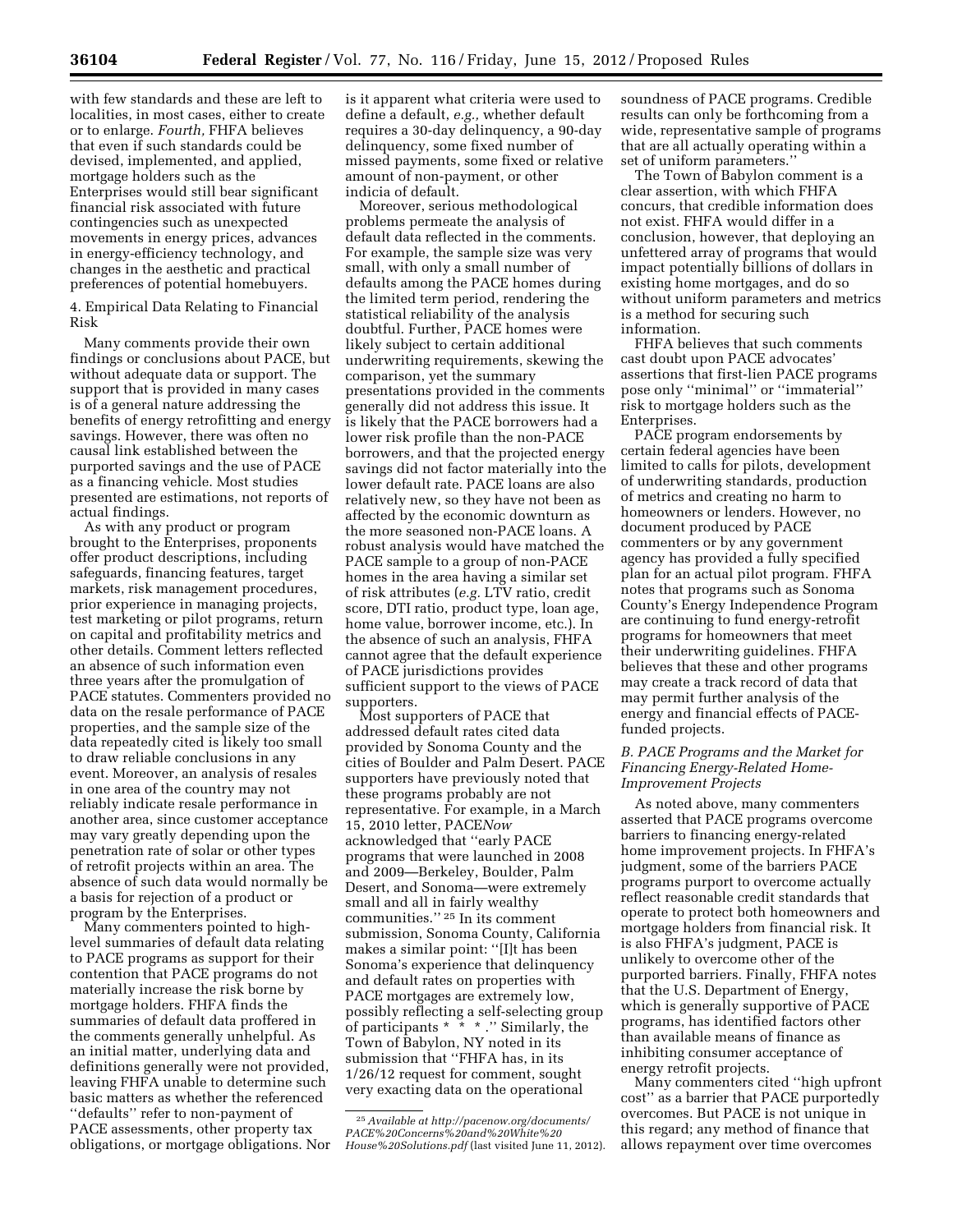the purported barrier of ''high up-front cost.'' Further, PACE program designs include up to a ten percent administrative fee for counties and financing of audit and inspections that represent very high up-front charges and reduce the amount of retrofit purchase by a homeowner. Accordingly, FHFA believes that in many instances, the more relevant barrier for homeowners is a lack of credible information, as noted by government entities as their first concern and, for those who wish to finance energy-efficiency retrofit projects, is poor credit or lack of demonstrable ability to repay the obligation. Several PACE programs have made public statements suggesting that they might appeal to borrowers with substandard credit. For example, as of May 2012, Sonoma County California's ''SCEIP'' program noted, in a presentation that it required potential borrowers to view, that ''No credit check [is] required'' and ''no income qualifications'' are applied.26 Similarly, Boulder, Colorado has marketed its ''ClimateSmart'' PACE program in terms that appear to invite applicants with substandard credit: ''You may be a good candidate for a ClimateSmart Loan Program loan if you: Are not likely to qualify for a lower-interest loan through a private lender (*e.g.* home equity loan) due to less-than-excellent credit \* \* \*.'' 27 In any event, lending to applicants with ''less-than-excellent credit'' based on ''no credit check'' and ''no income qualifications'' amounts to collateral based lending, which the subprime crisis of the past several years has demonstrated to present different and, in FHFA's judgment, greater risks than lending based on ability to repay which may be supplemented by holding adequate collateral.

Relatedly, many commenters asserted that the relatively long payback periods associated with PACE-funded projects may present a barrier to homeowners who are not certain they will continue to reside at the property over the entire period. Some commenters referred to this as the ''split incentives'' problem. Commenters suggested that because PACE assessments ''run with the land,'' a successor purchaser would assume the obligation and the original borrower therefore need not be concerned about making a large upfront investment. FHFA believes that this economic reasoning is flawed. A successor

purchaser of a property will consider the value of the PACE project and the amount of the PACE obligation he or she will assume in determining the purchase price. SchoolsFirst Federal Credit Union, which gave qualified support to PACE programs in the abstract, explained in its comment that ''subsequent purchasers may reduce the amount they would pay to purchase the property by the amount of the outstanding PACE obligation.'' The Credit Union stated that this is most likely to be the case where ''the subsequent purchaser could not obtain attractive financing \* \* \*, [and t]he purchaser is likely to request an offset.'' In FHFA's judgment, that is correct—the proceeds the initial borrower will realize upon a sale of the property will reflect expectations about the future financial consequences of the PACE project. In effect, the buyer will require the seller to pay off some or all of the PACE obligation—either directly or by accepting a commensurately lower price—in exchange for the then-present value of the PACE project. For that reason, PACE financing should not, in FHFA's view, materially change the incentives of homeowners who may not expect to reside in the same property over the entire life of a PACE-financed project and the corresponding financial obligation.

The Department of Energy's publicly available Request for Information regarding the development of national energy ratings for home retrofits indicates that financing is not the only impediment to energy retrofits.28 The DOE RFI notes that its goal was to ''\* \* \*establish a rating program that could be broadly applied to existing homes and provide reliable information at a low cost to consumers.'' As the Department noted, ''Lack of access to credible, reliable information on home energy performance and cost effective improvement opportunities limit consumers from undertaking home energy retrofits.'' Even energy audits could be improved to provide information to consumers on what improvements were desirable. As the DOE RFI noted, ''Energy audits and assessment can provide useful information on the extent of energy savings possible from home improvements and recommendations for the types of improvement to make that are cost-effective\* \* \* While recommendations for improvements are

useful, there is not currently a standardized approach to providing and prioritizing these recommendations.'' Thus, consumer information based on uniform base data has not been available, leaving localities, utilities, auditors, inspectors and building contractors to provide advice, with various capacities and perspectives to provide such advice.

#### *C. Legal Attributes of PACE Assessments*

FHFA believes that the legal attributes of PACE programs are immaterial to the exercise of its supervisory judgment because FHFA's views as to the incremental financial risk first-lien PACE programs pose to the Enterprises does not depend upon a conclusion that PACE obligations are, in a legal sense, loans, tax assessments, or some hybrid of the two. Neither FHFA's existing directives relating to PACE nor the Proposed Rule nor any of the Alternatives challenge the legal authority of states and localities to implement first-lien PACE programs if they wish. Rather, FHFA is exercising its statutory mandate to protect the safety and soundness of the Enterprises by directing that they not purchase assets that create unacceptable incremental financial risk. The ability of other market participants such as banks, securities firms, independent investors and others to buy and hold or to buy and repackage for sale such loans is in no way affected. Indeed, FHFA made clear that PACE programs with liens accruing when recorded, as is the case for four states, would not run contrary to the FHFA position.

However, FHFA believes the commenters overlook important differences between PACE assessments and other, more traditional assessments. Most significantly, PACE assessments are voluntary obligations created in the course of a commercial transaction involving a single property. In that regard, they differ from more typical property-tax assessments, such as special assessments for sidewalks or other community-wide improvements that individual property owners generally cannot opt into or out of. As PACE advocate and commenter Renewable Funding explained in a prior, publicly available statement, under PACE programs, ''willing and interested property owners voluntarily elect to receive funding and have assessments made against their property. \* \* \* This opt-in feature does not typically appear in local government

<sup>26</sup>SCEIP\_Residential\_Energy\_Education Presentation at p. 6, *available at [http://](http://www.sonomacountyenergy.org/apply-for-financing.php) [www.sonomacountyenergy.org/apply-for-financing.](http://www.sonomacountyenergy.org/apply-for-financing.php) [php,](http://www.sonomacountyenergy.org/apply-for-financing.php)* ''Presentation'' link (last visited May 31, 2012).

<sup>&</sup>lt;sup>27</sup> ClimateSmart Loan Program Eligibility FAQs, *available at [http://climatesmartloanprogram.org/](http://climatesmartloanprogram.org/eligibility.htm) [eligibility.htm](http://climatesmartloanprogram.org/eligibility.htm)* (last visited June 2, 2012).

<sup>28</sup> Department of Energy, Energy Efficiency and Renewable Energy, National Energy Rating Program for Homes, Request for Information (June 8, 2010), *available at [http://apps1.eere.energy.gov/buildings/](http://apps1.eere.energy.gov/buildings/publications/pdfs/corporate/rating_rfi_6_2_10.pdf) [publications/pdfs/corporate/rating](http://apps1.eere.energy.gov/buildings/publications/pdfs/corporate/rating_rfi_6_2_10.pdf)*\_*rfi*\_*6*\_*2*\_*10.pdf.*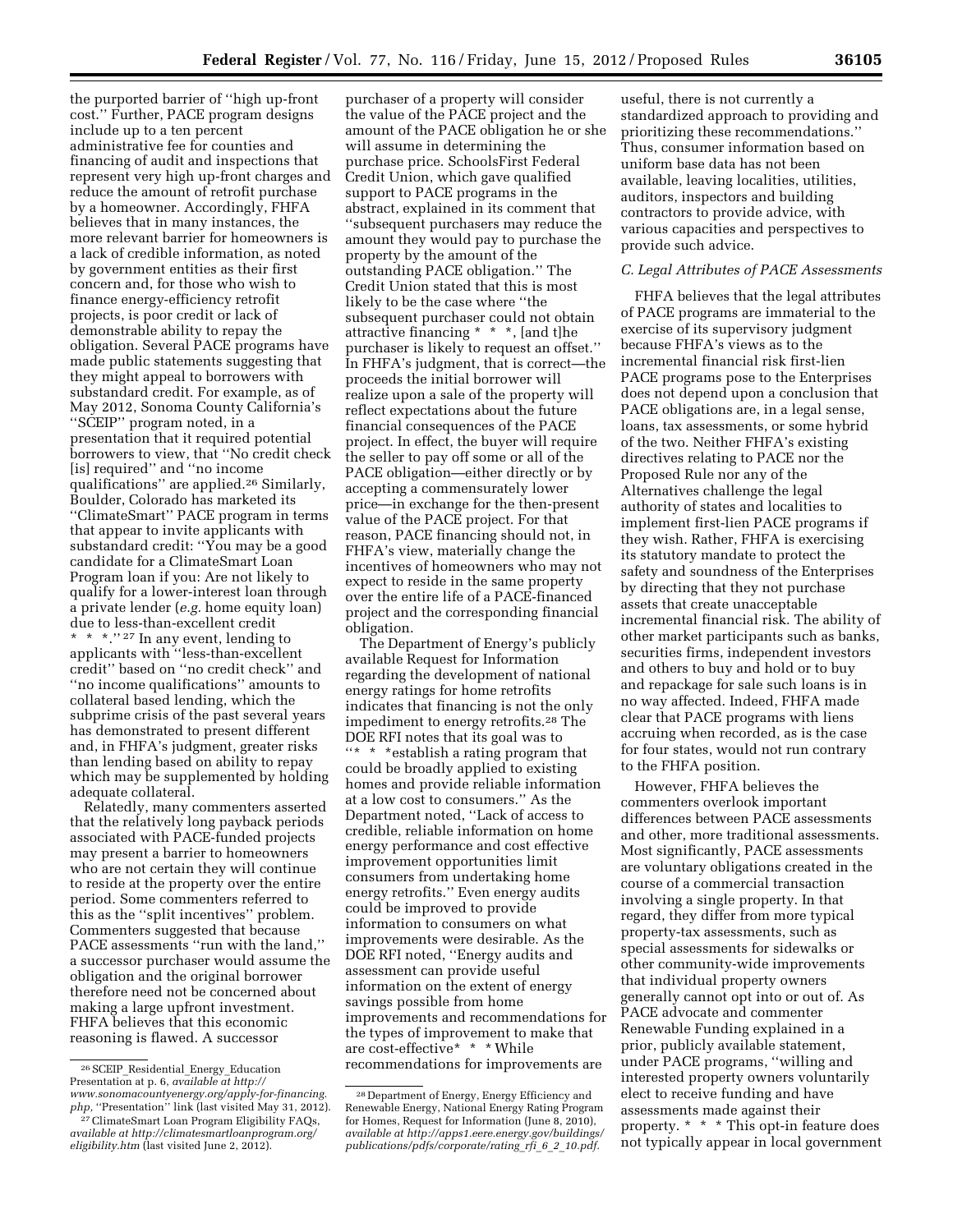improvement financing authority.'' 29 Accordingly, as PACE gained public attention, many states began ''pursuing enabling legislation,'' as one PACE advocate stated in a September 2009 report.30 Commenters typically did not explain why new ''enabling legislation'' was necessary if PACE programs merely made use of pre-existing powers. As Fannie Mae explained in its comments, the voluntary or ''opt-in'' attribute is material to the risk borne by the mortgage holder and to the mortgage holder's ability to protect against such risk. ''Real estate taxes are known and accounted for at the time of mortgage origination. As a result, a mortgage lender can factor the tax payment into its underwriting analysis of the borrower's ability to repay the loan. \* \* \* In contrast, PACE loans may be originated at any point during the term of a mortgage loan without the knowledge of the current servicer or investor, making escrowing for PACE loans practically impossible.''

PACE*Now* and other commenters cite a long-standing history of over 37,000 assessment districts nationwide that function efficiently. In those special districts, the liens also have priority over the single-family mortgage loans, and lenders have avoided additional losses. A voluntary assessment for a PACE project is different from a mandatory assessment for an essential service that cannot be easily purchased on an individual basis. Traditional assessments for water and sewer, sidewalks, street lighting, and other purposes add value to an entire community or special taxing district. A PACE assessment is simply an alternative means of financing energy improvements that is assumable. PACE ultimately does not change the consequences to the homeowner of purchasing a solar system in terms of the ability to recover the expended funds at resale. Unlike a home equity loan or leasing (which may also offer lower costs of financing), a PACE assessment shifts the risk to the lender in the event of default because of the lien-priming feature. A future buyer may prefer a home without the added assessment, despite any projected energy savings. While some buyers may be incented by the prospect of new

technology, contributing to energy efficiency, and energy savings, other buyers may be disincented for a number of other reasons. Moreover, the rapid proliferation of PACE programs distinguishes the magnitude of the risks they pose to the Enterprises from that of the risks that may be associated with smaller, isolated assessment-based financing programs that PACE proponents assert involve similar voluntary transactions, such as programs for seismic upgrades in California or septic upgrades in Massachusetts, Virginia, and Michigan.

*D. Public Policy Implications of PACE Programs* 

1. Environmental Implications of PACE Programs

As described above, many commenters cited possible environmental benefits of PACE programs. As a general matter, FHFA supports programs and financing mechanisms designed to encourage energy-efficient home improvements, as well as other environmentally-friendly initiatives. *See, e.g.,* Fannie Mae Selling Guide, Section B5–3.2–01 HomeStyle Renovation Mortgage: Lender Eligibility (May 15, 2012). $31$  However, as some of the comments acknowledge, any environmental effects of an energyefficiency retrofit flow from the retrofit itself, not from the method by which that retrofit is financed. *See, e.g.,* Decent Energy Inc. (''The environmental impact of the same set of energy efficiency measures should be identical without regard to financing mechanism.''); Joint Trade Association (''The environment does not react to the financing methods people elect.''). In other words, if a given retrofit is going to benefit the environment, it will produce the same benefit if funded by a PACE program or a traditional home equity loan. To the extent the commenters assert or suggest that PACE programs will result in retrofits that would not otherwise have been undertaken, thus creating a net increase in the number of retrofits and a net benefit to the environment, the comments have failed to demonstrate that PACE programs would cause such a net increase in energy-efficiency retrofits. Even if such a net increase were established, it would come at the expense of subordinating the financial interests of the Enterprises, lenders and holders of mortgage backed securities. *See* Joint Trade Association (noting that PACE programs ''may well cause more energy retrofits to be made, but it will

also increase the risk and severity of defaults''). Accordingly, absent more information, FHFA cannot elevate purported environmental benefits over the financial interests of the Enterprises, which FHFA is statutorily bound to protect.

2. Implications of PACE Programs on Energy Security and Independence

As described above, many commenters cited energy security and independence as possible benefits of PACE programs. Though FHFA recognizes the importance of energy security and independence, FHFA also recognizes—as with any purported environmental benefits—that such a benefit flows (if at all) from the retrofit itself, not from the method by which that retrofit is financed. To the extent the comments assert or suggest that PACE programs will result in retrofits that would not otherwise have been undertaken, thus creating a net increase achieving energy security and independence, these comments fail to demonstrate that PACE programs would cause such a net increase in energyefficiency retrofits. Even if such a net increase were established, it would come at the expense of subordinating the financial interests of the Enterprises. Accordingly, absent more information, FHFA cannot override the financial interests of the Enterprises, which FHFA is statutorily bound to protect, with purported environmental benefits.

3. Macroeconomic Implications and Effects of PACE Programs

As described above, many commenters assert that PACE programs will have macro-economic benefits, such as increasing the amount of ''green jobs'' in the United States. Placer County estimated that the suspension of its PACE program prevented the creation of 326 jobs and saving 36 billion BTU per year. Placer County contends that it complies with all applicable consumer protection laws for home improvement financing, including 3-day rescission rights and the PACE program requires energy efficiency training to help achieve maximum energy reductions.

Many comments cited a study that purported to conclude that PACE would facilitate an economic gain of \$61,000 per home, and that \$4 million in PACE spending will generate, on average, \$10 million in gross economic output, \$1 million in tax revenue, and 60 jobs. *See, e.g.,* Renewable Funding LLC 9. FHFA has concluded that these assertions are neither supported nor relevant.

First, the study simply attributes to PACE programs all of the economic

<sup>29</sup>Property Assessed Clean Energy (PACE) Enabling Legislation (Mar. 18, 2010) at 2, *available at [http://pacenow.org/documents/](http://pacenow.org/documents/PACE_enablinglegislation%203.18.10.pdf) PACE*\_*[enablinglegislation%203.18.10.pdf](http://pacenow.org/documents/PACE_enablinglegislation%203.18.10.pdf)* (last

<sup>&</sup>lt;sup>30</sup> Renewable and Appropriate Energy Laboratory

at the University of California, Berkeley, Guide to Energy Efficiency & Renewable Energy Financing Districts (September 2009), available at *[http://](http://rael.berkeley.edu/sites/default/files/old-site-files/berkeleysolar/HowTo.pdf) [rael.berkeley.edu/sites/default/files/old-site-files/](http://rael.berkeley.edu/sites/default/files/old-site-files/berkeleysolar/HowTo.pdf)  [berkeleysolar/HowTo.pdf,](http://rael.berkeley.edu/sites/default/files/old-site-files/berkeleysolar/HowTo.pdf)* at p. 40.

<sup>31</sup>*Available at [https://www.efanniemae.com/sf/](https://www.efanniemae.com/sf/guides/ssg/sg/pdf/sel051512.pdf)  [guides/ssg/sg/pdf/sel051512.pdf.](https://www.efanniemae.com/sf/guides/ssg/sg/pdf/sel051512.pdf)*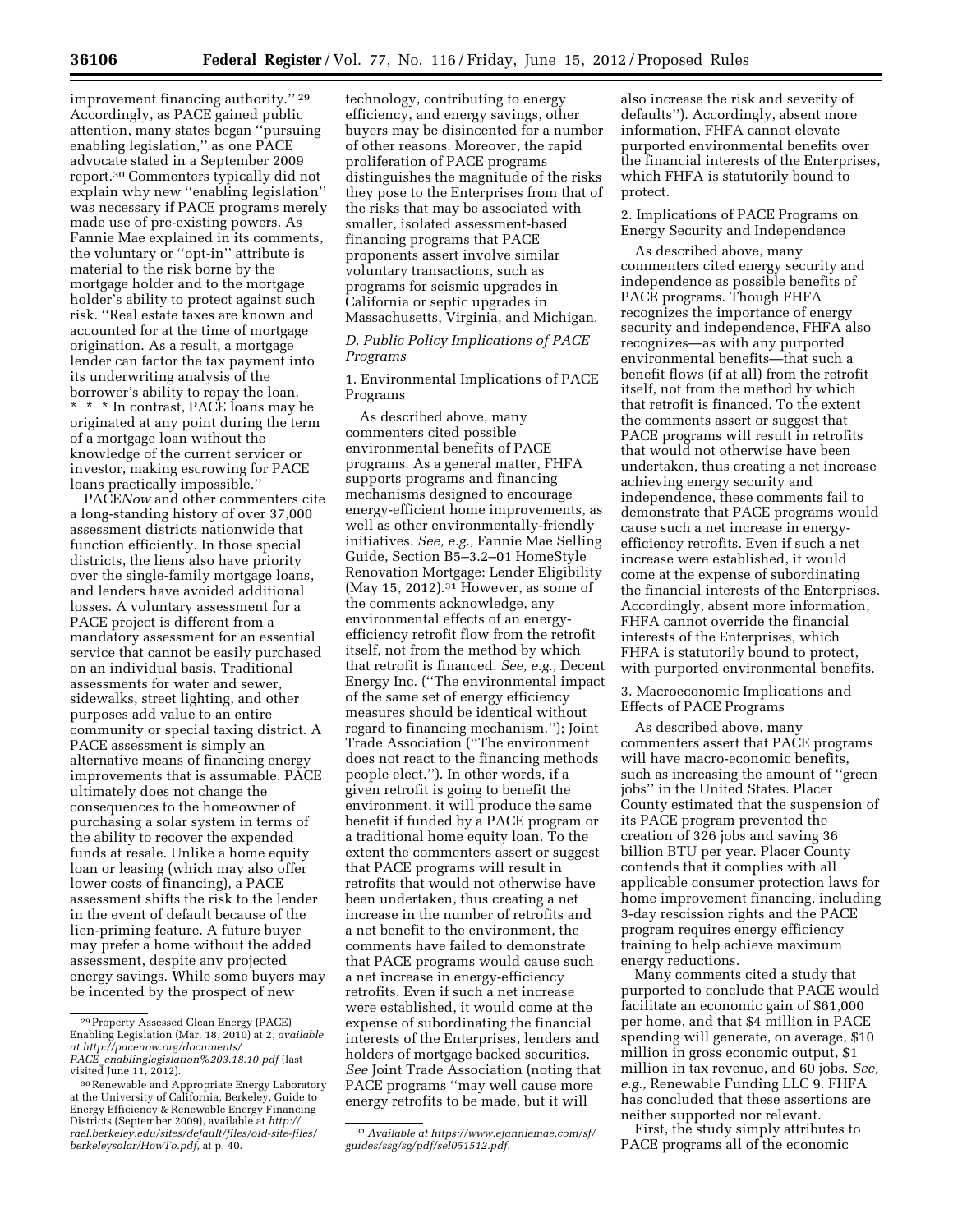activity related to PACE projects, but it does not examine how the economic resources employed in those projects would have been deployed in the absence of PACE programs. Accordingly, the study does not even purport to measure the incremental economic activity associated with PACE programs, which would be necessary if net economic effects were to be determined. True economic gains are more likely when energy improvements have short payback periods and appropriate reflect the existence and possible reduction or removal of government subsidies.

Additionally, the model used to estimate the jobs, taxes, and flowthrough into the economy of PACE improvements contained a number of assumptions (50/50 split for solar/other energy efficiency projects, certain geographic localities, etc.), and sought to measure the economic impacts in a very broad way:

• Direct impacts (labor/materials for projects, taxes from installations including payroll taxes and income taxes on employees),

• Indirect impacts (supply-chain impacts since the direct purchase activity results in the purchase of goods/ services from other businesses), and

• Induced impacts (the multiplier effect from the consumption expenses of those who enjoy income from the direct and indirect activities).

The study did not look at whether solar is economically cost effective compared to other sources of energy. Despite the rapid fall in the price for solar panels since 2008 (due to lower raw material costs, large-scale production in Asia, and excess supply), solar is still more expensive than electricity produced from coal, oil, natural gas, nuclear, or wind. *See, e.g.,*  Citizens Climate Lobby 43 (acknowledging that the cost of solar ''is double to quadruple what most people pay for electricity from their utilities'').

The study also did not take into account the substantial government subsidies for new solar installations. In order for solar to be affordable for homeowners, it requires tax breaks and other subsidies.

• The main federal subsidy covers 30 percent of the total solar installation costs.

• Other subsidies from the states and local governments can increase the total subsidy to more than 50 percent. Whether government subsidies are appropriately considered in a calculation of economic costs and benefits is questionable. To the extent they are considered, it is important to

recognize the risk that changes in the public policy and/or political environment could affect their continued availability.

# **V. Discussion of the Proposed Rule and Alternatives Being Considered**

In the ANPR, FHFA stated that its proposed action ''would direct the Enterprises not to purchase any mortgage that is subject to a first-lien PACE obligation or that could become subject to first-lien PACE obligations without the consent of the mortgage holder.'' In light of the factors discussed above, the Proposed Rule has been revised as reflected below. Pursuant to the preliminary injunction requiring APA rulemaking, FHFA is also considering a number of alternatives to mitigate the risks to the Enterprises resulting from the lien-priming feature of first-lien PACE programs. FHFA invites comments suggesting modifications to these alternatives or identification of other alternatives that FHFA has not considered, which would address FHFA's duty to ensure that the Enterprises operate in a safe and sound manner.

# *A. The Proposed Rule*

The Proposed Rule would provide for the following:

1. The Enterprises shall immediately take such actions as are necessary to secure and/or preserve their right to make immediately due the full amount of any obligation secured by a mortgage that becomes, without the consent of the mortgage holder, subject to a first-lien PACE obligation. Such actions may include, to the extent necessary, interpreting or amending the Enterprises' Uniform Security Instruments.

2. The Enterprises shall not purchase any mortgage that is subject to a firstlien PACE obligation.

3. The Enterprises shall not consent to the imposition of a first-lien PACE obligation on any mortgage.

In light of the comments received in response to the ANPR and FHFA's responses to those comments, FHFA believes that the Proposed Rule is reasonable and necessary to limit, in the interest of safety and soundness, the financial risks that first-lien PACE programs would otherwise cause the Enterprises to bear.

#### *B. Risk-Mitigation Alternatives*

FHFA is considering three alternative means of mitigating the financial risks that first-lien PACE programs would otherwise pose to the Enterprises. FHFA solicits comments supported by reliable data and rigorous analysis showing that

any of these alternatives, or any other alternative to the Proposed Rule, would provide mortgage holders with equivalent protection from financial risk to that of the Proposed Rule, and could be implemented as readily and enforced as reliably as the Proposed Rule.

1. First Risk-Mitigation Alternative— Guarantee/Insurance

The first such Risk-Mitigation Alternative is as follows:

a. The Enterprises shall immediately take such as actions as are necessary to secure and/or preserve their right to make immediately due the full amount of any obligation secured by a mortgage that becomes, without the consent of the mortgage holder, subject to a first-lien PACE obligation. Such actions may include, to the extent necessary, interpreting or amending the Enterprises' Uniform Security Instruments.

b. The Enterprises shall not purchase any mortgage that is subject to a firstlien PACE obligation, except to the extent that the Enterprise, if it already owned the mortgage, would consent to the PACE obligation pursuant to paragraph (c) below.

c. The Enterprises shall not consent to first-lien PACE obligations except those that (a) are (or promptly upon their creation will be) recorded in the relevant jurisdiction's public land-title records, and (b) meet any of the following three conditions:

i. Repayment of the PACE obligation is irrevocably guaranteed by a qualified insurer,32 with the guarantee obligation triggered by any foreclosure or other similar default resolution involving transfer of the collateral property; or

ii. A qualified insurer insures the Enterprises against 100% of any net loss attributable to the PACE obligation in the event of a foreclosure or other similar default resolution involving transfer of the collateral property; 33 or,

iii. The PACE program itself provides, via a sufficient reserve fund maintained for the benefit of holders of mortgage interests on properties subject to senior obligation under the program,34

34A ''sufficient reserve fund'' shall be a reserve fund that provides, on an actuarially sound basis, protection at least equivalent to that of a qualified insurer.

<sup>32</sup>The Enterprises shall determine reasonable criteria by which ''qualified insurers'' can be identified.

<sup>33</sup>Net loss attributable to the PACE obligation shall be the greater of (a) the amount of the outstanding PACE obligation minus any incremental value (which could be positive or negative) that the PACE-funded project contributes to the collateral property, as determined by a current qualified appraisal, or (b) zero.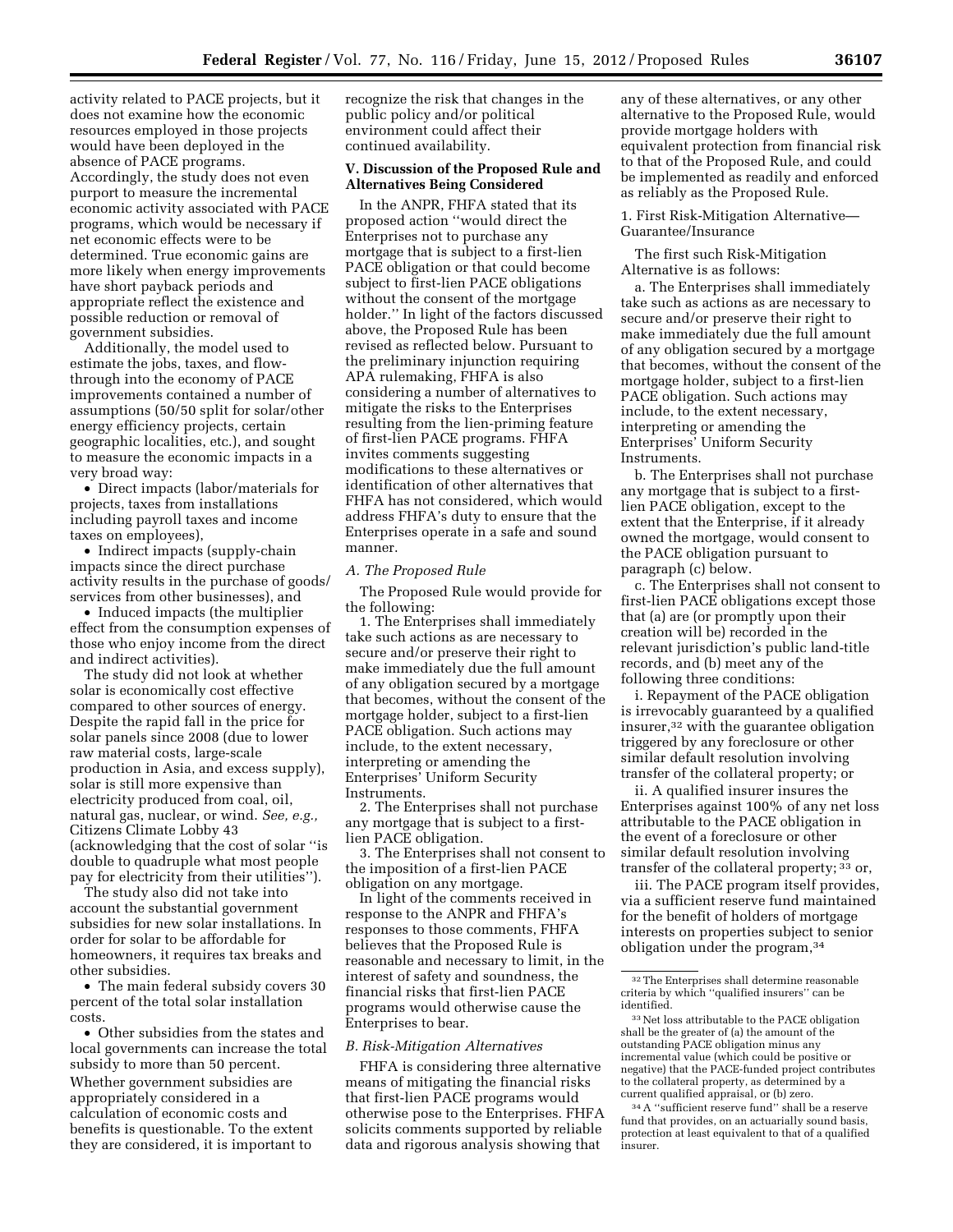substantially the same coverage described in paragraph (ii) above.

In providing such consent, the Enterprises shall reserve the rights to revoke the consent in the event the subject PACE obligation ceases to meet any of the conditions, and to accelerate the full amount of the corresponding mortgage obligation so as to be immediately due in that event.

FHFA has reservations about the First Risk-Mitigation Alternative, including whether the referenced guarantees and/ or insurance would be available in the marketplace. Moreover, even to the extent the referenced guarantees and/or insurance were available in the marketplace, the First Risk Mitigation Alternative might not effectively insulate the Enterprises from the range of material financial risks that first-lien PACE programs otherwise would force them to bear. For example, the Enterprises would be exposed to the risk that the insurance provider may fail, potentially leaving the Enterprises to bear the very risks they were to be insured against. While an appropriate definition of ''qualified insurer'' can reduce this risk, it cannot eliminate it.

Notwithstanding these reservations, and pursuant to the Preliminary Injunction, FHFA is considering the First Risk-Mitigation Alternative, and solicits comments regarding its potential benefits, detriments, and effects, as well as modifications that could make it more beneficial and effective or otherwise address FHFA's reservations.

2. Second Risk-Mitigation Alternative— Protective Standards

The second Risk-Mitigation Alternative is as follows:

a. The Enterprises shall take such actions as are necessary to secure and/ or preserve their right to accelerate so as to be immediately due the full amount of any obligation secured by a mortgage that becomes, without the consent of the mortgage holder, subject to a first-lien PACE obligation. Such actions may include, to the extent necessary, interpreting or amending the Enterprises' Uniform Security Instruments.

b. The Enterprises shall not purchase any mortgage that is subject to a firstlien PACE obligation, except to the extent that the Enterprise, if it already owned the mortgage, would consent to the PACE obligation pursuant to paragraph (c) below.

c. The Enterprises shall not consent to first-lien PACE obligations except in instances where, based on the Enterprise's underwriting definitions, the following five conditions are met—

i. The PACE obligation is no greater than \$25,000 or  $10\%$  of the fair market value of the underlying property, whichever is lower;

ii. Current combined loan-to-value ratio (reflecting all obligations secured by the underlying property, including the putative PACE obligation, and based on a current qualified appraisal 35) would be no greater than 65%; and

iii. The borrower's adequately documented back-end debt-to-income ratio (including service of the putative PACE obligation) would be no greater than 35% using the calculation methodology provided in the Enterprises' guides;

iv. The borrower's FICO credit score is not lower than 720; and

v. The PACE obligation is (or promptly upon its creation will be) recorded in the relevant jurisdiction's public land-title records.

d. The Enterprises are to treat a homepurchaser's prepayment of an existing first-lien PACE obligation as an element of the purchase price in determining loan amounts and applying underwriting criteria.

FHFA has reservations about the Second Risk-Mitigation Alternative, including whether it would reduce but not eliminate the material financial risks that first-lien PACE programs would otherwise pose to the Enterprises. In particular, because the mechanism by which the Second Risk-Mitigation Alternative would protect the Enterprises is the imposition of a substantial equity cushion as a prerequisite to consent to creation of a senior PACE lien, market conditions in which equity is substantially eroded (*i.e.,* severe declines in home prices) would cause the risks associated with such liens and borne by the Enterprises to become even more material.

Notwithstanding these reservations, and pursuant to the Preliminary Injunction, FHFA is considering the Second Risk-Mitigation Alternative, and solicits comments regarding its potential benefits, detriments, and effects, as well as modifications that could make it more beneficial and effective or otherwise address FHFA's reservations.

3. Third Risk-Mitigation Alternative— H.R. 2599 Underwriting Standards

The third Risk-Mitigation Alternative would adopt the key underwriting standards set forth in H.R. 2599, which many commenters proffered as a reasonable source of standards FHFA could adopt, and is as follows:

a. The Enterprises shall take such actions as are necessary to secure and/ or preserve their right to make immediately due the full amount of any obligation secured by a mortgage that becomes, without the consent of the mortgage holder, subject to a first-lien PACE obligation. Such actions may include, to the extent necessary, interpreting or amending the Enterprises' Uniform Security Instruments.

b. The Enterprises shall not purchase any mortgage that is subject to a firstlien PACE obligation, except to the extent that the Enterprise, if it already owned the mortgage, would consent to the PACE obligation pursuant to paragraph (c) below.

c. The Enterprises shall not consent to first-lien PACE obligations except those that (a) are (or promptly upon their creation will be) recorded in the relevant jurisdiction's public land-title records, and (b) meet all of the following conditions—

i. The PACE obligation is embodied in a written agreement expressing all material terms;

ii. The agreement requires that, upon payment in full of the PACE obligation, the PACE program promptly provide written notice of satisfaction to the owner of the underlying property and the holder of any mortgage on such property as reflected in the relevant jurisdiction's land-title records and take all necessary steps to extinguish the PACE lien;

iii. All property taxes and any other public assessments on the property are current and have been current for three years or the property owner's period of ownership, whichever period is shorter;

iv. There are no involuntary liens, such as mechanics liens, on the property in excess of \$1,000;

v. No notices of default and not more than one instance of property-based debt delinquency have been recorded during the past three years or the property owner's period of ownership, whichever period is shorter;

vi. The property owner has not filed for or declared bankruptcy in the previous seven years;

vii. The property owner is current on all mortgage debt on the property;

viii. The property owner or owners are the holders of record of the property;

ix. The property title is not subject to power of attorney, easements, or subordination agreements restricting the authority of the property owner to subject the property to a PACE lien;

x. The property meets any geographic eligibility requirements established by the PACE program;

<sup>35</sup>A ''current, qualified appraisal'' shall be an appraisal that is (1) no more than 30 days old, and (2) in compliance with the Enterprises' published appraisal standards.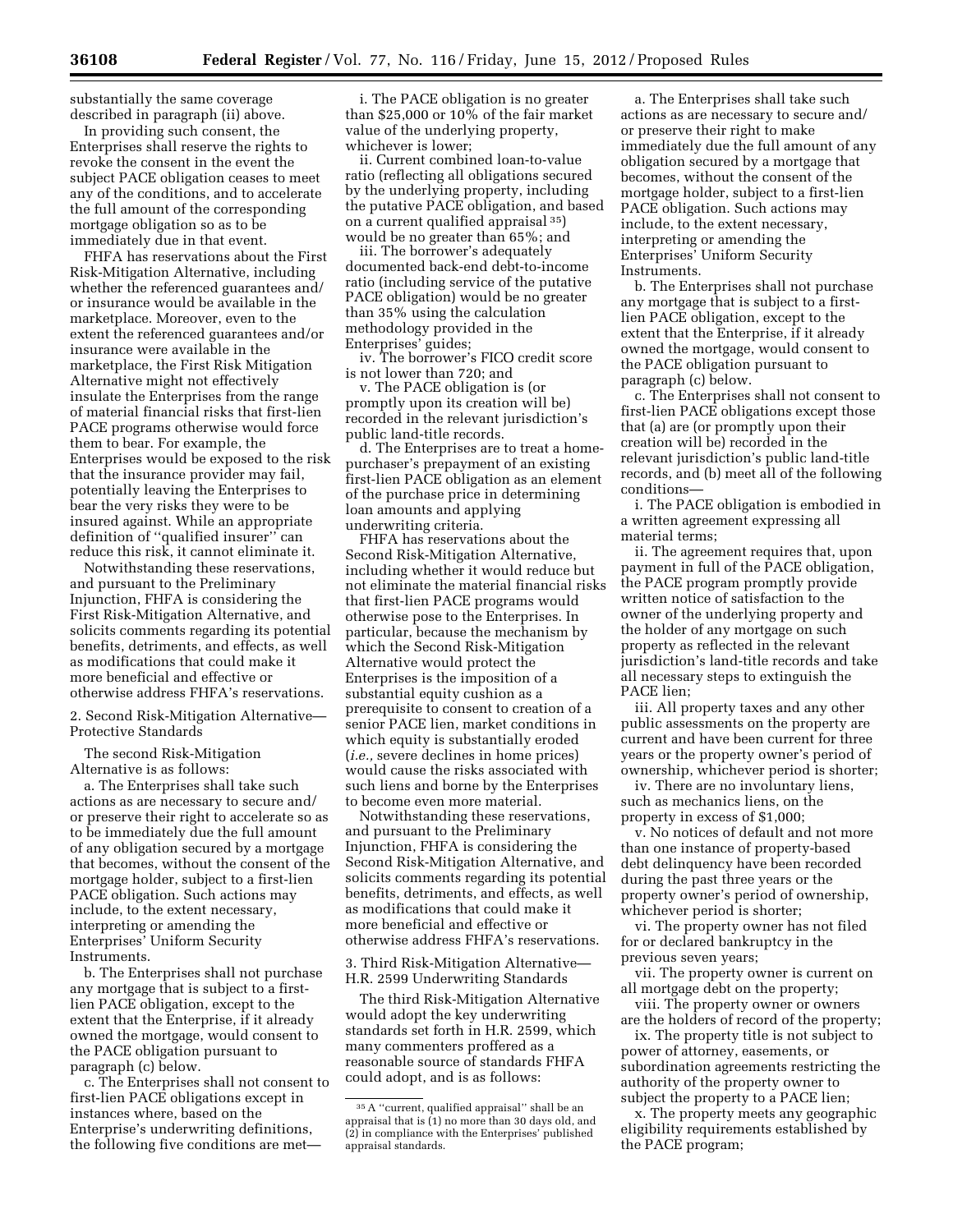xi. The improvement funded by the PACE transaction has been the subject of an audit or feasibility study that:

a. Has been commissioned by the local government, the PACE program, or the property-owner and completed no more than 90 days prior to presentation of the proposed PACE transaction to the mortgage holder for its consent; and

b. Has been performed by a person who has been certified as a building analyst by the Building Performance Institute or as a Home Energy Rating System Rater by a Rating Provider accredited by the Residential Energy Service network; or who has obtained other similar independent certification; and

c. Includes each of the following:

1. Identification of recommended energy conservation, efficiency, and/or clean energy improvements;

2. Identification of the proposed PACE-funded project as one of the recommended improvements identified pursuant to paragraph 1. *supra;* 

3. An estimate of the potential cost savings, useful life, benefit-cost ratio, and simple payback or return on investment for each recommended improvement; and,

4. An estimate of the estimated overall difference in annual energy costs with and without the recommended improvements;

xii. The improvement funded by the PACE transaction has been determined by the local government as one expected to be affixed to the property for the entire useful life of the improvement based on the expected useful lives of energy conservation, efficiency, and clean energy measures approved by the Department of Energy;

xiii. The improvement funded by the PACE transaction will be made or installed by a contractor or contractors determined by the local government to be qualified to make the PACE improvements;

xiv. Disbursal of funds for the PACE transaction shall not be permitted unless:

a. The property owner executes and submits to the PACE program a written document requesting such disbursement;

b. The property owner submits to the PACE program a certificate of completion, certifying that improvements have been installed satisfactorily; and

c. The property owner executes and submits to the PACE program adequate documentation of all costs to be financed and copies of any required permits;

xv. The total energy and water cost savings realized by the property owner

and the property owner's successors during the useful lives of the improvements, as determined by the audit or feasibility study performed pursuant to paragraph xi. *supra* are expected to exceed the total cost to the property owner and the property owner's successors of the PACE assessment;

xvi. The total amount of PACE assessments for a property shall not exceed 10 percent of the estimated value of the property as determined by a current, qualified appraisal;

xvii. As of the effective date of the PACE agreement, the property owner shall have equity in the property of not less than 15 percent of the estimated value of the property as determined by a current, qualified appraisal and calculated without consideration of the amount of the PACE assessment or the value of the PACE improvements;

xviii. The maximum term of the PACE assessment shall be no longer than the shorter of a) 20 years from inception, or b) the weighted average expected useful life of the PACE improvement or improvements, with the expected useful lives in such calculations consistent with the expected useful lives of energy conservation and efficiency and clean energy measures approved by the Department of Energy.

In providing such consent, the Enterprises are to reserve the rights to revoke the consent in the event the subject PACE obligation ceases to meet any of the conditions, and to accelerate so as to be immediately due the full amount of the corresponding mortgage obligation in that event.

FHFA has reservations about the Third Risk-Mitigation Alternative, including whether it could practically be implemented by FHFA and the Enterprises given that certain elements of the alternative appear to be inherently vague and/or dependent upon assumptions that FHFA lacks a sound basis (and the requisite staff and resources) to provide or evaluate.

For example, while the alternative would require that ''The total energy and water cost savings realized by the property owner and the property owner's successors during the useful lives of the improvements, as determined by [a mandatory] audit or feasibility study \* \* \* are expected to exceed the total cost to the property owner and the property owner's successors of the PACE assessment,'' no methodology for computing the costs and savings is provided. Assumptions as to applicable discounts rates are significant and indeed can be determinative—especially since PACEfunded projects may be cash-flow

negative for the first several years. Given the uncertainty associated with important elements of calculating the costs and benefits of PACE-funded projects (such as uncertainty as to the course of future energy prices, the costs of maintaining and repairing equipment, and the pace of advances in energyefficiency technology), determining an appropriate discount rate is a non-trivial undertaking, and FHFA lacks a sound basis to provide one. Without a reasonable, reliable, and consistent methodology for making the calculations that purport to determine whether proposed projects are financially sound (including a reasonable and reliable method for determining the applicable discount rate or rates), the alternative would not adequately protect the Enterprises from financial risk. Similarly, while the maximum term of the PACE obligation is determined with reference to a ''weighted average expected useful life of the PACE improvement or improvements,'' neither H.R. 2599 nor any of the commenters explained how the weights are to be determined, and most appear to assume that ''expected useful lives of energy conservation and efficiency and clean energy measures approved by the Department of Energy'' will be available and reliable for all PACE-funded projects, which FHFA believes is uncertain. Indeed, in many respects, the deployment of pilot programs tied to determining energy efficiency, providing metrics of such efficiency, training appraisers and inspectors, establishing standards based on such pilot programs in the area of energy efficiency and consumer protections and then providing a source of reliable information to consumers would appear more productive than selecting among financing mechanisms at this time. Additionally, a clear method for enforcing standards set forth in such a program would be beneficial.

Notwithstanding these reservations, and pursuant to the Preliminary Injunction, FHFA is considering the Third Risk-Mitigation Alternative, and solicits comments regarding its potential benefits, detriments, and effects, as well as modifications that could make it more beneficial and effective or otherwise address FHFA's reservations.

# **VI. Paperwork Reduction Act**

The proposed rule does not contain any collections of information pursuant to the Paperwork Reduction Act of 1995 (44 U.S.C. 3501 *et seq.*). Therefore, FHFA has not submitted any information to the Office of Management and Budget for review.